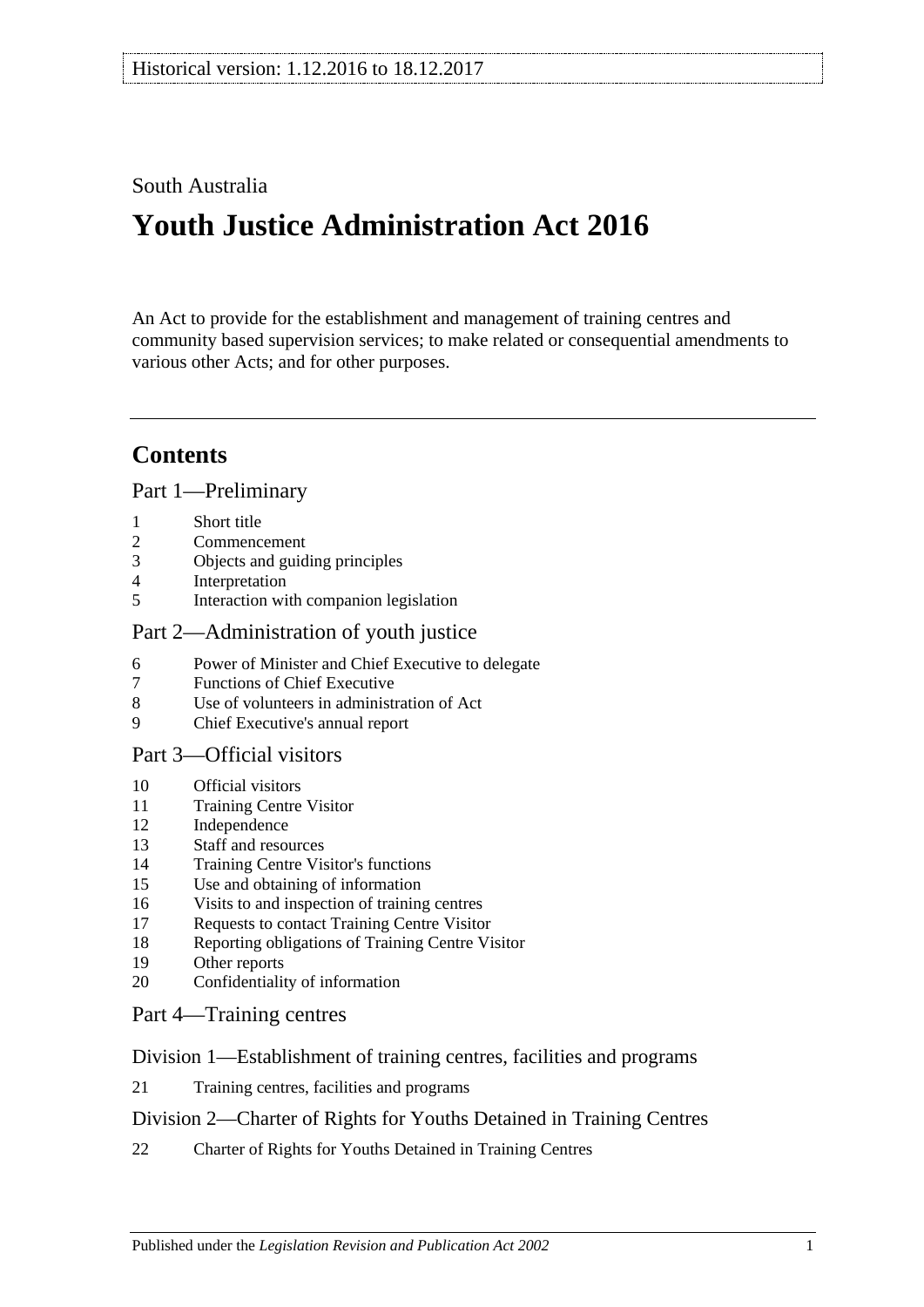#### Division [3—Procedures on admission](#page-13-0)

[Initial assessment on admission](#page-13-1)

#### Division [4—Custody of residents of training centres](#page-15-0)

- [Minister has custody of youths in detention](#page-15-1)
- [Chief Executive responsible under Minister for management of training centres](#page-15-2)

#### Division [5—Management of residents of training centres](#page-15-3)

- [Chief Executive may make rules relating to management of training centre](#page-15-4)
- [Education](#page-15-5)
- [Safe rooms](#page-16-0)
- [Prohibited treatment of residents](#page-17-0)
- [Power to search residents](#page-18-0)
- [Drug testing of residents](#page-19-0)
- [Use of sniffer dogs](#page-20-0)
- [Use of force against residents](#page-20-1)

#### Division [6—Leave of absence under authority of Chief Executive](#page-21-0)

[Leave of absence under authority of Chief Executive](#page-21-1)

#### Division [7—Transfer of youths under detention from 1 jurisdiction to another](#page-22-0)

- [Interpretation](#page-22-1)
- [Transfer of young offenders to other States](#page-23-0)
- [Transfer of young offenders to this State](#page-24-0)
- [Adaptation of correctional orders to different correctional systems](#page-25-0)<br>39 Custody during escort
- [Custody during escort](#page-25-1)

#### Division [8—Release from detention](#page-25-2)

- [Release of youth from detention](#page-25-3)
- [Manner in which former resident's personal property is to be dealt with](#page-26-0)
- [Certain prohibited items not to be returned to former residents](#page-26-1)

#### Part [5—Community programs and community service](#page-26-2)

- [Community programs](#page-26-3)
- [Restrictions on performance of community service and other work orders](#page-27-0)
- [Insurance cover for youths performing community service or other work orders](#page-28-0)
- [Community service or other work orders may only involve certain kinds of work](#page-28-1)

#### Part [6—Miscellaneous](#page-28-2)

- [Hindering a person in execution of duty](#page-28-3)
- [Impersonating an employee of Department](#page-29-0)
- [Confidentiality](#page-29-1)
- [Disclosure of health information](#page-29-2)
- [Information about youth may be given in certain circumstances](#page-30-0)
- [Information about youth to be given when youth to be imprisoned](#page-30-1)
- [Minister may acquire land](#page-31-0)
- [Evidentiary provision](#page-31-1)
- [Regulations](#page-31-2)

## Schedule [1—Related amendments and transitional provisions](#page-32-0)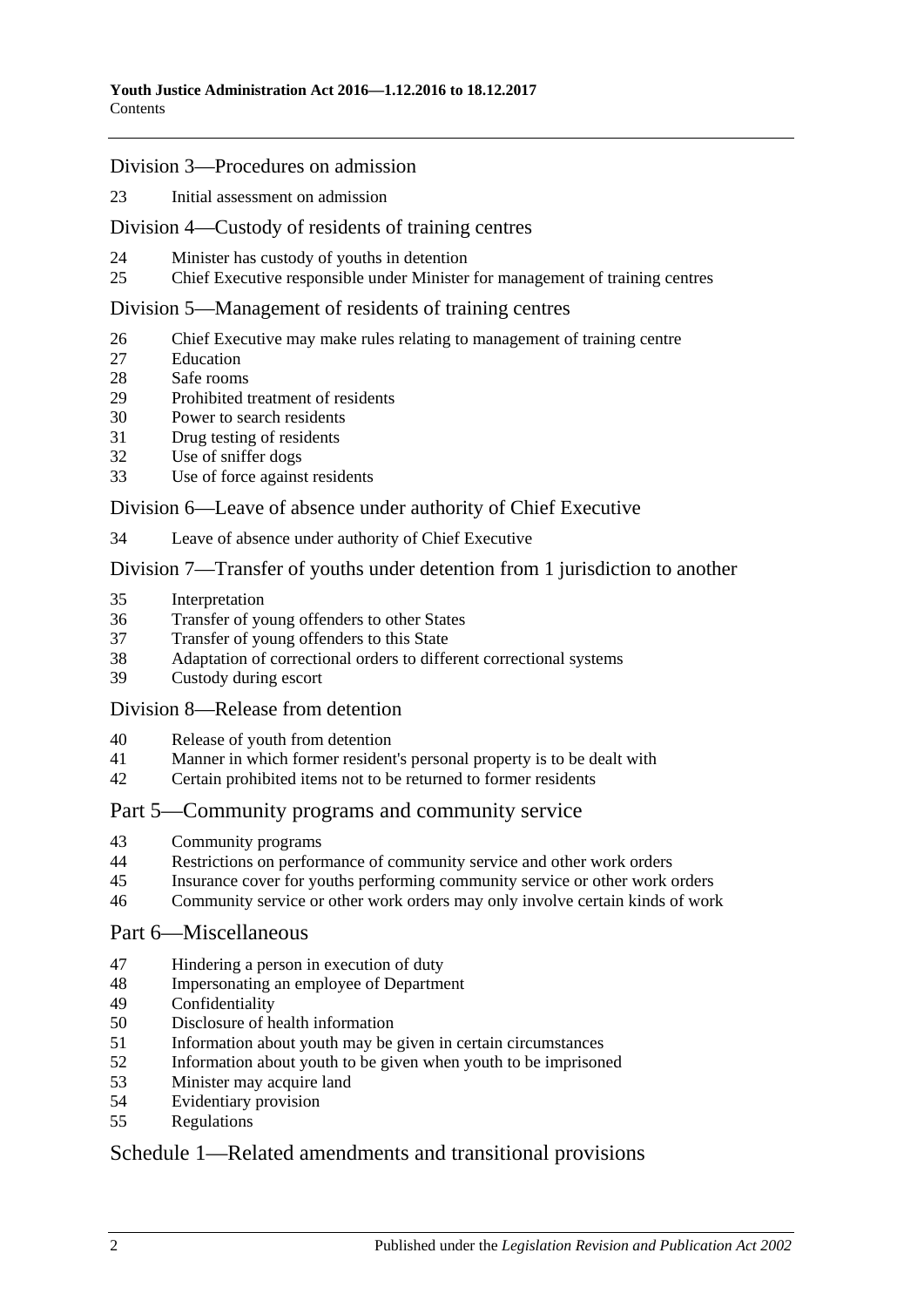#### Part 1—Preliminary

[Amendment provisions](#page-32-1)

#### Part 2—Amendment of *Children's Protection Act 1993*

[Amendment of section 52C—The Guardian's functions and powers](#page-32-2)

#### Part 3—Amendment of *Criminal Law Consolidation Act 1935*

[Amendment of section 269A—Interpretation](#page-32-3)

#### Part 4—Amendment of *Criminal Law (Sentencing) Act 1988*

- [Amendment of section 3—Interpretation](#page-33-0)
- [Amendment of section 3A—Application of Act to youths](#page-33-1)
- [Amendment of section 23—Offenders incapable of controlling, or unwilling to control,](#page-33-2)  [sexual instincts](#page-33-2)
- [Amendment of section 79A—Rights on arrest](#page-34-0)

#### Part 5—Amendment of *Family and Community Services Act 1972*

- [Repeal of section 7](#page-34-1)
- [Amendment of section 36—Establishment of facilities and programs for children](#page-34-2)
- [Amendment of section 77—Unlawful communication with children in certain facilities](#page-34-3)
- [Amendment of section 236—Limitation on tortious liability](#page-34-4) for acts of certain children
- [Amendment of section 251—Regulations](#page-34-5)

#### Part 6—Amendment of *Young Offenders Act 1993*

- [Amendment of section 4—Interpretation](#page-34-6)
- [Amendment of section 15—How youth is to be dealt with if not granted bail](#page-35-0)
- [Amendment of section 23—Limitation on power to impose custodial sentence](#page-35-1)
- [Amendment of section 26—Limitation on Court's power to require bond](#page-36-0)
- [Amendment of section 36—Detention of youth sentenced as adult](#page-36-1)
- [Amendment of section 36A—Transfer following imposition of concurrent prison sentence](#page-36-2)
- [Amendment of section 39—Reviews etc and proceedings of Training Centre Review](#page-36-3)  [Board](#page-36-3)
- [Amendment of section 40A—Leave may be authorised by Board](#page-37-0)
- [Amendment of heading to Part 5 Division 3 Subdivision 3](#page-37-1)
- [Amendment of section 41A—Conditional release from detention](#page-37-2)
- [Amendment of section 41B—Release on condition of home detention](#page-37-3)
- [Repeal of Part 5 Division 4](#page-37-4)
- [Repeal of sections 49A to 51](#page-37-5)
- [Substitution of section 63](#page-37-6)<br>63 Transfer of youths in
	- Transfer of youths in detention to other training centre or prison
- [Amendment of section 63B—Application of](#page-39-0) *Correctional Services Act 1982* to youth with [non-parole period](#page-39-0)
- [Amendment of section 64—Information about youth may be given in certain](#page-39-1)  [circumstances](#page-39-1)

#### Part 7—Amendment of *Youth Court Act 1993*

[Amendment of section 24—Persons who may be present in Court](#page-39-2)

# [Legislative history](#page-40-0)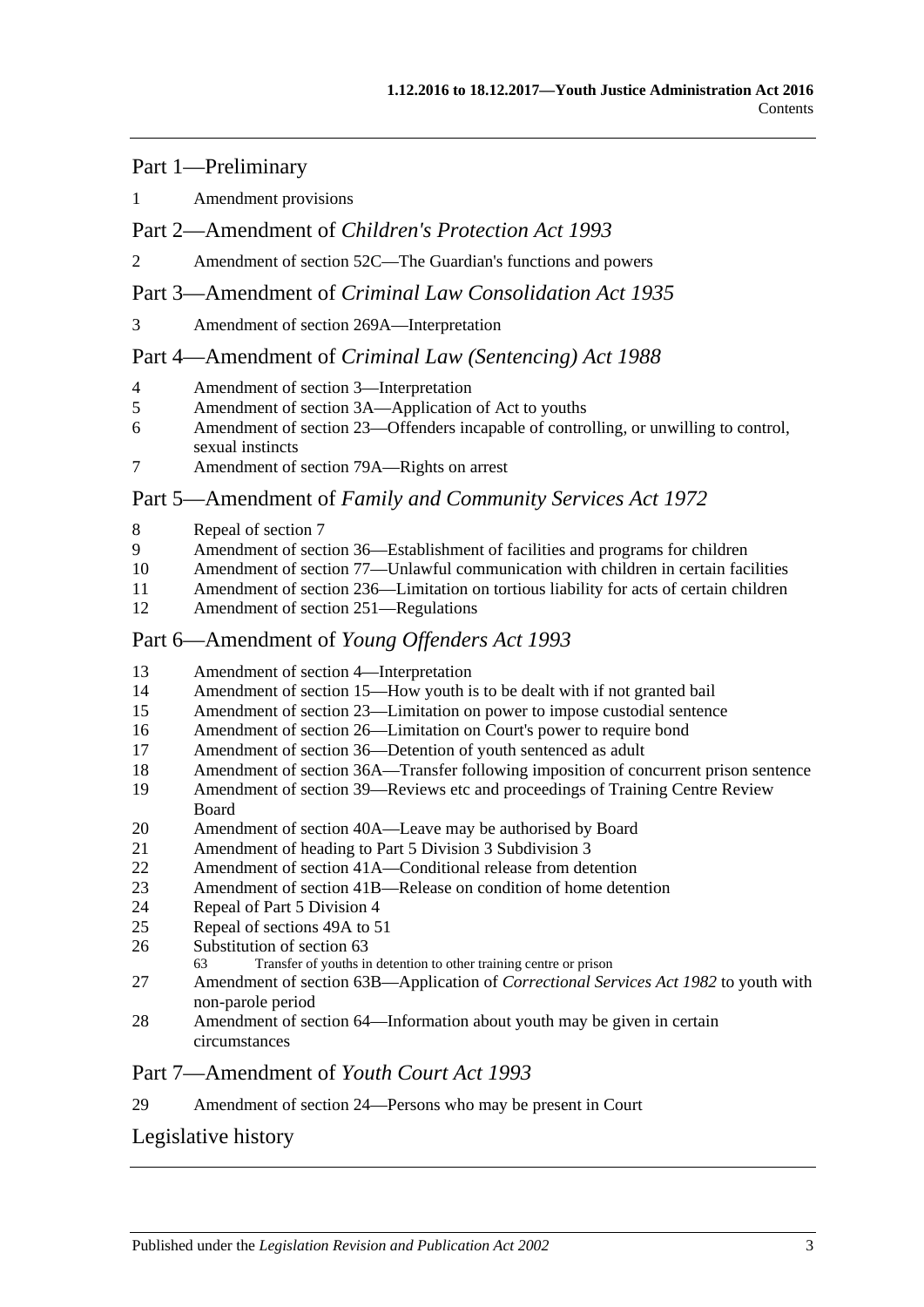## <span id="page-3-0"></span>**The Parliament of South Australia enacts as follows:**

# **Part 1—Preliminary**

#### <span id="page-3-1"></span>**1—Short title**

This Act may be cited as the *Youth Justice Administration Act 2016*.

#### <span id="page-3-2"></span>**2—Commencement**

This Act will come into operation on a day to be fixed by proclamation.

#### <span id="page-3-3"></span>**3—Objects and guiding principles**

- (1) The objects of this Act are—
	- (a) to provide mechanisms for the establishment and proper administration of training centres, community based supervision services and other facilities and services relating to youths who offend against the criminal law; and
	- (b) to provide for the safe, humane and secure management of youths held in training centres in the State; and
	- (c) to provide for appropriate programs for youths who are in detention or under supervision in the community; and
	- (d) to follow, to the extent practicable, international and national requirements or guidelines relating to the detention of youths; and
	- (e) to promote the rehabilitation of youths by providing them with the care, correction and guidance necessary for their development into responsible members of the community and the proper realisation of their potential; and
	- (f) to have regard to the rights of victims of crime; and
	- (g) to have regard to the particular needs and circumstances of youths who are under the guardianship of the Minister, or of whom the Minister has custody, under the *[Children's Protection Act](http://www.legislation.sa.gov.au/index.aspx?action=legref&type=act&legtitle=Childrens%20Protection%20Act%201993) 1993* and who are residents of training centres or are required to be supervised in the community; and
	- (h) to have regard to the particular needs and circumstances relevant to a youth's cultural identity and linguistic background; and
	- (i) to promote, and endeavour to ensure compliance with, the *Charter of Rights for Youths Detained in Training Centres*; and
	- (j) to recognise the importance of family and community involvement and participation in administering youth justice; and
	- (k) to support the reintegration of youths with the community as part of their rehabilitation; and
	- (l) to promote community safety.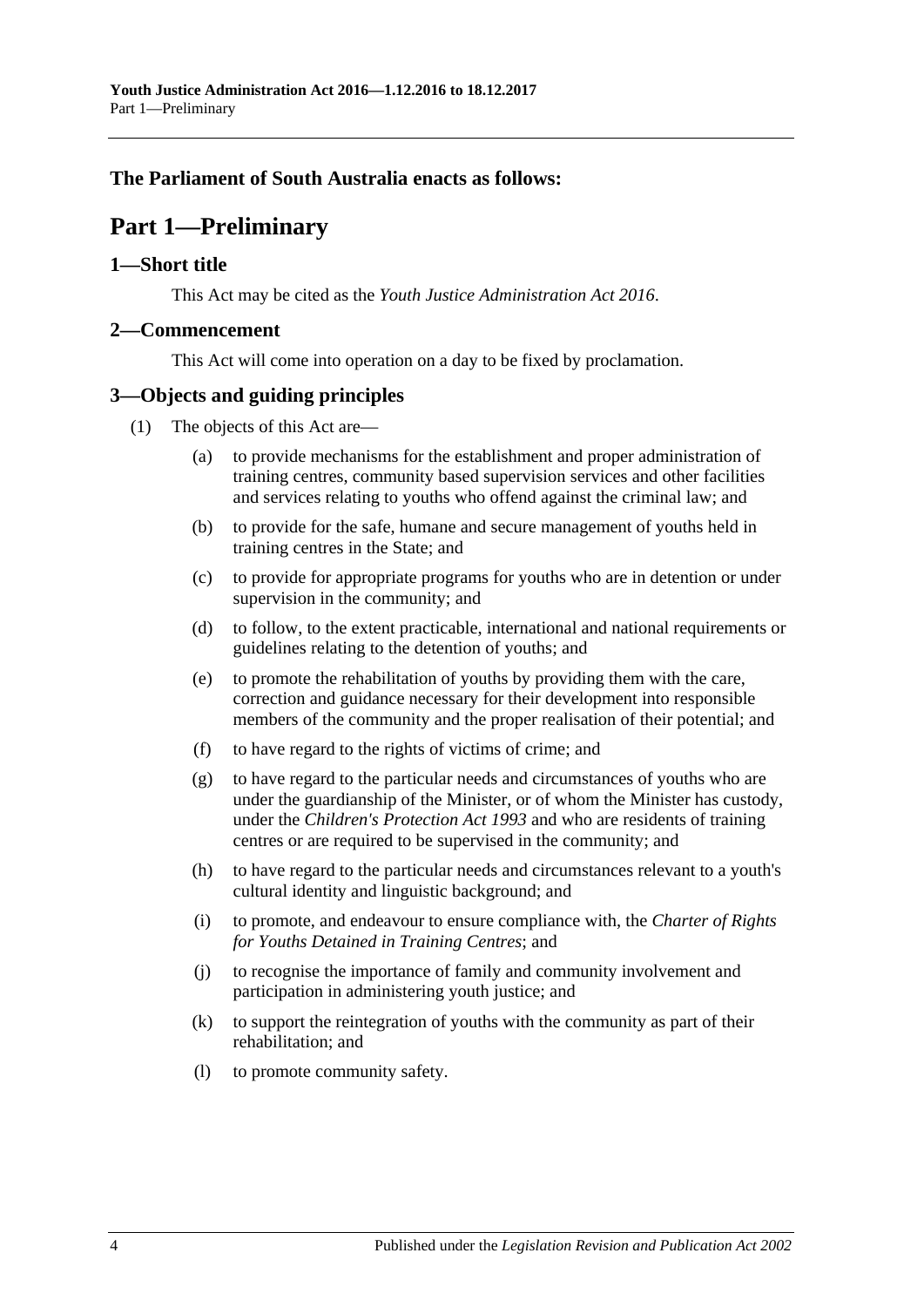- <span id="page-4-0"></span>(2) The Minister, the Chief Executive, the Department and other persons and bodies involved in the administration of this Act are to be guided by the following principles in the exercise of their functions:
	- (a) in exercising powers under this Act, consideration should at all times be given to promoting the well being and best interests of youths;
	- (b) youths should be made aware of their obligations under the law and of the consequences of any breach of the law;
	- (c) the management of residents of training centres, and youths who are subject to supervision in the community, should be designed to achieve their rehabilitation and development into responsible members of the community and the proper realisation of their potential;
	- (d) the community, and individual members of it, must be adequately protected against violent or wrongful acts;
	- (e) facilities and programs developed for the care, rehabilitation, detention, training, therapeutic treatment or other treatment of youths should—
		- (i) be evidence based; and
		- (ii) be individually designed as much as reasonably practicable—
			- (A) to take account of the youth's age, gender, gender identity, sexuality or sexual identity, cultural identity, developmental and cognitive capacity, ability or disability, and any special needs; and
			- (B) to promote the health of the youth; and
			- (C) to promote the educational and vocational training needs of the youth; and
			- (D) to address offending behaviours; and
		- (iii) be governed by a comprehensive assessment and case plan developed in a multi-disciplinary framework; and
		- (iv) support a focus on connecting and reintegrating with family and community; and
		- (v) take into consideration the different traditions, cultural values and religious beliefs of ethnic or racial groups within the youth's community; and
		- (vi) emphasise individual responsibilities.
- (3) In addition to the principles set out in [subsection](#page-4-0) (2), a person or body exercising a function or power under this Act in relation to an Aboriginal or Torres Strait Islander youth must—
	- (a) observe the Aboriginal and Torres Strait Islander Youth Justice Principle; and
	- (b) have regard to the particular needs and circumstances of Aboriginal or Torres Strait Islander youths who are residents of training centres or are under supervision in the community; and
	- (c) recognise the diversity of cultures within Aboriginal and Torres Strait Islander communities.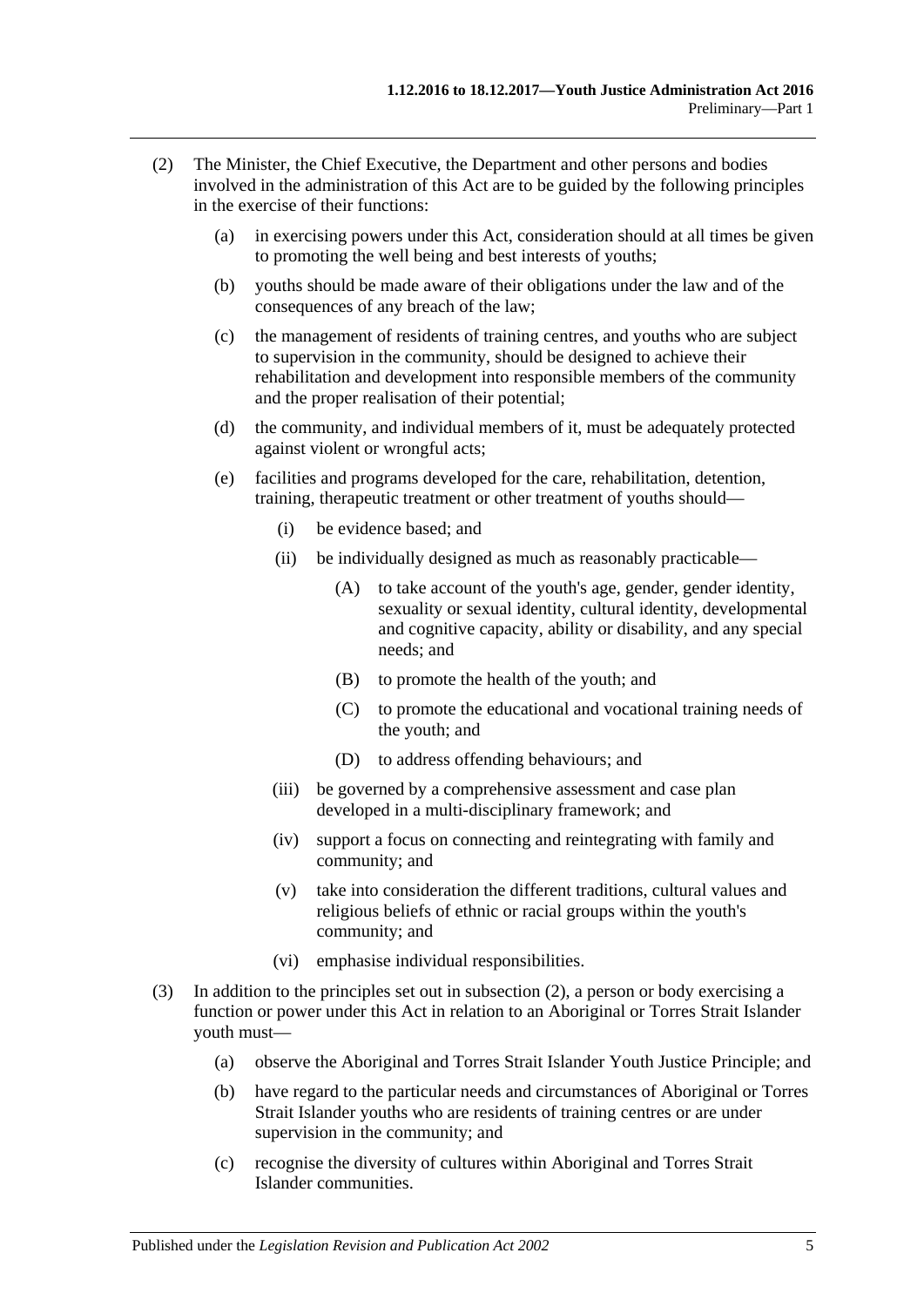### <span id="page-5-0"></span>**4—Interpretation**

(1) In this Act, unless the contrary intention appears—

*Aboriginal and Torres Strait Islander Youth Justice Principle* means the Aboriginal and Torres Strait Islander Youth Justice Principle as stated in the regulations;

*Aboriginal or Torres Strait Islander youth* means a youth who—

- (a) is of Aboriginal or Torres Strait Islander descent; and
- (b) identifies himself or herself as being of Aboriginal or Torres Strait Islander origin and is accepted as such by the community with which he or she associates;

*alcotest* means a test by means of an apparatus of a kind approved for the conduct of alcotests under the *[Road Traffic Act](http://www.legislation.sa.gov.au/index.aspx?action=legref&type=act&legtitle=Road%20Traffic%20Act%201961) 1961*;

*analyst* has the same meaning as in the *[Controlled Substances Act](http://www.legislation.sa.gov.au/index.aspx?action=legref&type=act&legtitle=Controlled%20Substances%20Act%201984) 1984*;

*biological sample* means a sample of urine, saliva or sweat;

*Charter of Rights for Youths Detained in Training Centres*—see Part 4 [Division](#page-12-4) 2;

*Chief Executive* means the Chief Executive of the Department;

*child of compulsory education age* means a person who is 16 years of age;

*child of compulsory school age* means a child of or above the age of 6 years but under the age of 16 years;

*community youth justice officer* means—

- (a) an officer or employee of the Department assigned to the position of a community youth justice officer whose duties include the supervision of youths who are required to carry out community service or be subject to supervision in the community; or
- (b) a person authorised (individually or by class) by the Chief Executive to exercise the powers of a community youth justice officer;

*Department* means the administrative unit of the Public Service that is responsible for assisting a Minister in the administration of this Act;

*detention* means detention in a training centre;

*drug* means—

- (a) alcohol; or
- (b) a substance that is a prescription drug or a controlled drug under the *[Controlled Substances Act](http://www.legislation.sa.gov.au/index.aspx?action=legref&type=act&legtitle=Controlled%20Substances%20Act%201984) 1984*;

*drug test* means an alcotest or urinalysis, or a prescribed procedure;

*employee*, in relation to a training centre, means an officer or employee of the Department whose duties include the supervision of youths detained in a training centre;

*exercise*, for a function, includes perform;

*guardian*, in relation to a youth, means—

(a) a parent of the youth; or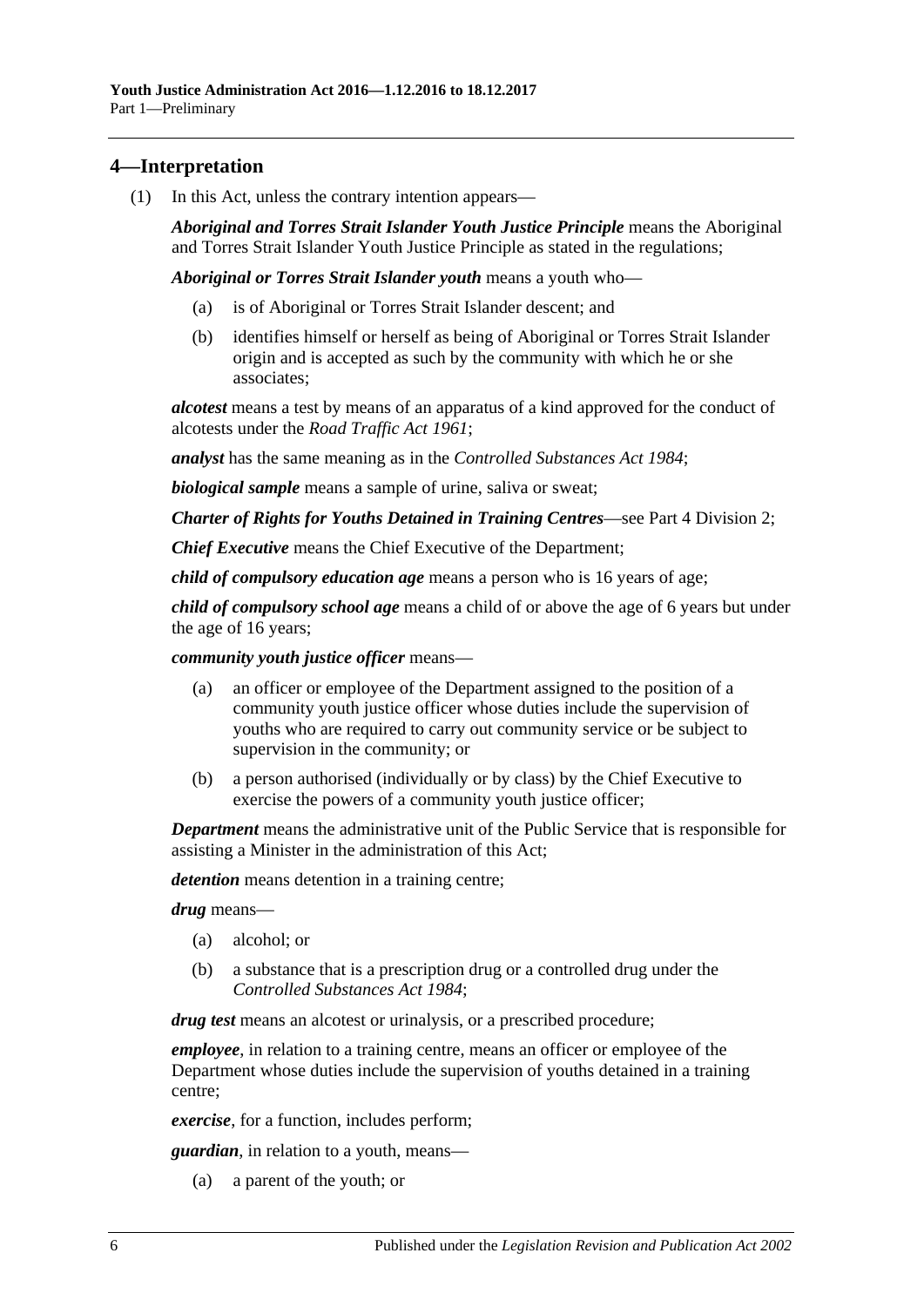(b) a person (other than a Minister of the Crown) who is the guardian of the youth or has the immediate custody and control of the youth,

and includes a person who has the custody and control of a youth who is under the guardianship, or in the custody, of the Minister under the *[Children's Protection](http://www.legislation.sa.gov.au/index.aspx?action=legref&type=act&legtitle=Childrens%20Protection%20Act%201993)  Act [1993](http://www.legislation.sa.gov.au/index.aspx?action=legref&type=act&legtitle=Childrens%20Protection%20Act%201993)*;

*Guardian for Children and Young Persons* means the Guardian for Children and Young Persons appointed under the *[Children's Protection Act](http://www.legislation.sa.gov.au/index.aspx?action=legref&type=act&legtitle=Childrens%20Protection%20Act%201993) 1993*;

*prescribed procedure* means a procedure, prescribed by regulation, consisting of the taking of a biological sample from a person for analysis for the purpose of ascertaining the presence of a drug in the body of the person from whom the sample was taken;

*resident* of a training centre means a youth detained in the centre;

*safe room* means a room (other than a resident's bedroom) in a training centre that is set aside for the safe detention of residents of the centre;

*Training Centre Review Board* means the Training Centre Review Board established under the Young Offenders Act;

*Visitor* means the Training Centre Visitor appointed under [Part](#page-7-3) 3;

*Young Offenders Act* means the *[Young Offenders Act](http://www.legislation.sa.gov.au/index.aspx?action=legref&type=act&legtitle=Young%20Offenders%20Act%201993) 1993*;

*youth* means a person of or above the age of 10 years but under the age of 18 years and, in relation to proceedings for an offence or detention in a training centre, includes a person who was under the age of 18 years on the date of the alleged offence.

- (2) A reference in this Act or in the Young Offenders Act to an *officer of the Department* includes a reference to—
	- (a) a person who, immediately before the commencement of this paragraph, holds an appointment as an officer of the Department under the Young Offenders Act; or
	- (b) a person who, immediately before the commencement of this paragraph, is designated as an officer of the Department under section 4A of the Young Offenders Act.

#### <span id="page-6-0"></span>**5—Interaction with companion legislation**

- (1) This Act and the Young Offenders Act are to be read together and construed as if the 2 Acts constituted a single Act.
- (2) Accordingly, terms used in this Act and also in the Young Offenders Act have the same meanings in this Act as they have in that Act (unless the contrary intention appears).

# <span id="page-6-1"></span>**Part 2—Administration of youth justice**

#### <span id="page-6-2"></span>**6—Power of Minister and Chief Executive to delegate**

(1) The Minister may, from time to time, by instrument in writing, delegate to the Chief Executive any powers, duties or functions under this Act or any other Act.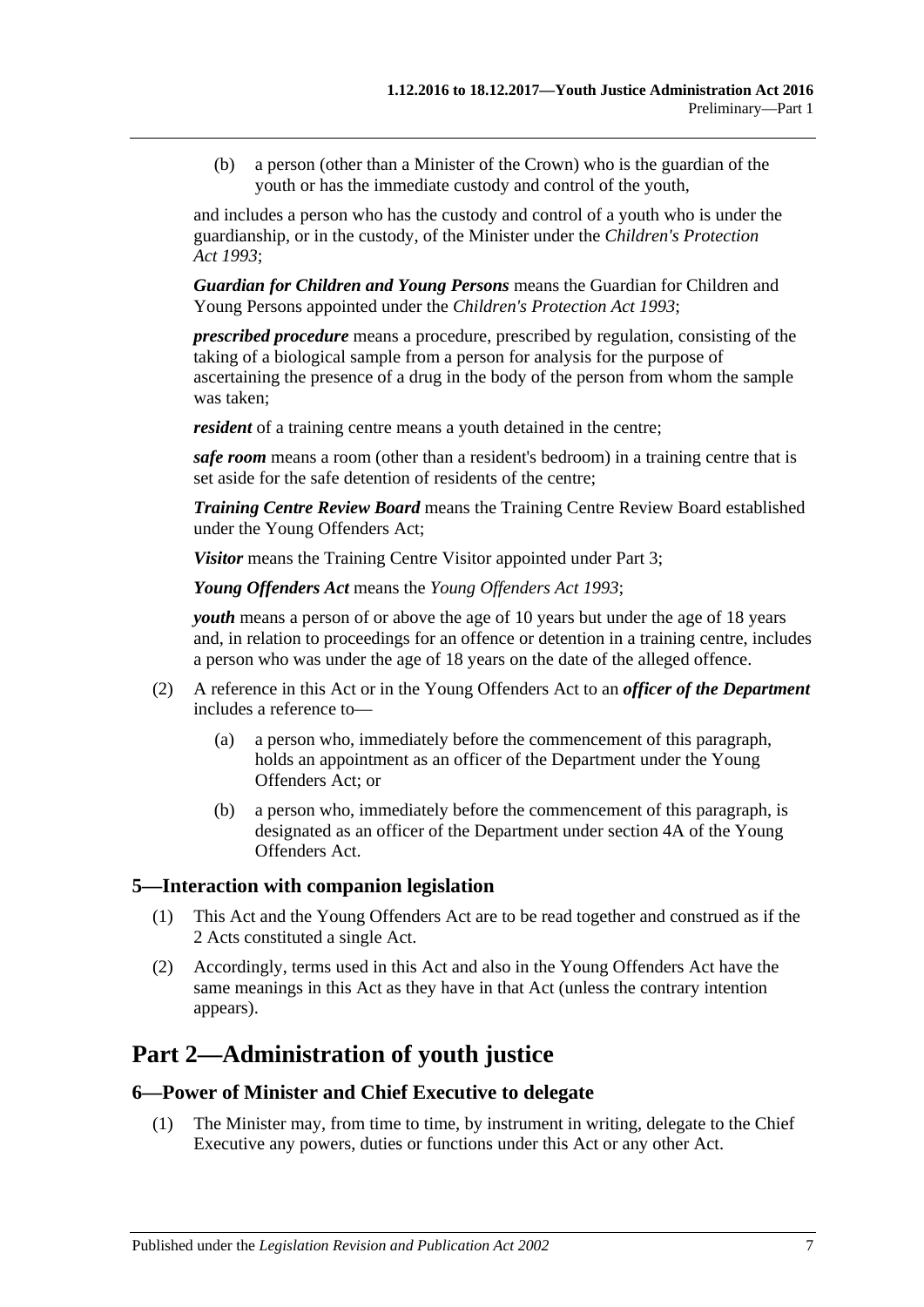- (2) The Chief Executive may delegate any of the powers, duties, responsibilities or functions vested in, or delegated to, the Chief Executive under this Act or any other Act—
	- (a) to a specified employee of the Department; or
	- (b) to an employee of the Department of a specified class; or
	- (c) with the approval of the Minister—to any other suitable person.
- (3) A delegation under this section is revocable at will, and does not prevent the exercise of any power, function, duty or responsibility by the Minister or the Chief Executive.
- (4) Any power, function, duty or responsibility vested in, imposed on or delegated to the Chief Executive under this Act may, if the Chief Executive is absent from or otherwise unable to perform the duties of office, be exercised by such other officer or employee of the Department as the Minister may, by instrument in writing, authorise.

#### <span id="page-7-0"></span>**7—Functions of Chief Executive**

The functions of the Chief Executive include—

- (a) responsibility for ensuring that proper standards of administration are observed in the management of training centres; and
- (b) establishing community youth justice programs for the purposes of youths who are subject to supervision in the community; and
- (c) any other function conferred on the Chief Executive under this Act or any other Act.

#### <span id="page-7-1"></span>**8—Use of volunteers in administration of Act**

The Minister must promote the use of volunteers in the administration of this Act to such extent as the Minister thinks appropriate.

#### <span id="page-7-2"></span>**9—Chief Executive's annual report**

- (1) The Chief Executive must, not later than 30 September in each year, submit to the Minister a report on—
	- (a) the operation of this Act and the work of the Department in relation to the administration of this Act for the financial year ending on the preceding 30 June; and
	- (b) any other matter as the Minister may direct.
- (2) The Minister must, within 12 sitting days after receipt of a report under this section, cause a copy of the report to be laid before each House of Parliament.

# <span id="page-7-3"></span>**Part 3—Official visitors**

#### <span id="page-7-4"></span>**10—Official visitors**

Members of Parliament, judges, the Guardian for Children and Young Persons, the Training Centre Visitor and any other person authorised in writing by the Minister are entitled to visit a training centre.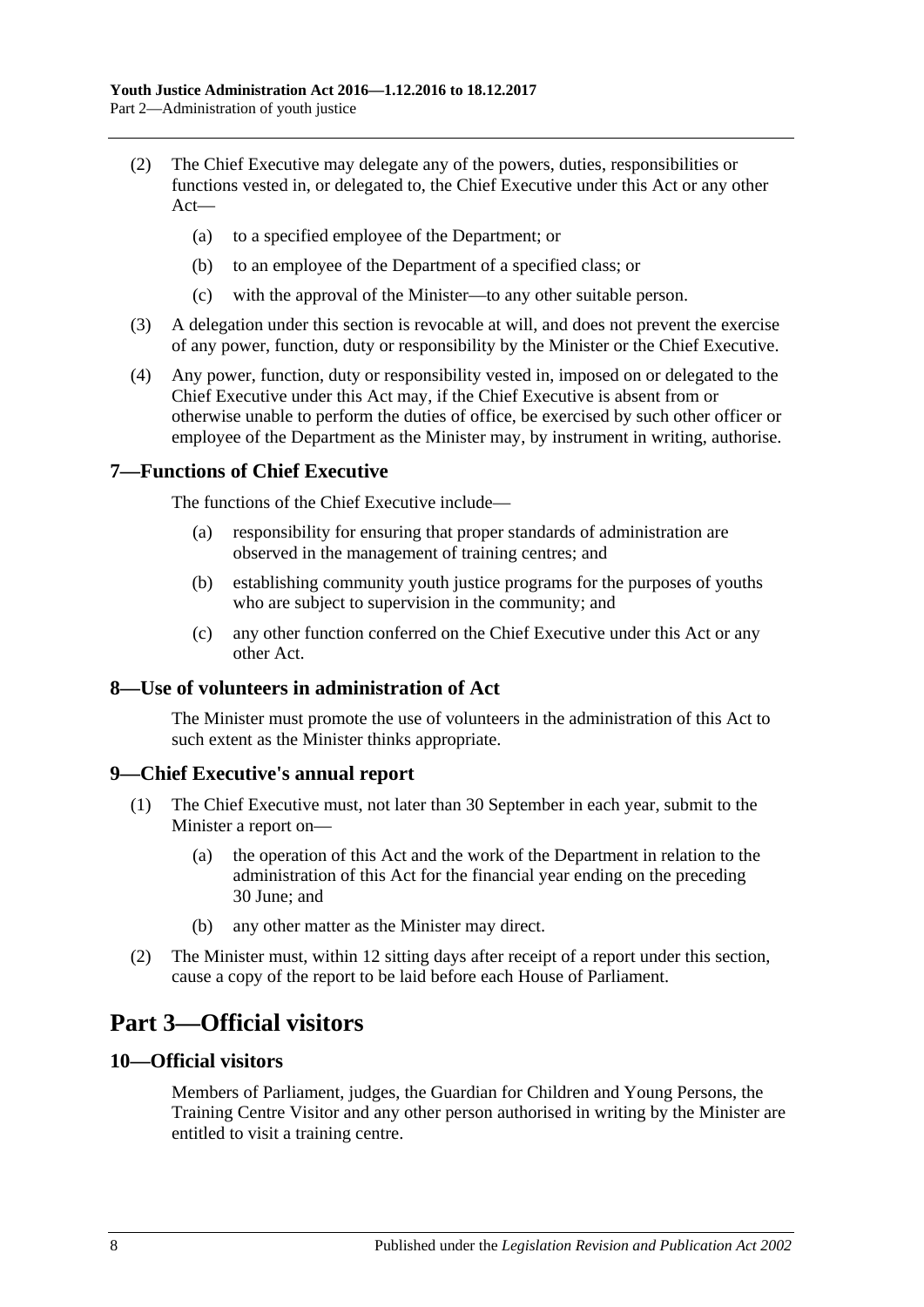#### <span id="page-8-0"></span>**11—Training Centre Visitor**

- (1) There is to be a Training Centre Visitor.
- (2) The Governor may appoint a person (who may be the Guardian for Children and Young Persons) to be the Visitor.
- (3) If the person appointed to be the Visitor is not the Guardian for Children and Young Persons, the person will be appointed on conditions determined by the Governor and for a term, not exceeding 5 years, specified in the instrument of appointment and, at the expiration of a term of appointment, will be eligible for reappointment.
- (4) Subject to this section, the Guardian for Children and Young Persons will, if he or she is appointed to be the Visitor, hold office as such for so long as he or she holds office as the Guardian.
- <span id="page-8-1"></span>(5) The Governor may remove a person from office as the Visitor on the presentation of an address from both Houses of Parliament seeking the person's removal.
- <span id="page-8-2"></span>(6) The Governor may suspend a person from the position of Visitor on the ground of incompetence or misbehaviour and, in that event—
	- (a) a full statement of the reason for the suspension must be laid before both Houses of Parliament within 3 sitting days of the suspension; and
	- (b) if, at the expiration of 1 month from the date on which the statement was laid before Parliament, an address from both Houses of Parliament seeking the person's removal has not been presented to the Governor, the person must be restored to the position.
- (7) The position of Training Centre Visitor becomes vacant if the person appointed to the position—
	- (a) dies; or
	- (b) resigns by written notice given to the Minister; or
	- (c) completes a term of appointment and is not reappointed; or
	- (d) is removed from the position by the Governor under [subsection](#page-8-1) (5); or
	- (e) becomes bankrupt or applies as a debtor to take the benefit of the laws relating to bankruptcy; or
	- (f) is convicted of an indictable offence or sentenced to imprisonment for an offence; or
	- (g) becomes a member of the Parliament of this State or any other State of the Commonwealth or of the Commonwealth or becomes a member of a Legislative Assembly of a Territory of the Commonwealth; or
	- (h) becomes, in the opinion of the Governor, mentally or physically incapable of exercising satisfactorily the functions of the position.
- (8) The Minister may appoint a person to act in the position of Training Centre Visitor—
	- (a) during a vacancy in the position; or
	- (b) when the Visitor is absent or unable to exercise the functions of the position; or
	- (c) if the Visitor is suspended from the position under [subsection](#page-8-2) (6).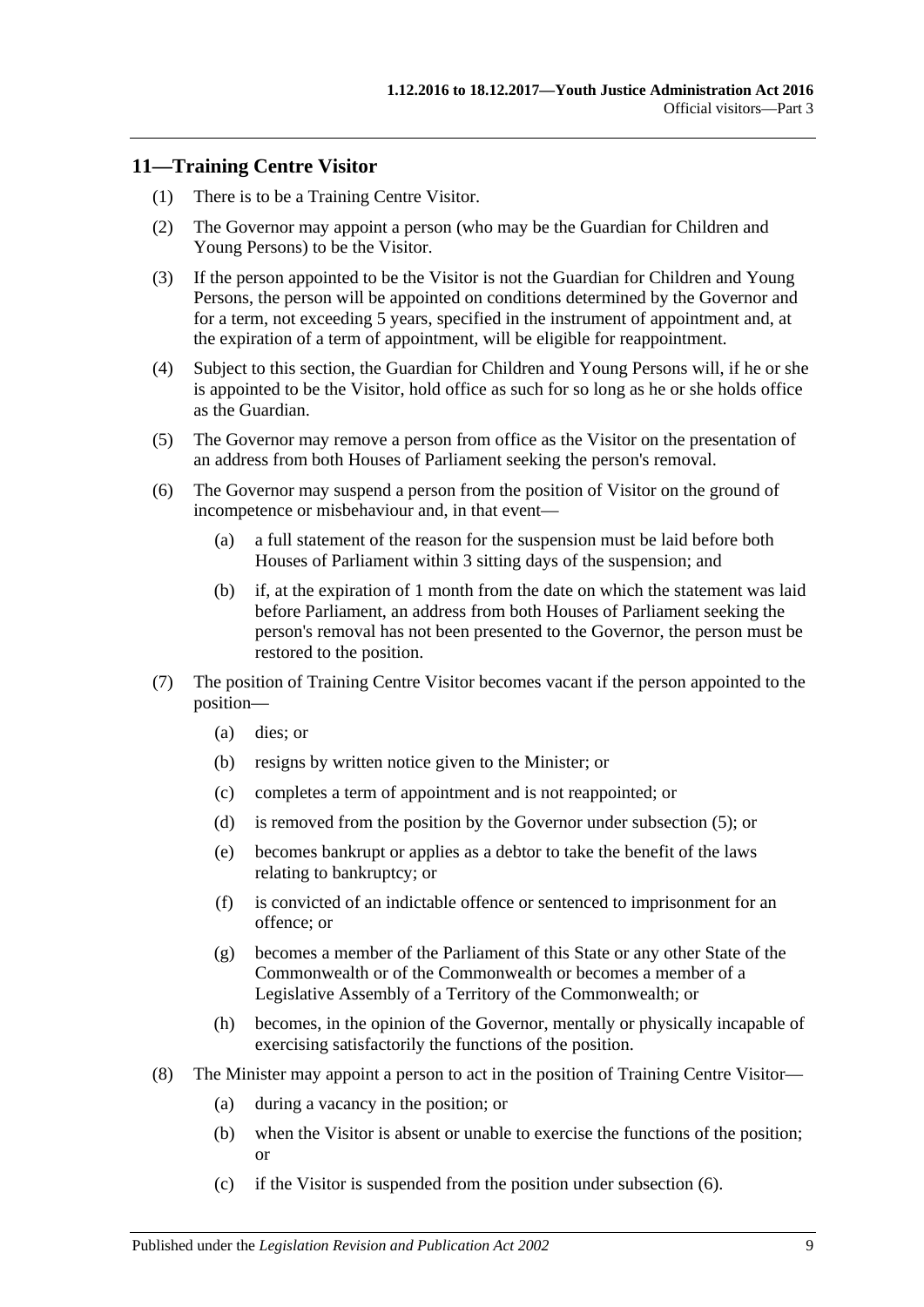#### <span id="page-9-0"></span>**12—Independence**

- (1) In exercising his or her functions and powers under this Act, the Training Centre Visitor must act independently, impartially and in the public interest.
- (2) The Minister cannot control how the Visitor is to exercise the Visitor's statutory functions and powers and cannot give any direction with respect to the content of any report prepared by the Visitor.

**Note—**

This provision does not derogate from any express power of the Minister under this Act.

#### <span id="page-9-1"></span>**13—Staff and resources**

The Minister must provide the Training Centre Visitor with the staff and other resources that the Visitor reasonably needs for exercising the Visitor's functions.

#### <span id="page-9-2"></span>**14—Training Centre Visitor's functions**

- (1) The functions of the Training Centre Visitor include the following:
	- (a) to conduct visits to training centres as required or authorised under this Part;
	- (b) to conduct inspections of training centres as required or authorised under this Part;
	- (c) to promote the best interests of the residents of a training centre;
	- (d) to act as an advocate for the residents of a training centre to promote the proper resolution of issues relating to the care, treatment or control of the residents;
	- (e) to inquire into, and provide advice to, the Minister in relation to any systemic reform necessary to improve—
		- (i) the quality of care, treatment or control of residents of a training centre; or
		- (ii) the management of a training centre;
	- (f) to inquire into and investigate any matter referred to the Visitor by the Minister;
	- (g) any other functions assigned to the Visitor by this or any other Act.
- (2) In exercising functions under this Part, the Visitor—
	- (a) must encourage residents of a training centre to express their own views and give proper weight to those views; and
	- (b) must pay particular attention to the needs and circumstances of residents of a training centre who—
		- (i) are under the guardianship, or in the custody, of the Minister under the *[Children's Protection Act](http://www.legislation.sa.gov.au/index.aspx?action=legref&type=act&legtitle=Childrens%20Protection%20Act%201993) 1993*; or
		- (ii) are Aboriginal or Torres Strait Islander youths; or
		- (iii) have a physical, psychological or intellectual disability; and
	- (c) may receive and consider information, reports and materials relevant to exercising the Visitor's statutory functions.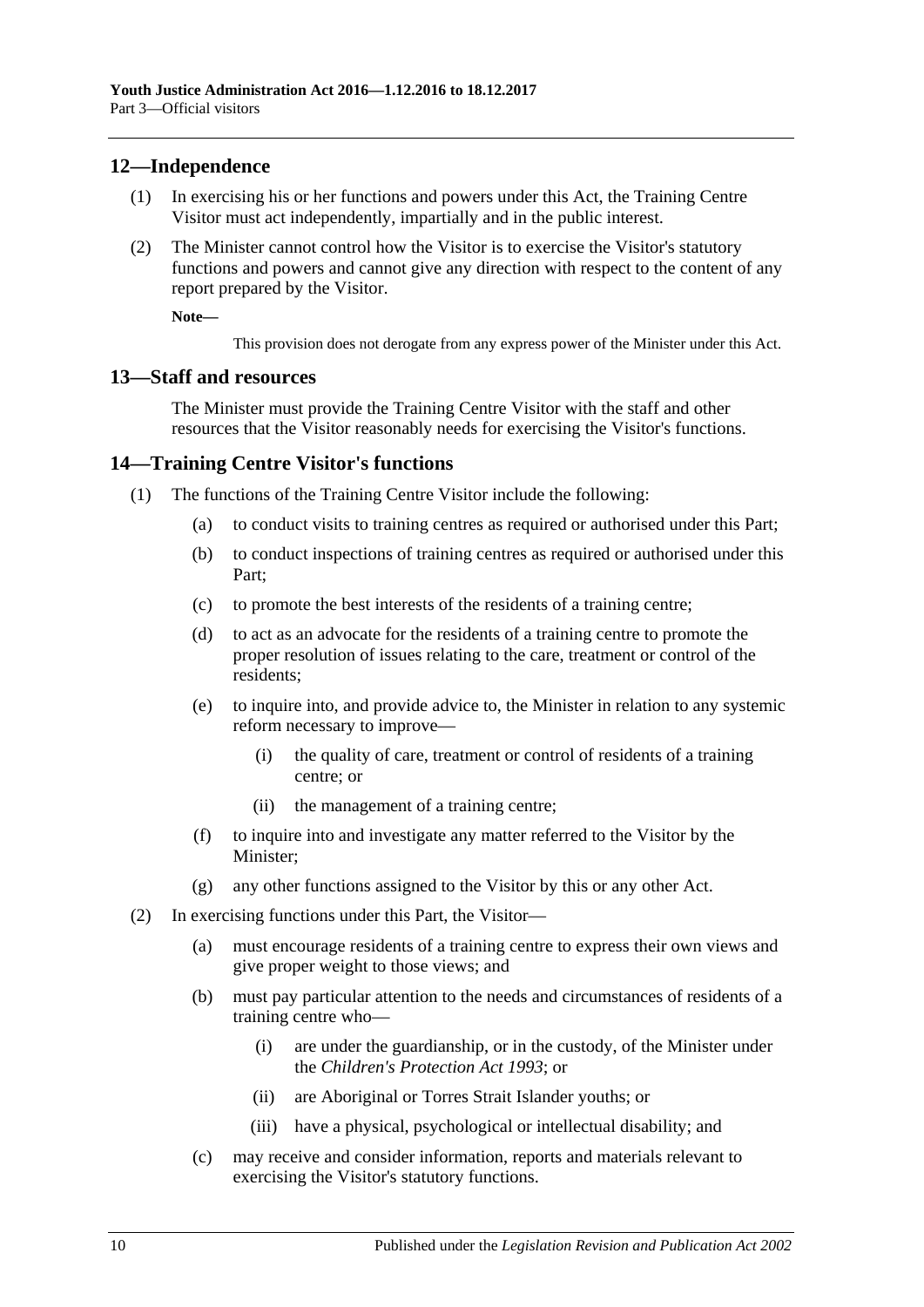(3) The Visitor has the powers necessary or expedient for, or incidental to, the exercise of the Visitor's functions.

#### <span id="page-10-0"></span>**15—Use and obtaining of information**

- (1) A government or non-government organisation that is involved in the provision of services under this Act or the Young Offenders Act must, at the Training Centre Visitor's request, provide the Visitor with information relevant to the exercise of the Visitor's functions.
- <span id="page-10-2"></span>(2) If the Visitor has reason to believe that a person is capable of providing information or producing a document that may be relevant to the exercise of the Visitor's functions, the Visitor may, by notice in writing provided to the person, require the person to do 1 or more of the following:
	- (a) to provide that information to the Visitor in writing signed by that person or, in the case of a body corporate, by an officer of the body corporate;
	- (b) to produce that document to the Visitor;
	- (c) to attend before a person specified in the notice and answer relevant questions or produce relevant documents.
- (3) A notice under [subsection](#page-10-2) (2) is to specify the period within which, or the time, day and place at which, the person is required to provide the information or document, or to attend.
- (4) A notice under [subsection](#page-10-2) (2) must provide a period of time for compliance with a requirement under that subsection that has been determined by the Visitor to be reasonable in the circumstances.
- (5) A person must comply with a requirement under [subsection](#page-10-2) (2). Maximum penalty: \$5 000.
- (6) If a document is produced in accordance with a requirement under this section, the Visitor may take possession of, make copies of, or take extracts from, the document.

#### <span id="page-10-1"></span>**16—Visits to and inspection of training centres**

- (1) On a visit to a training centre under this Part, the Training Centre Visitor may—
	- (a) so far as practicable, inspect all parts of the centre used for or relevant to the custody of youths; and
	- (b) so far as practicable, make any necessary inquiries about the care, treatment and control of each resident of the centre; and
	- (c) take any other action required to exercise the Visitor's functions.
- (2) Subject to [subsection](#page-10-3) (3), a visit to a training centre may be made by the Visitor, on the Visitor's own initiative or at the request of a resident of the centre, at any reasonable time of the day, and be of such length, as the Visitor thinks appropriate.
- <span id="page-10-4"></span><span id="page-10-3"></span>(3) The Visitor must—
	- (a) give the manager of a training centre reasonable notice of an impending visit; and
	- (b) take steps to ensure that the safe administration of the centre is not compromised by the visit; and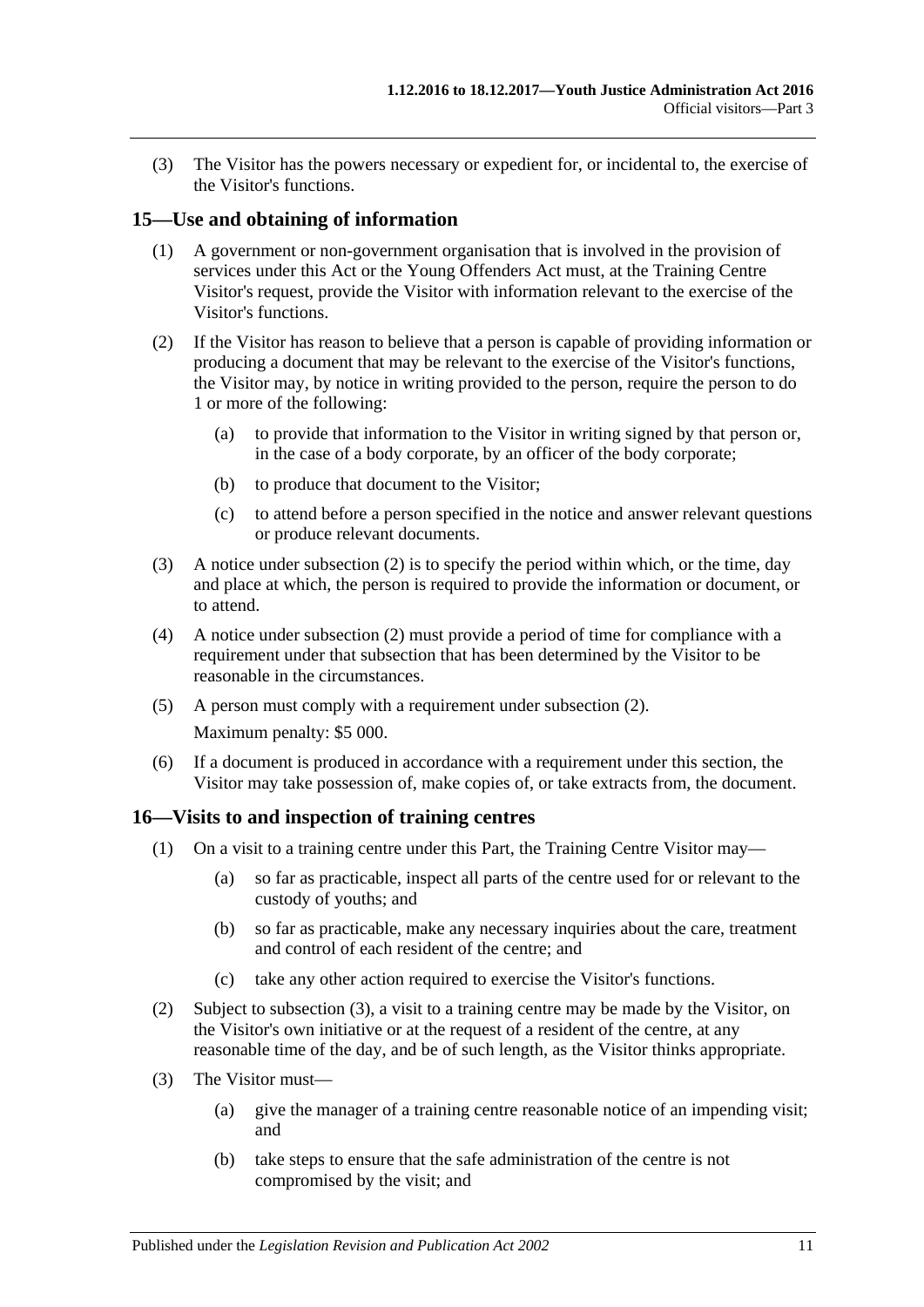- (c) obey the reasonable directions of the manager in relation to any genuine security concerns the manager may have in connection with the safe management of the centre.
- (4) Despite [subsection](#page-10-4)  $(3)(a)$ , if the Visitor intends to conduct a visit to a training centre for reasons that he or she considers to be exceptional, he or she is not required to give notice of the impending visit to the manager of the centre.
- (5) If a manager of a training centre refuses at any time to allow the Visitor to visit the centre because of any genuine concerns the manager may have in connection with the safety of the Visitor (whether related to a security risk, a health related risk or some other reason), the manager must, as soon as reasonably practicable, provide the Visitor with written advice as to why entry to the centre was refused.

## <span id="page-11-0"></span>**17—Requests to contact Training Centre Visitor**

- (1) A resident of a training centre, a guardian, relative or carer of a resident of a training centre or any person who is providing support to such a resident may make a request to contact the Training Centre Visitor.
- (2) If such a request is made to the Chief Executive, the Chief Executive must advise the Training Centre Visitor of the request within 2 days after receipt of the request.

## <span id="page-11-3"></span><span id="page-11-1"></span>**18—Reporting obligations of Training Centre Visitor**

- (1) The Training Centre Visitor must, on or before 30 September in every year, forward a report to the Minister on the work of the Visitor during the financial year ending on the preceding 30 June.
- (2) The Minister must, within 6 sitting days after receiving a report under [subsection](#page-11-3) (1), have copies of the report laid before both Houses of Parliament.
- (3) The Visitor may, at any time, prepare a special report to the Minister on any matter arising out of the performance of the Visitor's functions.
- (4) The Minister must, within 2 weeks after receiving a special report, have copies of the report laid before both Houses of Parliament.

#### <span id="page-11-2"></span>**19—Other reports**

- (1) The Training Centre Visitor may, at any time, prepare a report to the Minister on any matter arising out of the exercise of the Visitor's functions under this Act.
- <span id="page-11-4"></span>(2) The Minister must—
	- (a) if Parliament is sitting—have copies of a report received under this section laid before both Houses of Parliament within 6 sitting days; or
	- (b) if Parliament is not sitting—deliver copies of the report to the President of the Legislative Council and the Speaker of the House of Assembly so that they may—
		- (i) immediately cause the report to be published; and
		- (ii) lay the report before their respective Houses at the earliest opportunity.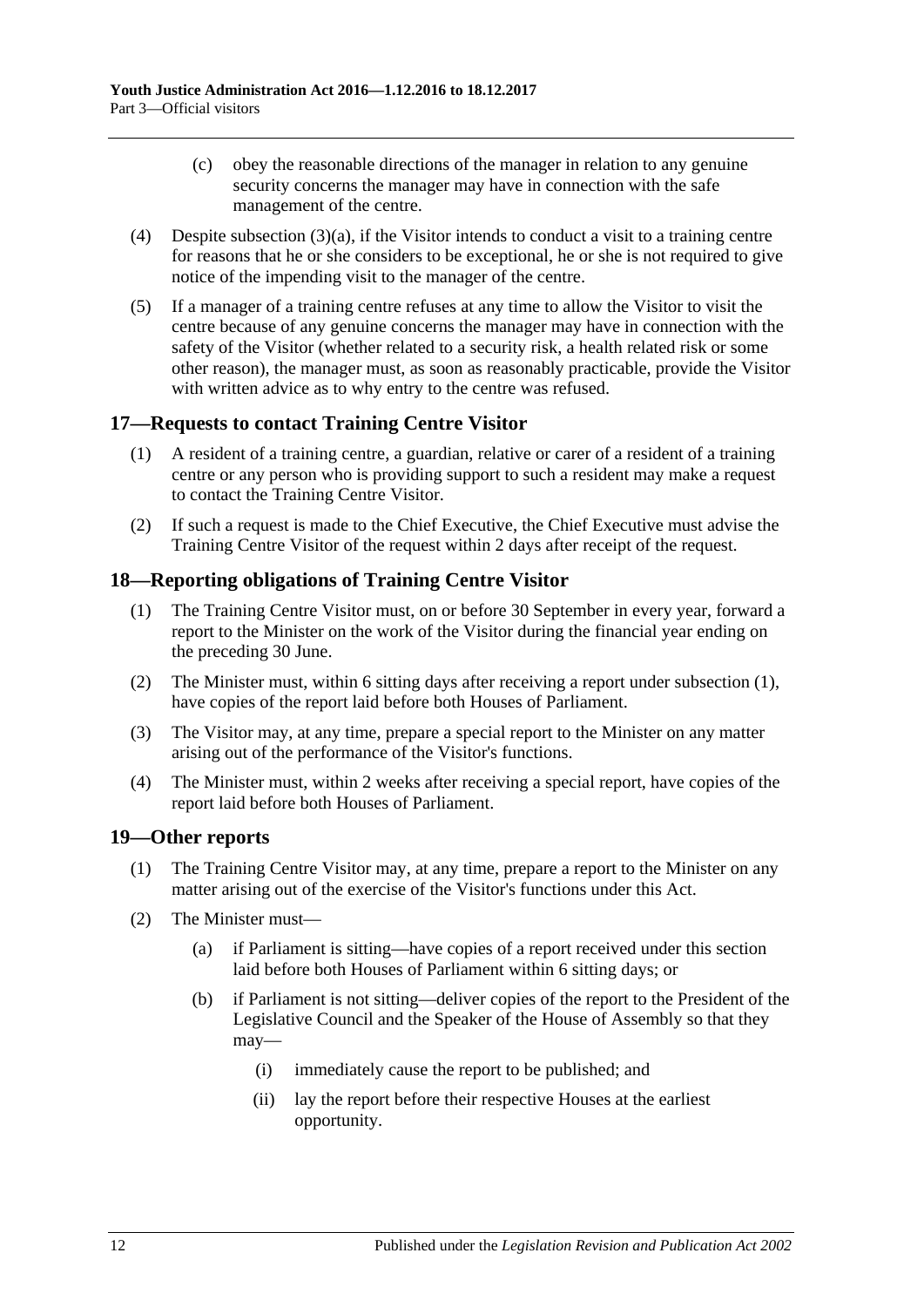(3) A report will, when published under [subsection](#page-11-4) (2)(b)(i), be taken for the purposes of any other Act or law to be a report of the Parliament published under the authority of the Legislative Council and the House of Assembly.

#### <span id="page-12-0"></span>**20—Confidentiality of information**

Information about individual cases disclosed to the Training Centre Visitor or a member of the Visitor's staff is to be kept confidential and is not liable to disclosure under the *[Freedom of Information Act](http://www.legislation.sa.gov.au/index.aspx?action=legref&type=act&legtitle=Freedom%20of%20Information%20Act%201991) 1991*.

# <span id="page-12-1"></span>**Part 4—Training centres**

### <span id="page-12-2"></span>**Division 1—Establishment of training centres, facilities and programs**

#### <span id="page-12-3"></span>**21—Training centres, facilities and programs**

- (1) The Minister may establish such training centres and other facilities and programs as the Minister thinks necessary or desirable for the care, rehabilitation, detention, training or treatment of youths.
- (2) A training centre (whether established under this section or the *[Family and](http://www.legislation.sa.gov.au/index.aspx?action=legref&type=act&legtitle=Family%20and%20Community%20Services%20Act%201972)  [Community Services Act](http://www.legislation.sa.gov.au/index.aspx?action=legref&type=act&legtitle=Family%20and%20Community%20Services%20Act%201972) 1972*) will be under the control of the Minister.
- (3) The Chief Executive must ensure that adequate arrangements are in place in a training centre—
	- (a) to maintain the physical, psychological and emotional well being of the residents of the centre; and
	- (b) to promote the social, cultural, educational and vocational development of the residents of the centre; and
	- (c) to maintain discipline and order among the residents of the centre; and
	- (d) to ensure, through the implementation of operational procedures, the proper security, control and management of the centre; and
	- (e) for the keeping of proper records relating to the operation and management of the centre; and
	- (f) for the good management of the centre.

## <span id="page-12-4"></span>**Division 2—Charter of Rights for Youths Detained in Training Centres**

#### <span id="page-12-5"></span>**22—Charter of Rights for Youths Detained in Training Centres**

- (1) There will be a *Charter of Rights for Youths Detained in Training Centres*.
- (2) The Charter has effect if it is approved by the Minister.
- (3) A person exercising functions or powers under a relevant law must, in any dealings with, or in relation to, a youth who is in detention, have regard to, and seek to implement to the fullest extent possible, the terms of the Charter.
- (4) The Charter must be made available on a website maintained by the Department to which the public has access free of charge.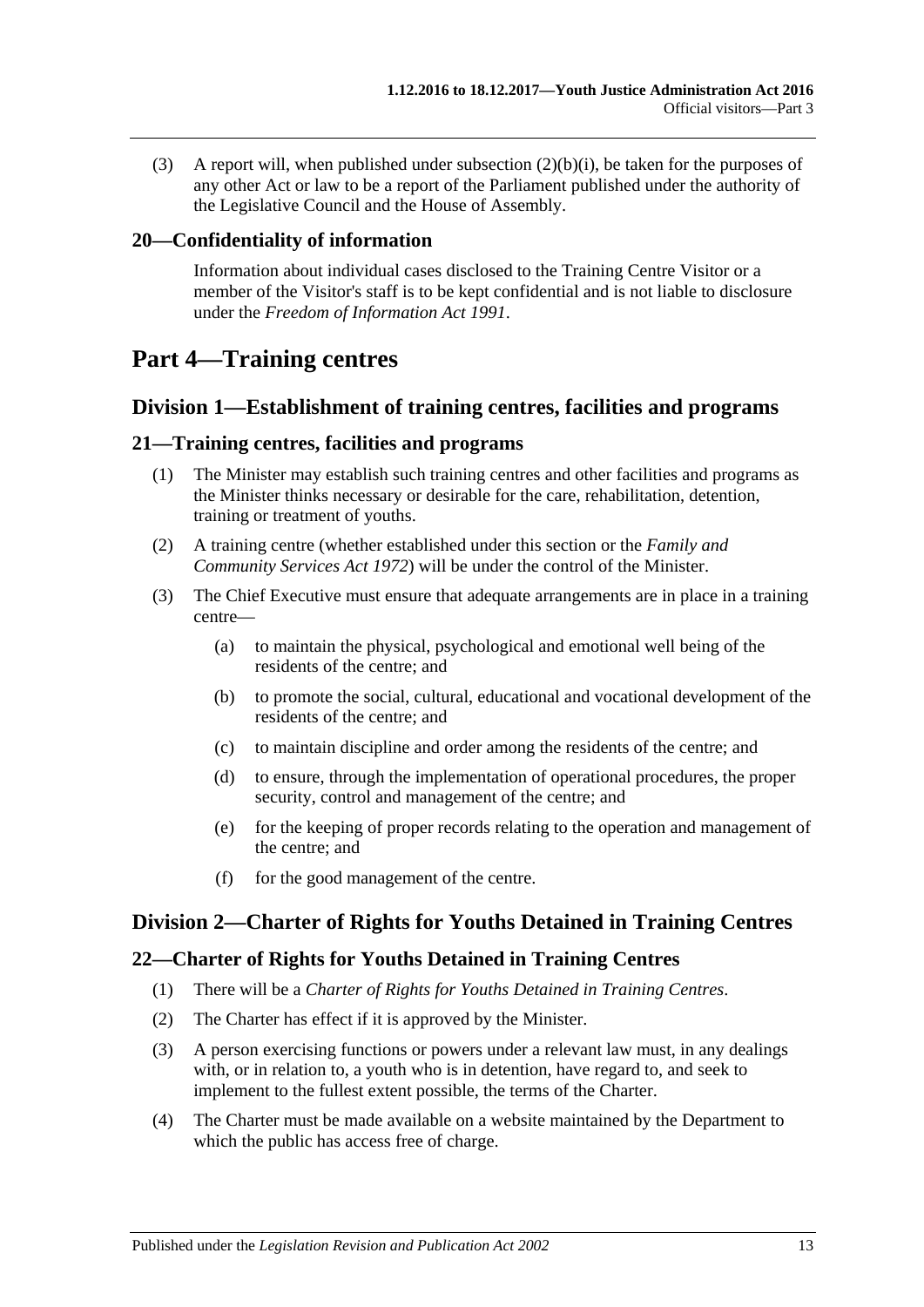(5) In this section—

*relevant law* means—

- (a) this Act; or
- (b) any law relating to the detention of a youth in a training centre.

# <span id="page-13-0"></span>**Division 3—Procedures on admission**

#### <span id="page-13-1"></span>**23—Initial assessment on admission**

- (1) The Chief Executive must, as soon as practicable after the initial admission of a youth to a training centre, ensure that—
	- (a) the youth is given a copy of—
		- (i) the rules of the centre that apply to residents of the centre; and
		- (ii) the *Charter of Rights for Youths Detained in Training Centres*; and
	- (b) the youth—
		- (i) is given a written and verbal explanation of the rules of the centre in a language that the youth is able to understand; and
		- (ii) is made aware of the consequences that may follow from any breach of or non-compliance with the rules; and
	- (c) subject to [subsection](#page-13-2) (2), a guardian, relative or carer of the youth is notified that the youth has been admitted to the centre.
- <span id="page-13-3"></span><span id="page-13-2"></span>(2) The following provisions apply for the purposes of [subsection](#page-13-3)  $(1)(c)$ :
	- (a) the person to be notified must be—
		- (i) a guardian, relative or carer of the youth nominated by the youth for the purpose; or
		- (ii) if that is not practicable or appropriate—a guardian, relative or carer of the youth who appears to have or be assuming responsibility for the care of the youth; or
		- (iii) if that is not practicable or appropriate—any other guardian, relative or carer of the youth whom it is practicable and appropriate to notify;
	- (b) the Chief Executive is not required to notify a person whose whereabouts are not known to or readily ascertainable by the Chief Executive;
	- (c) it is not appropriate for the Chief Executive to notify a particular person if the Chief Executive has reason to believe that it would be contrary to the youth's best interests to do so.
- <span id="page-13-4"></span>(3) The Chief Executive must, as soon as practicable after the initial admission to a training centre of a youth, cause the youth to be screened for the purposes of assessing the youth's particular needs and circumstances.
- <span id="page-13-5"></span>(4) The Chief Executive must, as soon as practicable after the youth has been screened under [subsection](#page-13-4) (3), cause the youth to be assessed at least once in each prescribed period while resident in the centre.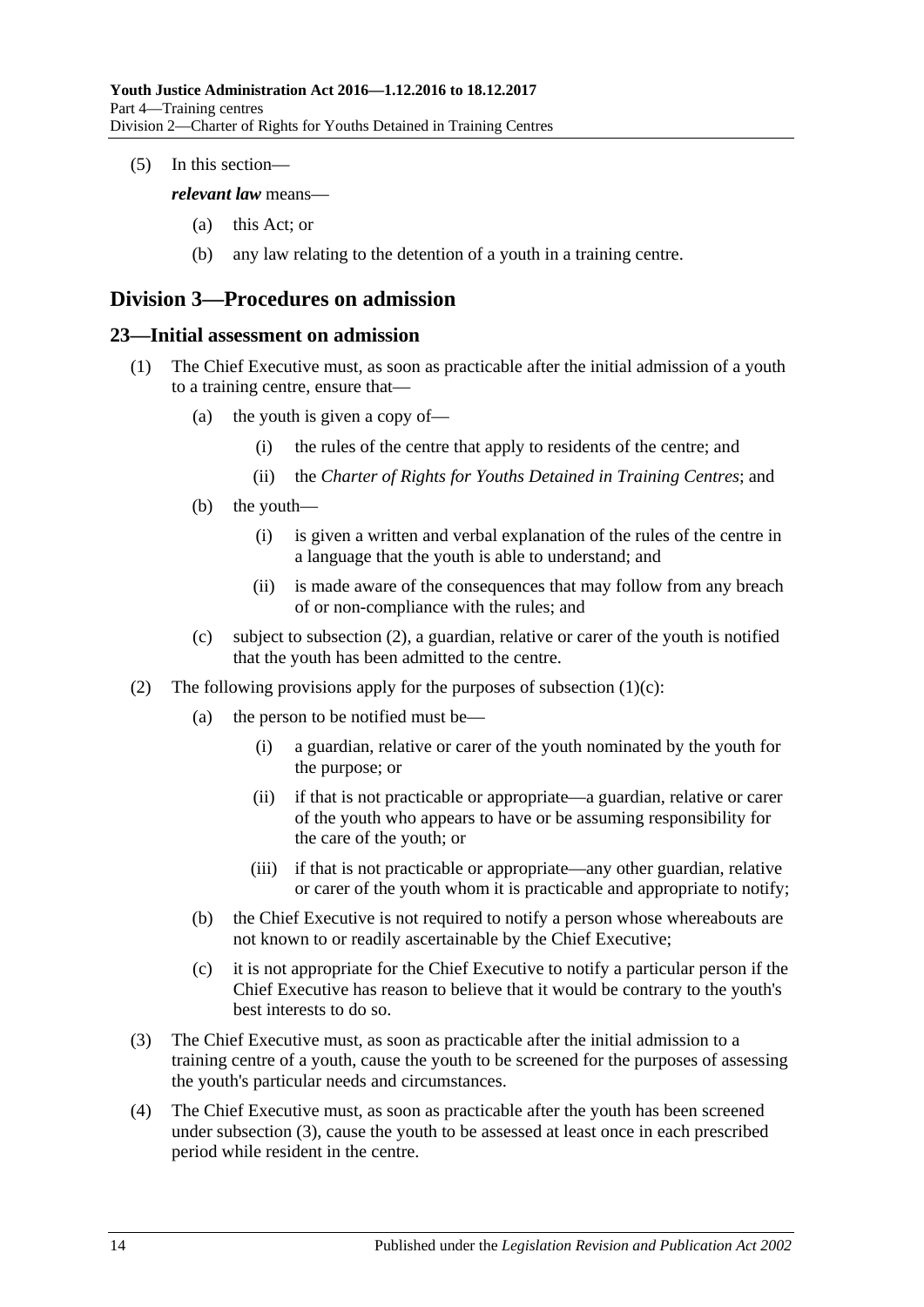- (5) In carrying out an assessment under [subsection](#page-13-5) (4), the Chief Executive must—
	- (a) endeavour to ensure that the youth and a guardian, relative or carer of the youth participate in the assessment; and
	- (b) have regard to—
		- (i) the age, gender, gender identity, sexuality or sexual identity of the youth; and
		- (ii) the cultural identity, developmental and cognitive capacity, ability or disability, and any special needs, of the youth; and
		- (iii) the social, medical, psychological and educational background and history of the youth; and
		- (iv) the needs of the youth in respect of—
			- (A) education or training; and
			- (B) medical, psychological or psychiatric treatment; and
		- (v) the aptitude or suitability of the youth for any particular form of education, vocational training or work; and
		- (vi) the nature of the offence, or offences, in respect of which the youth is detained and the length of sentence; and
		- (vii) the behaviour of the youth while in the training centre; and
		- (viii) the question of maintaining the youth's family and community connections; and
		- (ix) any responsibilities the youth has as a carer; and
		- (x) where relevant, any proposed plans in respect of the release of the youth and his or her social rehabilitation; and
		- (xi) any representations made by the youth and any other relevant person (including a guardian, relative or carer of the youth); and
		- (xii) such other matters as the Chief Executive thinks relevant.
- <span id="page-14-0"></span>(6) After the first assessment of a resident of a training centre has been completed, the Chief Executive must prepare a case plan for the youth and may, after any subsequent assessment, add to or vary that plan.
- (7) A case plan for a youth prepared, added to or varied under [subsection](#page-14-0) (6) must include particulars of each of the following:
	- (a) proposals for the education or training of the youth;
	- (b) proposals for medical, psychological or psychiatric treatment of the youth;
	- (c) proposals for the rehabilitation of the youth;
	- (d) proposals relating to the youth's release into, and support in, the community.
- (8) In [subsection](#page-13-5) (4)—

#### *prescribed period* means—

- (a) the period prescribed by the regulations for the purposes of this definition; or
- (b) if no period is prescribed—a period not exceeding 3 months.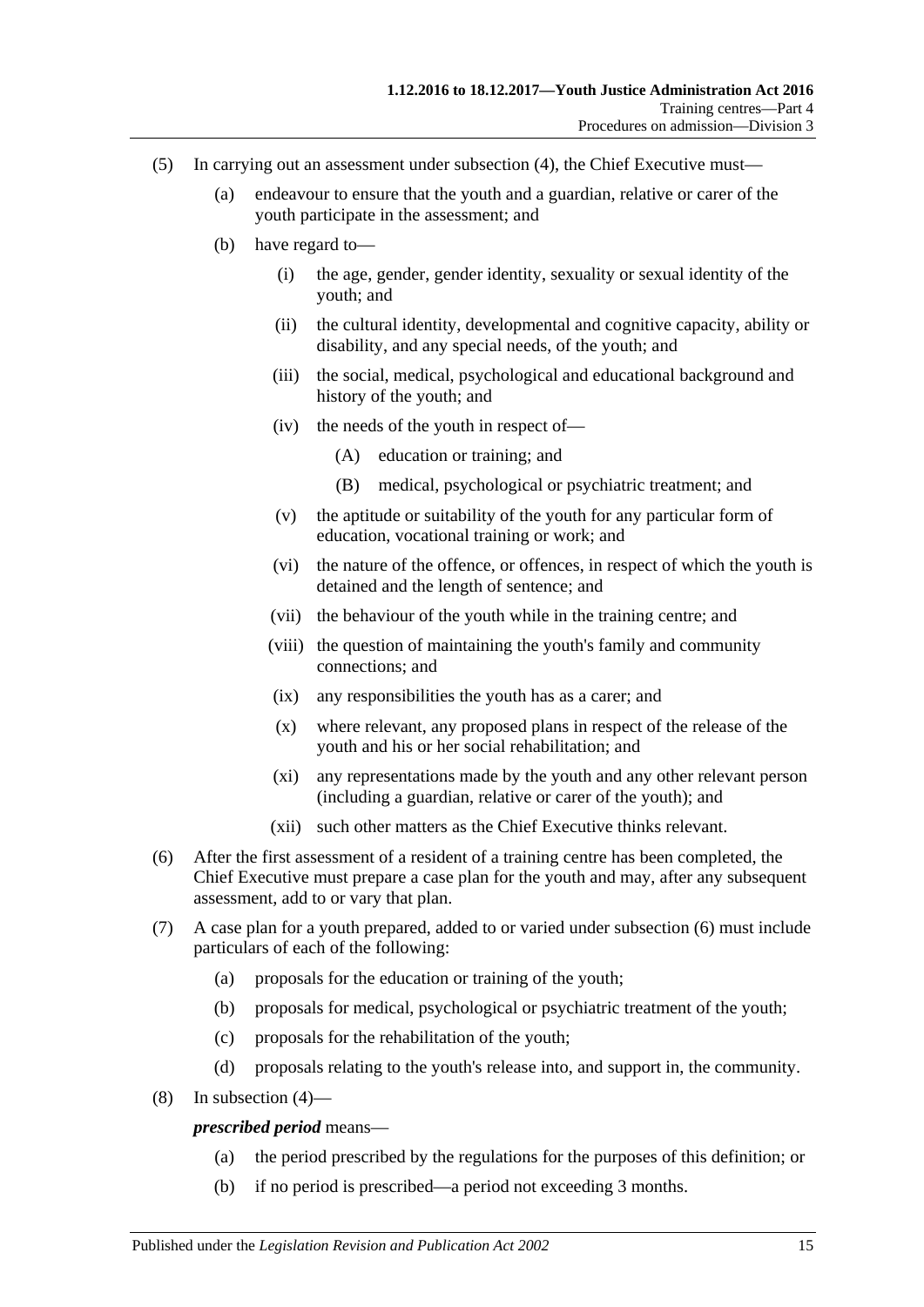# <span id="page-15-0"></span>**Division 4—Custody of residents of training centres**

#### <span id="page-15-1"></span>**24—Minister has custody of youths in detention**

The Minister has the custody of a resident of a training centre, whether the resident is within, or outside, the precincts of a training centre in which he or she is being detained, or is to be detained.

#### <span id="page-15-2"></span>**25—Chief Executive responsible under Minister for management of training centres**

Subject to this Act, the Chief Executive has an absolute discretion—

- (a) to place any particular youth or youth of a particular class in such part of a training centre as the Chief Executive thinks fit; and
- (b) to establish in respect of a particular youth, or youth of a particular class, or in respect of youths placed in any particular part of a training centre, such a regime for education, training, work, recreation, contact with other youths or any other aspect of the day-to-day life of youths in detention; and
- (c) to vary any such regime,

as from time to time seems expedient to the Chief Executive.

#### <span id="page-15-3"></span>**Division 5—Management of residents of training centres**

#### <span id="page-15-4"></span>**26—Chief Executive may make rules relating to management of training centre**

- <span id="page-15-6"></span>(1) Subject to this Act, the Chief Executive may make rules—
	- (a) relating to the management of a training centre; and
	- (b) regulating the conduct of residents of a training centre.
- (2) The Chief Executive may vary or revoke any rules made under [subsection](#page-15-6) (1).
- (3) The *[Subordinate Legislation Act](http://www.legislation.sa.gov.au/index.aspx?action=legref&type=act&legtitle=Subordinate%20Legislation%20Act%201978) 1978* does not apply to rules made under this section.
- (4) The Chief Executive must cause rules made under this section to be published for the benefit of residents of a training centre in such manner as the Chief Executive thinks fit and, in giving effect to this section, must ensure, as far as is reasonably practicable, that the rules are made known to any resident who is illiterate or whose principal language is not the English language.

#### <span id="page-15-5"></span>**27—Education**

- (1) The Chief Executive must arrange for such courses of instruction or training as the Chief Executive thinks fit to be made available to residents of training centres.
- (2) In particular, the Chief Executive must, as much as reasonably practicable, encourage a resident of a training centre who is a child of compulsory school age or a child of compulsory education age to continue or otherwise further his or her school education or vocational or other training (as the case requires).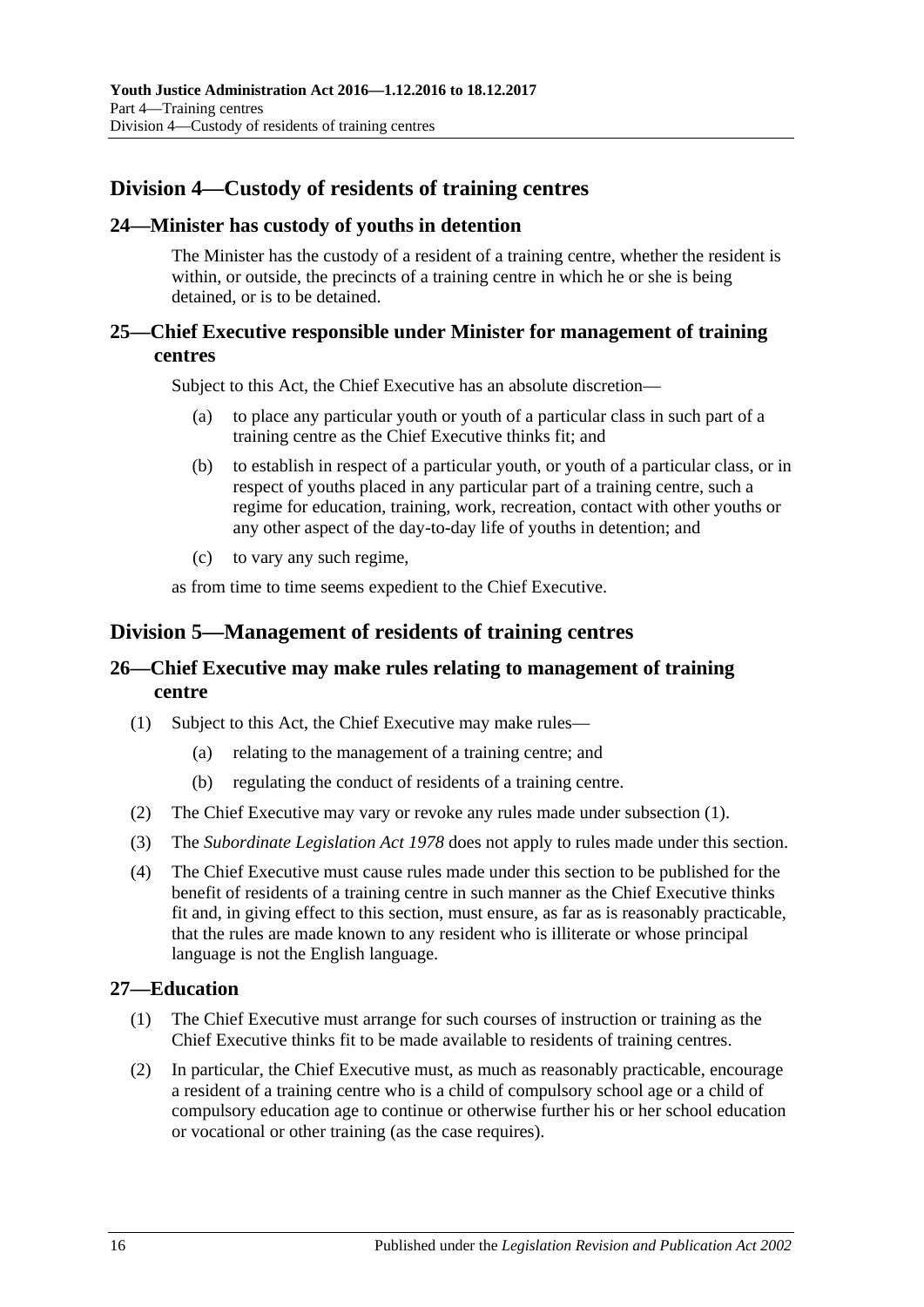#### <span id="page-16-1"></span><span id="page-16-0"></span>**28—Safe rooms**

- (1) A resident of a training centre may only be detained in a safe room if an employee of the centre believes on reasonable grounds that—
	- (a) the resident is about to harm himself or herself or another person; or
	- (b) the resident is about to cause significant damage to property; or
	- (c) it is necessary to detain the resident in a safe room—
		- (i) to maintain order in the centre; or
		- (ii) to preserve the security of the centre.
- (2) Despite [subsection](#page-16-1) (1), a resident of a training centre who is under the age of 12 years must not be detained in a safe room.
- (3) If a resident is detained in a safe room, the manager of the training centre must be informed of the detention, and the reasons for the detention, as soon as reasonably practicable.
- (4) A resident of a training centre may only be detained in a safe room for so long as is necessary in the circumstances but, in any event—
	- (a) if the resident is aged between 12 and 14 years—for no longer than 24 hours; and
	- (b) if the resident is aged 15 years or over—for no longer than 48 hours.
- (5) The following provisions apply in relation to a resident of a training centre who is being detained in a safe room:
	- (a) the resident must be closely supervised;
	- (b) the resident must be observed at intervals of not longer than 5 minutes;
	- (c) the observations must be recorded in writing and kept together with the record required to be made under [subsection](#page-16-2) (6).
- <span id="page-16-2"></span>(6) If a resident of a training centre is detained in a safe room, the manager of the centre must ensure that—
	- (a) a record is made containing the following details:
		- (i) the name and age of the resident;
		- (ii) the date and time the detention began;
		- (iii) the date and time the detention ended;
		- (iv) the reason for the detention;
		- (v) the name of the employee of the centre who ordered the detention;
		- (vi) action taken (if any) in respect of the resident before the resident was so detained;
		- (vii) the management plan established for the resident for the period during which the resident was detained in the safe room;
		- (viii) any issues or concerns relating to the resident's medical or psychological condition; and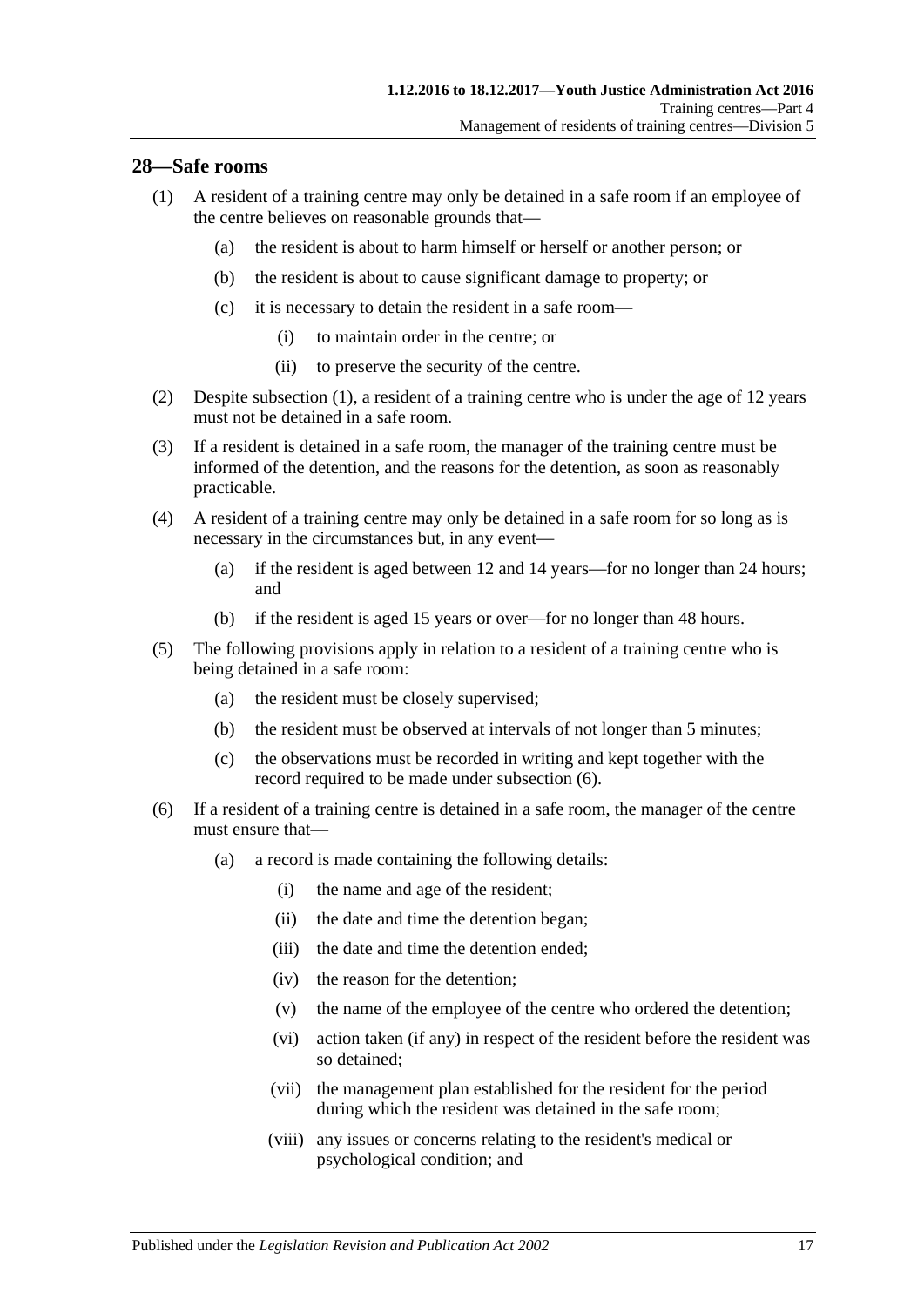- (b) the resident is examined as soon as practicable by an appropriate health professional for the purpose of assessing the resident's health or mental health condition and needs; and
- (c) if the resident belongs to a cultural or linguistic minority—a cultural advisor is informed of the detention; and
- (d) an action plan is prepared to manage the resident in the period immediately following the resident's release from the safe room.
- <span id="page-17-1"></span>(7) An account of an incident leading to the detention of a resident in a safe room must be—
	- (a) written, signed and dated by the resident; or
	- (b) if the resident cannot write—
		- (i) written on the instructions of the resident, and signed and dated, by a person nominated for the purpose by the resident; and
		- (ii) signed by the resident,

(and such account must be kept together with the record required to be made under [subsection](#page-16-2)  $(6)$ ).

- (8) If the resident refuses to cooperate in the preparation of the account, a written record of the refusal must be must be made and kept together with the record required to be made under [subsection](#page-16-2) (6).
- (9) A resident may nominate any of the following persons for the purposes of [subsection](#page-17-1)  $(7)(b)$ :
	- (a) the resident's case manager or case worker;
	- (b) a lawyer;
	- (c) the Guardian for Children and Young Persons;
	- (d) the Training Centre Visitor;
	- (e) a cultural advisor;
	- (f) a parent, guardian or carer of the resident,

(but any such person nominated may not be an employee of the training centre nor have been present during the relevant incident that led to the resident being detained in the safe room).

#### <span id="page-17-0"></span>**29—Prohibited treatment of residents**

Subject to this Act, a resident of a training centre must not be subjected to any of the following kinds of treatment:

- (a) corporal punishment of any form (that is, any action that inflicts or is intended to inflict physical pain or discomfort);
- (b) isolation or segregation (other than in a safe room or in prescribed circumstances) from other residents;
- (c) psychological pressure or emotional abuse of any form intended to intimidate or humiliate;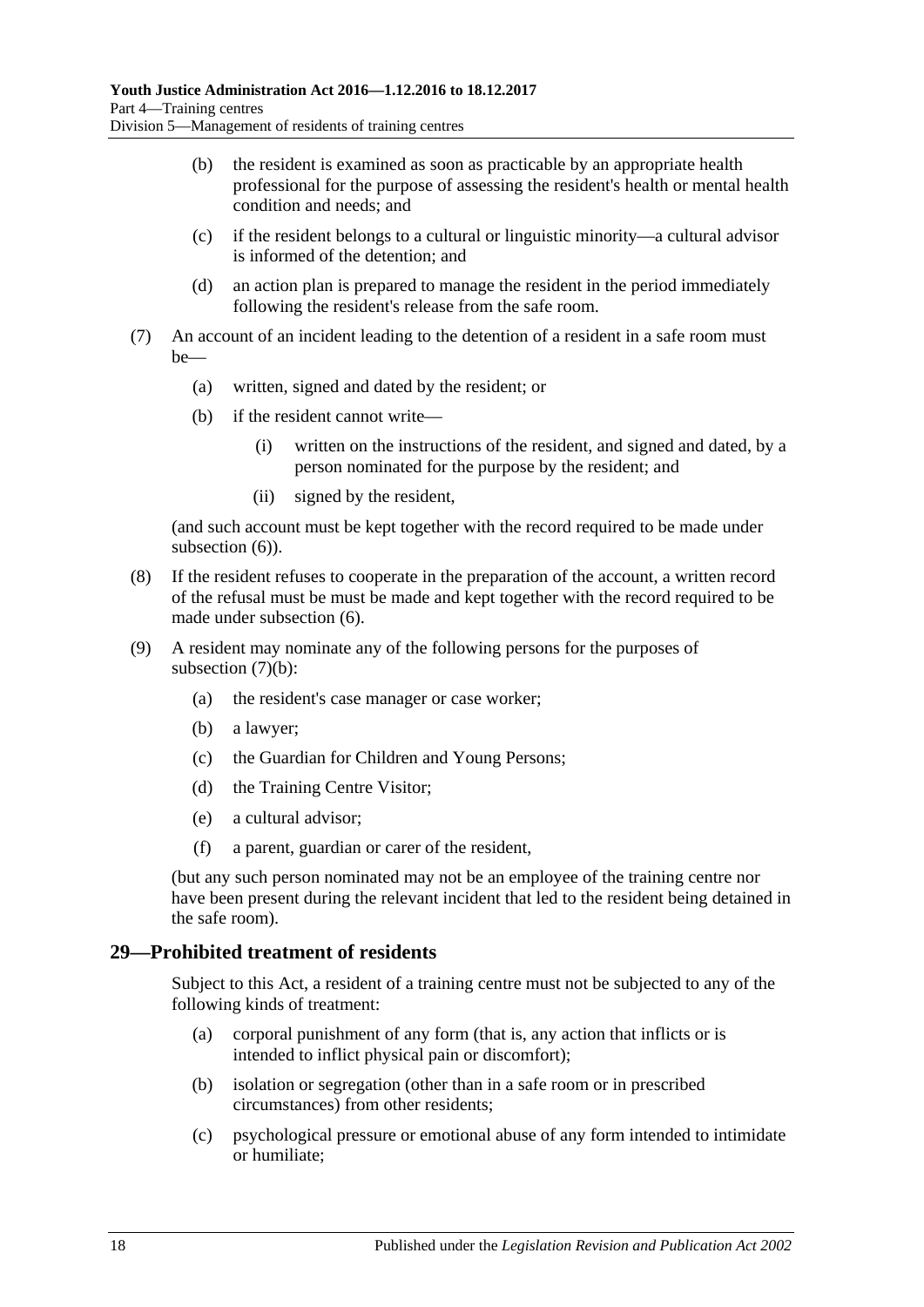- (d) deprivation of medical attention, basic food or drink, clothing or any other essential item;
- (e) deprivation of sleep;
- (f) restriction of free movement by means of mechanical restraints (other than in prescribed circumstances);
- (g) unjustified deprivation of contact with persons outside the centre;
- (h) any other treatment that is cruel, inhuman or degrading.

#### <span id="page-18-0"></span>**30—Power to search residents**

- (1) The manager of a training centre may cause a resident of the centre or a resident's belongings to be searched in any of the following situations:
	- (a) when the resident is received into the centre or returns after an absence from the centre;
	- (b) if the resident has had a full contact visit with a visitor to the centre;
	- (c) if the manager has reasonable cause to suspect that the resident has in his or her possession in the centre any substance or item—
		- (i) that is prohibited in the centre; or
		- (ii) that may jeopardise the security of the centre.
- <span id="page-18-2"></span><span id="page-18-1"></span>(2) The following provisions apply to the search of a resident of a training centre:
	- (a) the resident may not be required to be completely naked at any time during the search;
	- (b) those present at any time during the search when the resident is semi-naked (except a medical practitioner) must be of the same sex or gender identity as the resident;
	- (c) at least 2 persons (apart from the resident) must be present at all times during the search when the resident is semi-naked (with 1 of them conducting the search while the other observes);
	- (d) if a medical practitioner is required for the purposes of the search—the medical practitioner must be in addition to the 2 persons required under [paragraph](#page-18-1) (c);
	- (e) for the purposes of the search—the resident may be required—
		- (i) to open his or her mouth; and
		- (ii) to remove the clothing from his or her upper body or lower body (but not both at the same time); and
		- (iii) to adopt particular postures; and
		- (iv) to do anything else reasonably necessary for the purposes of the search,

and if the resident does not comply with such a requirement, reasonable force may be applied to secure compliance;

(f) force must not be applied to open the resident's mouth except by or under the supervision of a medical practitioner;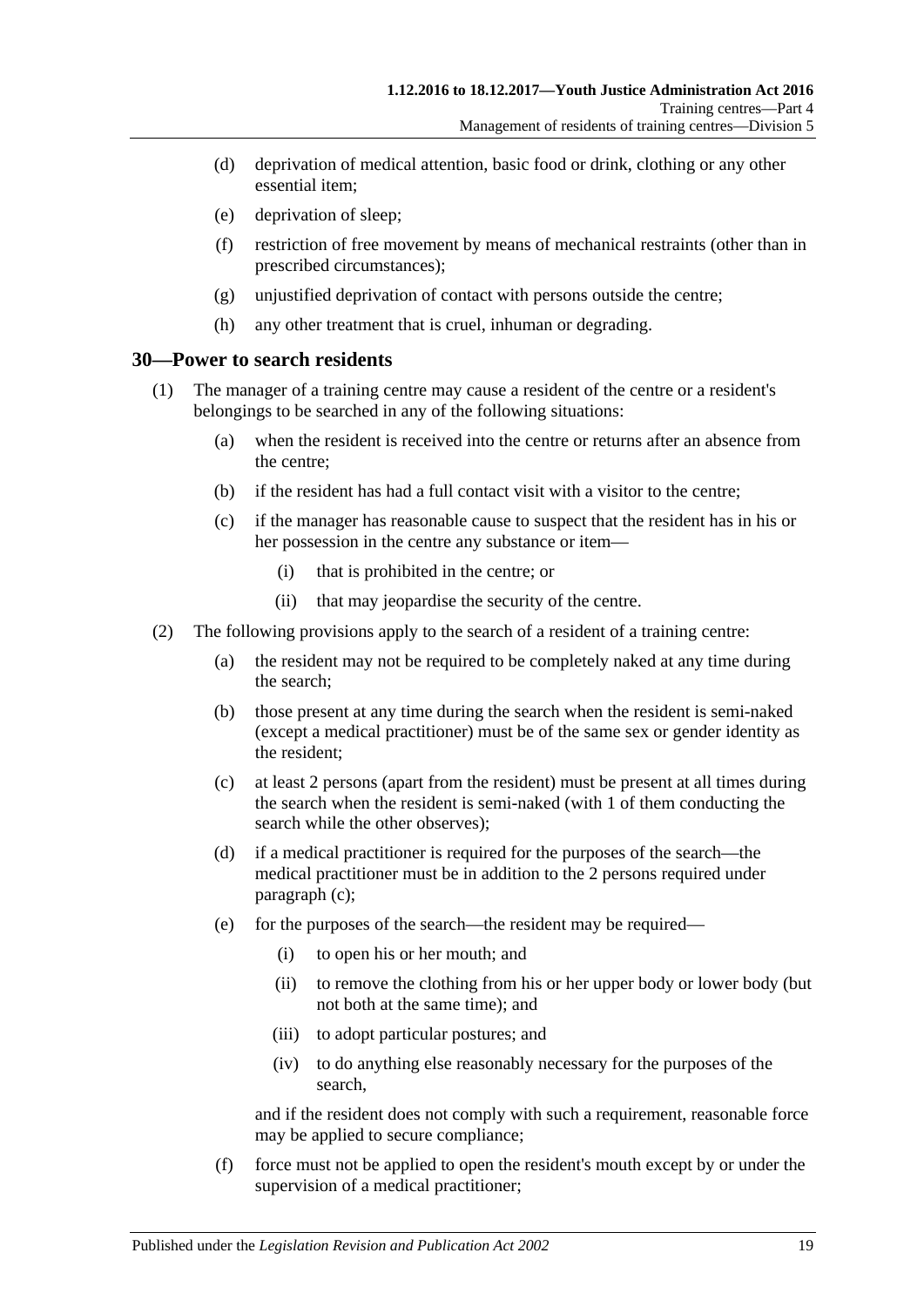- (g) nothing may be introduced into an orifice of the resident's body for the purposes of the search except by a medical practitioner;
- (h) the search must be carried out expeditiously and undue humiliation of the resident must be avoided.
- (3) If a resident of a training centre is searched while the resident is semi-naked, the manager of the centre must ensure that a record is made containing the following details:
	- (a) the name and age of the resident;
	- (b) the date and time of the search;
	- (c) the reason for the search;
	- (d) the name of the employee of the centre who conducted the search.
- (4) Despite [subsection](#page-18-2) (2)(b), if 2 persons (apart from a medical practitioner) of the same sex or gender identity as a resident are not available at the time a search of the resident is to be conducted, the search may be conducted by a person of the same sex or gender identity as the resident in the presence of a person who is not of the same sex or gender identity.
- (5) However—
	- (a) the second person present when the search is conducted must observe the person conducting the search without observing the semi-naked resident; and
	- (b) due regard must be had to the particular needs and circumstances of the resident.

#### <span id="page-19-0"></span>**31—Drug testing of residents**

- (1) The Chief Executive may require a resident of a training centre to undergo a drug test in any of the following circumstances:
	- (a) on the initial admission of the youth to the centre;
	- (b) on the youth returning to the centre after being absent;
	- (c) if, for the purpose of ascertaining the incidence of unlawful drug use in a training centre, the manager of the centre—
		- (i) proposes that all residents of the centre, or a part of the centre, undergo a drug test; or
		- (ii) causes the random selection of residents from the whole, or a part, of the centre to undergo a drug test and the resident falls within the selection;
	- (d) in any other circumstance that the Chief Executive thinks fit.
- <span id="page-19-2"></span><span id="page-19-1"></span>(2) The manager of a training centre may require a resident of the centre to undergo a drug test—
	- (a) if the manager reasonably suspects that the resident has unlawfully used a drug; or
	- (b) in any other circumstance that the Chief Executive thinks fit.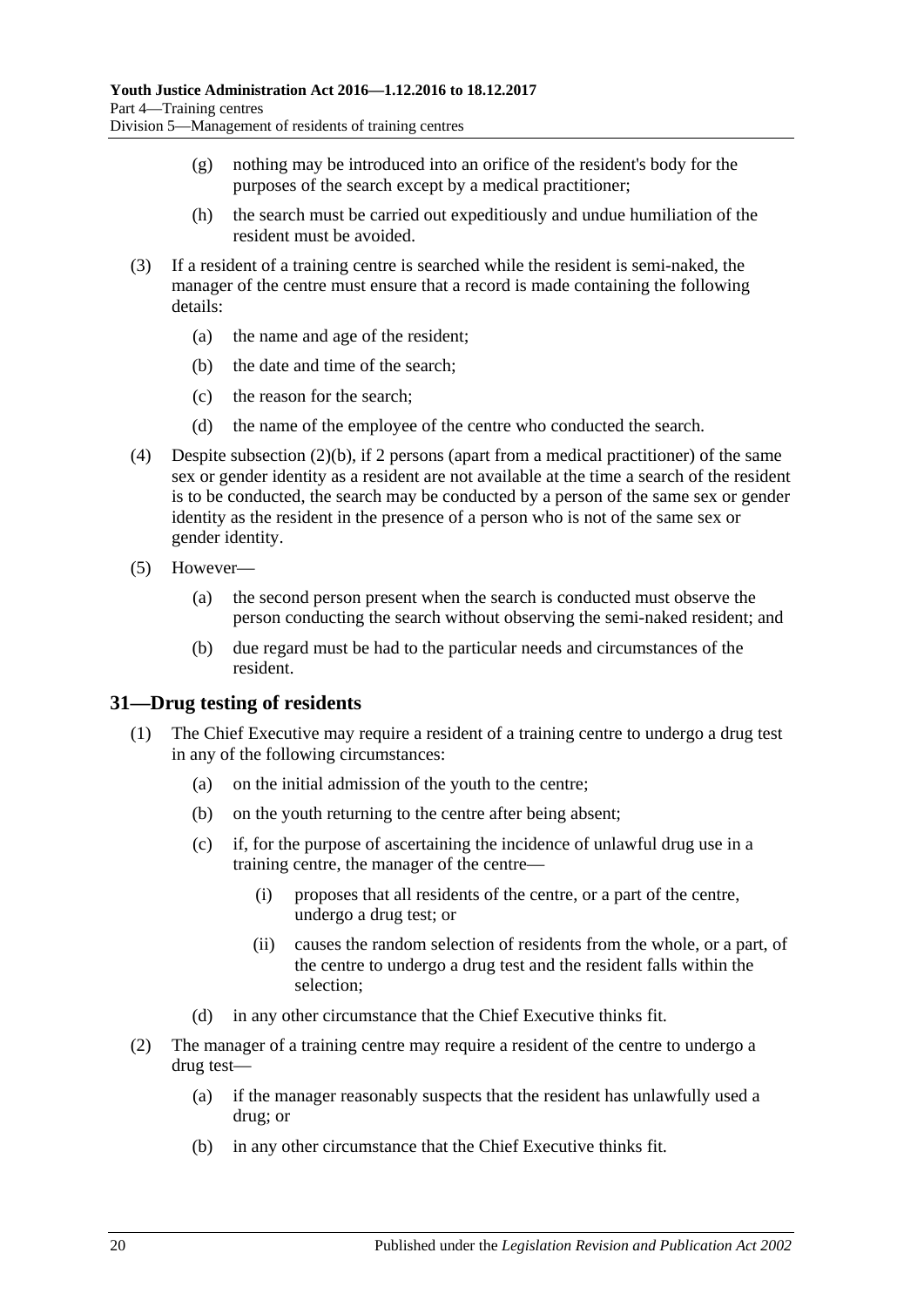(3) If a resident of a training centre is required to undergo a drug test in circumstances approved by the Chief Executive under [subsection](#page-19-1)  $(1)(d)$  or  $(2)(b)$ , the person who required the resident to undergo the test must make a written record of the reasons for the requirement.

## <span id="page-20-2"></span><span id="page-20-0"></span>**32—Use of sniffer dogs**

- (1) The Chief Executive may authorise the use of a sniffer dog by a person who is authorised to use such a dog under the *[Police Act](http://www.legislation.sa.gov.au/index.aspx?action=legref&type=act&legtitle=Police%20Act%201998) 1998* or the *[Correctional Services](http://www.legislation.sa.gov.au/index.aspx?action=legref&type=act&legtitle=Correctional%20Services%20Act%201982)  Act [1982](http://www.legislation.sa.gov.au/index.aspx?action=legref&type=act&legtitle=Correctional%20Services%20Act%201982)* at a training centre to assist in the maintenance of the good order or security of the centre.
- (2) Without limiting [subsection](#page-20-2) (1), a sniffer dog may be used for any of the following purposes:
	- (a) to carry out a search at a training centre for any reason;
	- (b) to track a youth who has escaped from custody or who is otherwise unlawfully at large;
	- (c) to patrol a training centre.
- (3) In this section—

*sniffer dog* means—

- (a) a drug detection dog within the meaning of the *[Controlled Substances](http://www.legislation.sa.gov.au/index.aspx?action=legref&type=act&legtitle=Controlled%20Substances%20Act%201984)  Act [1984](http://www.legislation.sa.gov.au/index.aspx?action=legref&type=act&legtitle=Controlled%20Substances%20Act%201984)*; or
- (b) a dog that is trained and handled by South Australia Police; or
- (c) a correctional services dog (within the meaning of the *[Correctional Services](http://www.legislation.sa.gov.au/index.aspx?action=legref&type=act&legtitle=Correctional%20Services%20Act%201982)  Act [1982](http://www.legislation.sa.gov.au/index.aspx?action=legref&type=act&legtitle=Correctional%20Services%20Act%201982)*).

## <span id="page-20-1"></span>**33—Use of force against residents**

- (1) An employee of a training centre may only use such force against a resident of the centre as is reasonably necessary in a particular case—
	- (a) to prevent the resident from harming himself or herself or another person; or
	- (b) to prevent the resident from causing significant damage to property; or
	- (c) to maintain order in the centre; or
	- (d) to preserve the security of the centre.
- <span id="page-20-3"></span>(2) If force is used against a resident of a training centre—
	- (a) each employee of the centre involved must ensure that a written report is provided to the manager of the centre containing the following particulars:
		- (i) the name of the resident;
		- (ii) the name of each employee involved in or who witnessed the use of force;
		- (iii) the date, time and location in the centre where the use of force took place;
		- (iv) the nature of the force used and the purpose for which, or circumstances in which, the force was used; and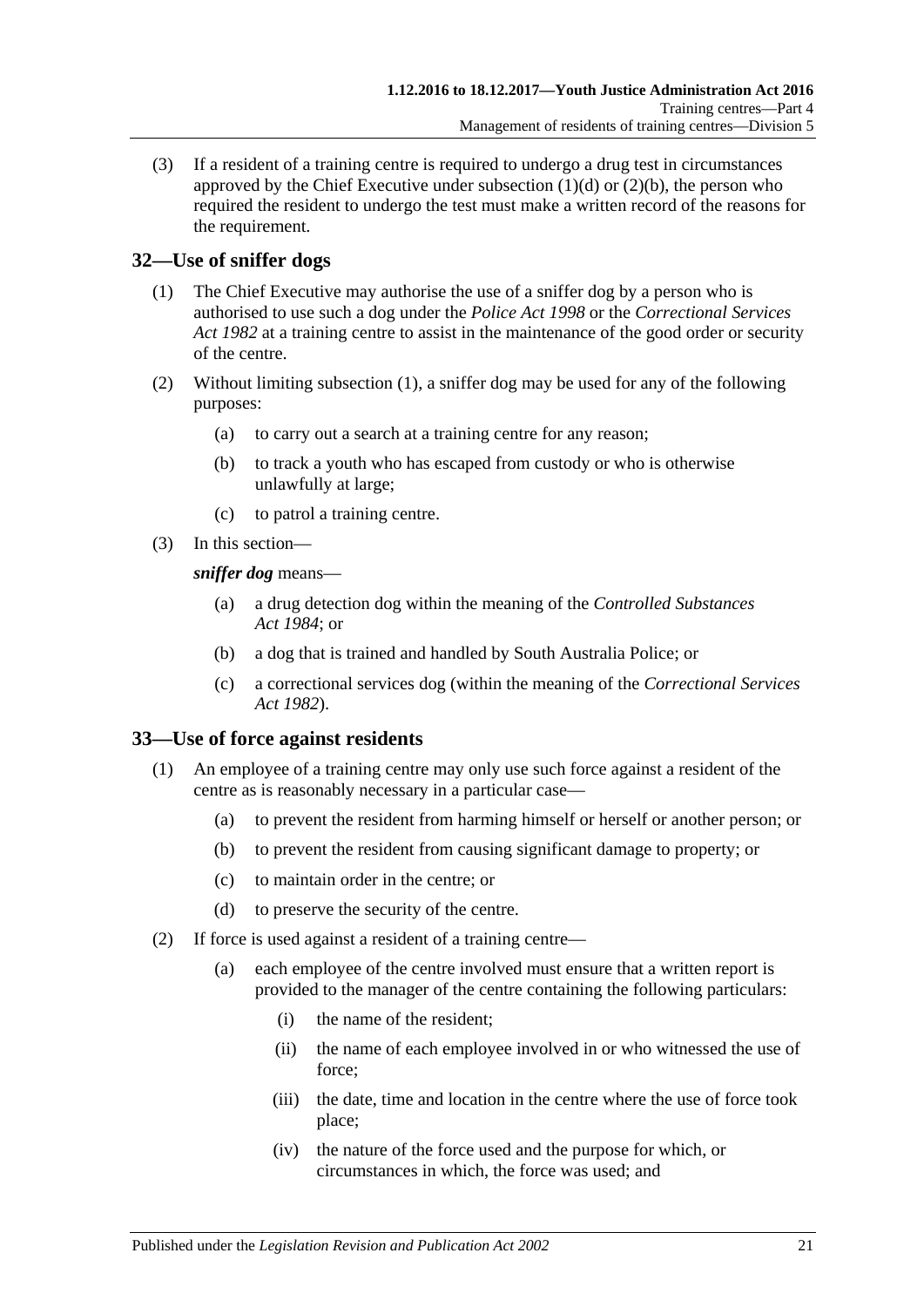- (b) the manager of the training centre must ensure that the resident is examined as soon as practicable by an appropriate health professional for the purpose of assessing the resident's health or mental health condition and needs.
- <span id="page-21-2"></span>(3) An account of an incident leading to the use of force against a resident must be—
	- (a) written, signed and dated by the resident; or
	- (b) if the resident cannot write—
		- (i) written on the instructions of the resident, and signed and dated, by a person nominated for the purpose by the resident; and
		- (ii) signed by the resident,

(and such account must be kept together with the report required to be made under [subsection](#page-20-3)  $(2)$ ).

- (4) A resident may nominate any of the following persons for the purposes of [subsection](#page-21-2) (3)(b):
	- (a) the resident's case manager or case worker;
	- (b) a lawyer;
	- (c) the Guardian for Children and Young Persons;
	- (d) a Training Centre Visitor;
	- (e) a cultural advisor;
	- (f) a parent, guardian or carer of the resident;
	- (g) any other person approved by the manager of the training centre,

(but any such person nominated may not be an employee of the training centre nor have been present during the relevant incident that led to the use of force against the resident).

# <span id="page-21-0"></span>**Division 6—Leave of absence under authority of Chief Executive**

## <span id="page-21-1"></span>**34—Leave of absence under authority of Chief Executive**

- <span id="page-21-3"></span>(1) The Chief Executive may, by written order, grant a youth detained in a training centre leave of absence from the centre—
	- (a) for the medical or psychiatric examination, assessment or treatment of the youth; or
	- (b) for the attendance of the youth at an educational or training course, a personal development program or a work program, project or camp; or
	- (c) for such compassionate purpose as the Chief Executive thinks fit; or
	- (d) for any purpose related to a criminal investigation; or
	- (e) for the purpose of enabling the youth to perform community service.
- (2) [Subsection \(1\)\(a\)](#page-21-3) does not apply if, in an emergency, it is necessary that a youth is removed from a training centre for a medical or psychiatric examination, assessment or treatment and the Chief Executive is advised as soon as practicable of the youth's absence from the training centre and the reason for the absence.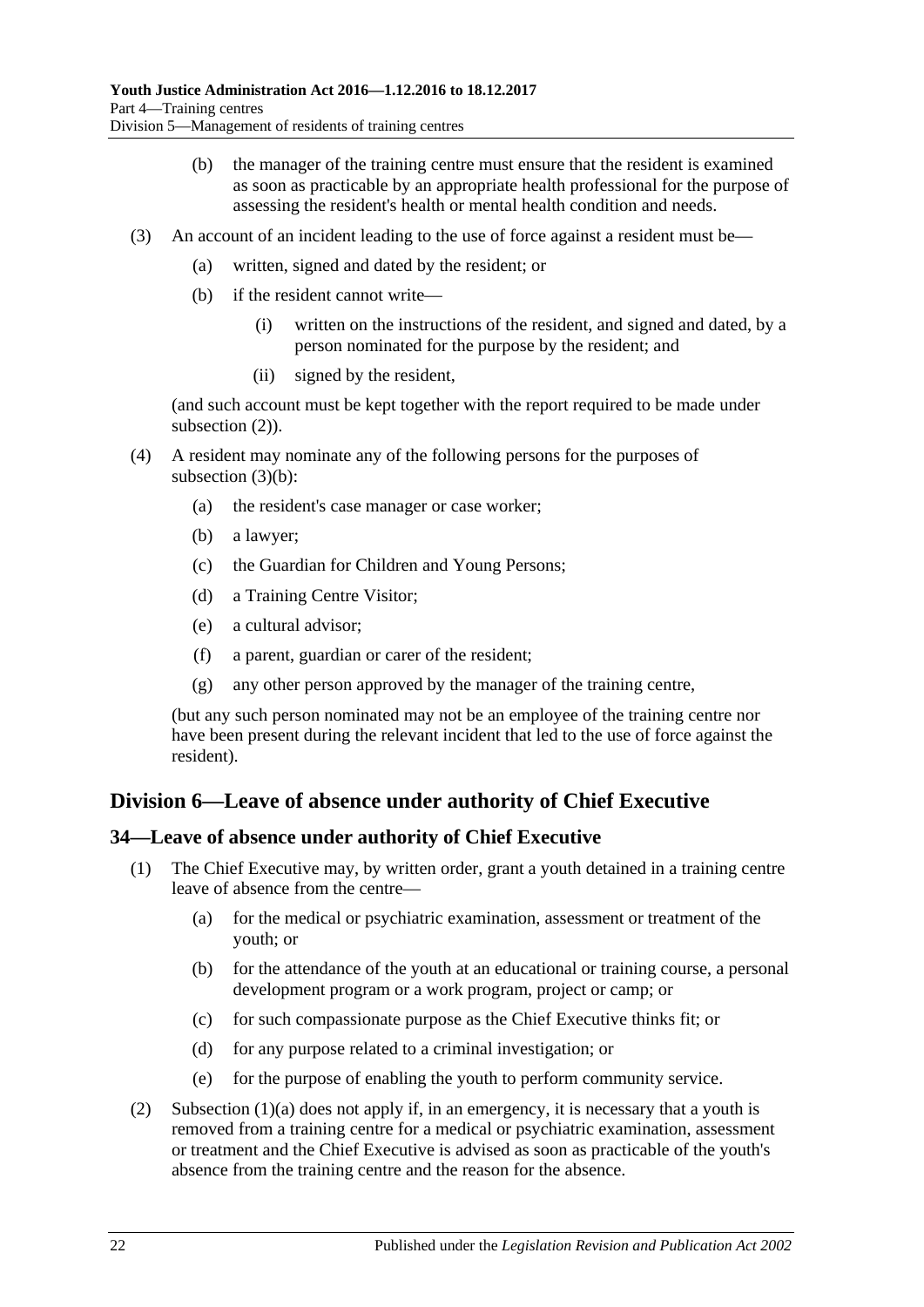- (3) In determining whether to grant a youth leave of absence under this section, the Chief Executive must have regard to the following:
	- (a) the goals of the youth in respect of rehabilitation;
	- (b) the cultural needs and circumstances of the youth;
	- (c) the safety of the community;
	- (d) whether the youth has a history absconding or breaching orders;
	- (e) whether the youth is likely to interfere with a witness;
	- (f) the need that any victim of an offence committed, or alleged to have been committed, by the youth may have, or perceive, for physical protection from the youth.
- (4) Leave of absence under this section may be subject to 1 or more of the following conditions:
	- (a) a condition that the youth will be in the custody of and supervised by 1 or more officers or employees of the Department authorised by the Chief Executive for the purpose;
	- (b) a condition that the youth be monitored by use of an electronic device;
	- (c) any other condition as the Chief Executive thinks fit.
- (5) A leave of absence under this section that allows a youth to leave the State may only be granted with the Minister's consent.
- (6) The Chief Executive may, by written order, revoke a leave of absence granted under this section, or vary or revoke any of the conditions to which it is subject.
- (7) A youth who is at large after the revocation or expiry of leave of absence may be apprehended without warrant by a police officer or an officer or employee of the Department authorised by the Chief Executive for the purpose.
- (8) A youth who is still at large after the expiry of leave of absence will be taken to be unlawfully at large.
- (9) A youth is not, while still at large after revocation of leave of absence, serving his or her sentence of detention.

# <span id="page-22-0"></span>**Division 7—Transfer of youths under detention from 1 jurisdiction to another**

#### <span id="page-22-1"></span>**35—Interpretation**

In this Division—

*appropriate authority* of another State means a person who is vested with authority under a corresponding law—

- (a) to authorise or arrange for the transfer of a young offender to this State; or
- (b) to authorise or arrange for the transfer of a young offender from this State to that State;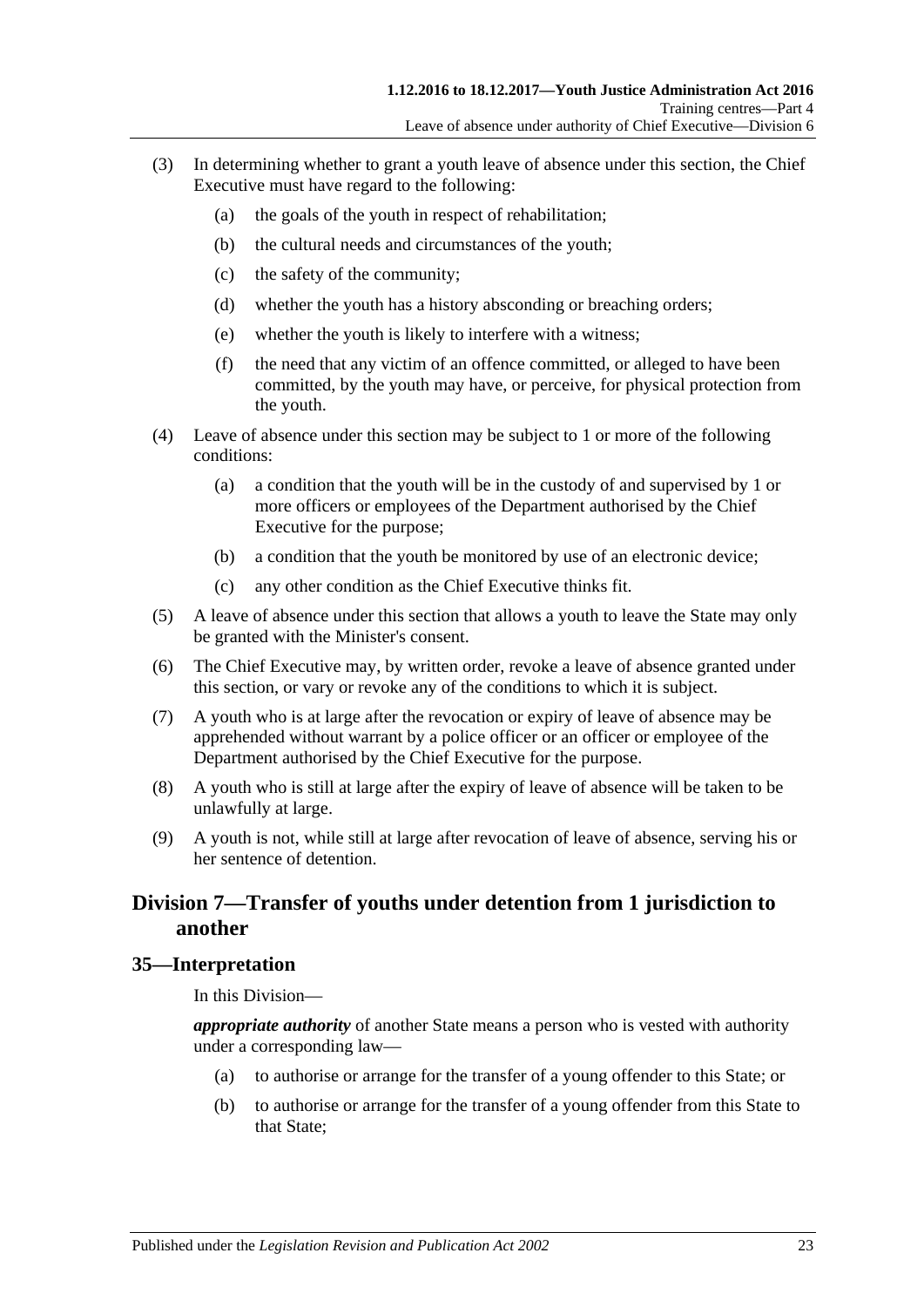*correctional order* means an order under a law of this State or any other State for dealing with youths who commit offences, being an order—

- (a) for the detention (other than remand) of such a youth; or
- (b) requiring such a youth to perform community service; or
- (c) providing for the conditional release of such a youth; or
- (d) placing such a youth on probation or parole or under any form of supervision;

*correctional system*, in relation to a State, means the system of law, judicial and administrative authorities, correctional and other institutions under which youths who commit offences are dealt with in that State;

*corresponding law* means a law of another State declared by regulation to be a law corresponding to this Division;

*escort* means a person in whose custody a young offender is placed for the purpose of bringing the young offender into the State, or taking the young offender out of the State, pursuant to arrangements made under this Division;

*State* includes the Australian Capital Territory and the Northern Territory;

*young offender* means a person—

- (a) who has been found guilty of an offence committed while under the age of 18 years; and
- (b) who is subject to a correctional order.

#### <span id="page-23-0"></span>**36—Transfer of young offenders to other States**

- (1) The Minister may make arrangements with the appropriate authority of another State for the transfer of a young offender to that other State.
- (2) Before entering into arrangements under this section, the Minister must be satisfied—
	- (a) that any rights of appeal against the relevant correctional order have been exhausted or have expired; and
	- (b) that the young offender will be dealt with in the correctional system of the other State in substantially the same way as if he or she had remained in the correctional system of this State; and
	- (c) that the transfer is in the best interests of the young offender; and
	- $(d)$  that—
		- (i) the young offender consents to the transfer; or
		- (ii) there are special reasons justifying the transfer although the young offender does not consent.
- (3) Before entering into arrangements under this section, the Minister must allow the guardians of the youth a reasonable opportunity to make representations on the question whether the transfer is in the best interests of the young offender.
- (4) Before consenting to a transfer, a young offender must be allowed a reasonable opportunity to obtain independent legal advice on the question of whether the transfer is in his or her best interests.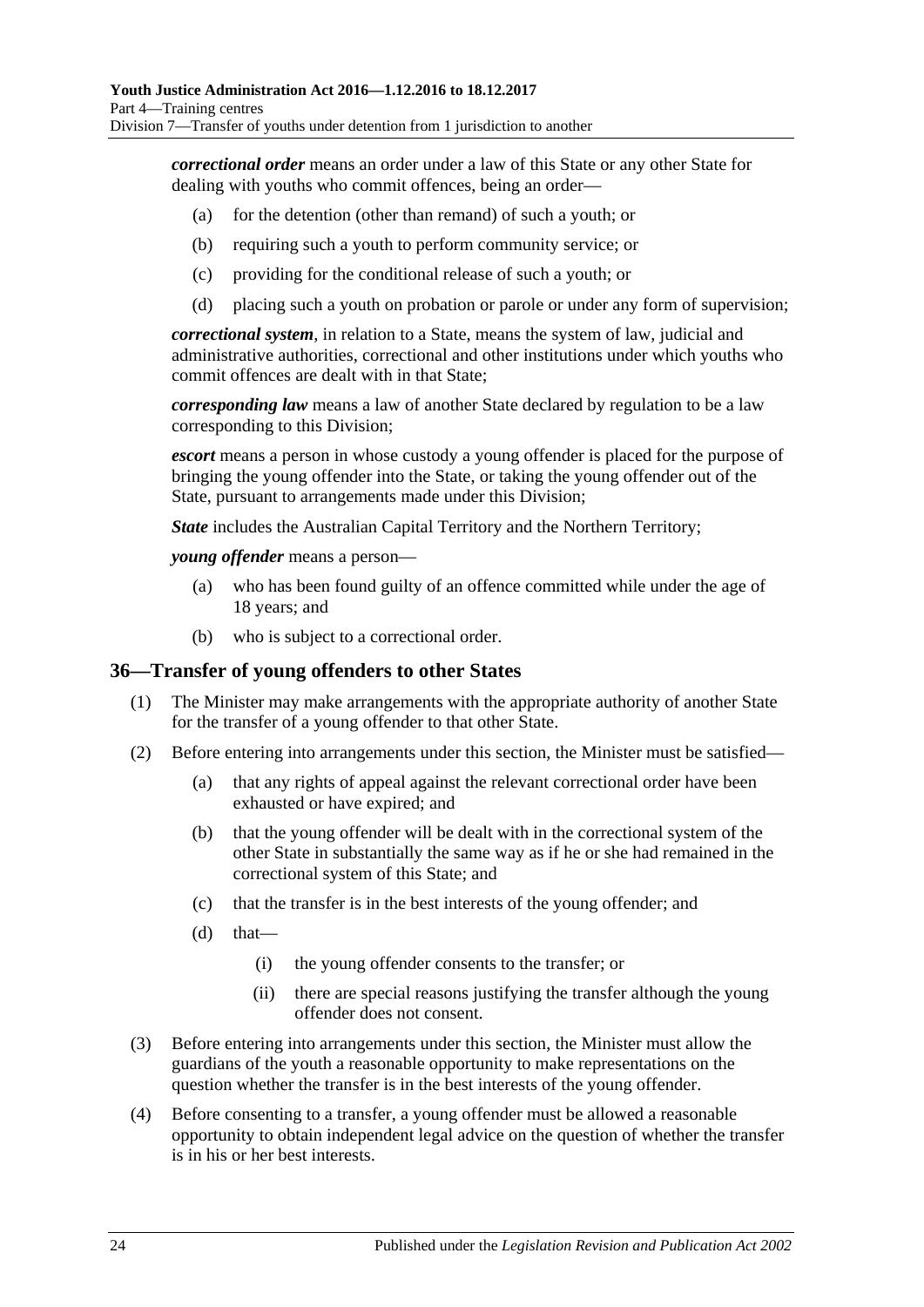- (5) An arrangement under this section will not be carried into effect unless it has been ratified by the Youth Court.
- (6) If a young offender is transferred to another State pursuant to an arrangement under this section, the Minister will transmit to the appropriate authority of that other State—
	- (a) a copy of the relevant correctional order; and
	- (b) a statement of—
		- (i) any period of detention served by the young offender pursuant to the order; and
		- (ii) any community service performed by the young offender pursuant to the order; and
		- (iii) any period for which the young offender has been subject to conditional release; and
		- (iv) any period for which the young offender has been on probation or parole or under supervision; and
		- (v) any remissions of sentence to which the young offender has become entitled; and
	- (c) a report on the young offender.
- (7) If the Minister arranges for the transfer to another State of a young offender who is in detention, the Minister will arrange for the young offender to be taken to the other State in the custody of a suitable escort and delivered into detention in that other State.
- (8) If a young offender goes or is transferred to another State and is accepted into the correctional system of that other State pursuant to arrangements under this section, the relevant correctional order ceases to operate in this State.

#### <span id="page-24-0"></span>**37—Transfer of young offenders to this State**

- (1) The Minister may make arrangements with the appropriate authority of another State for the transfer of a young offender from that other State to this State.
- (2) Before entering into arrangements under this section, the Minister must be satisfied—
	- (a) that the young offender is over the age of 10 years; and
	- (b) that there is in force in this State a law that substantially corresponds to the law against which the young offender offended; and
	- (c) that the young offender is not liable to detention for an indeterminate period; and
	- (d) that the young offender will be dealt with in the correctional system of this State in substantially the same way as if he or she had remained in the correctional system of the other State.
- (3) Before entering into arrangements under this section, the Minister must allow the guardians of the youth a reasonable opportunity to make representations on the question whether the transfer is in the best interests of the young offender.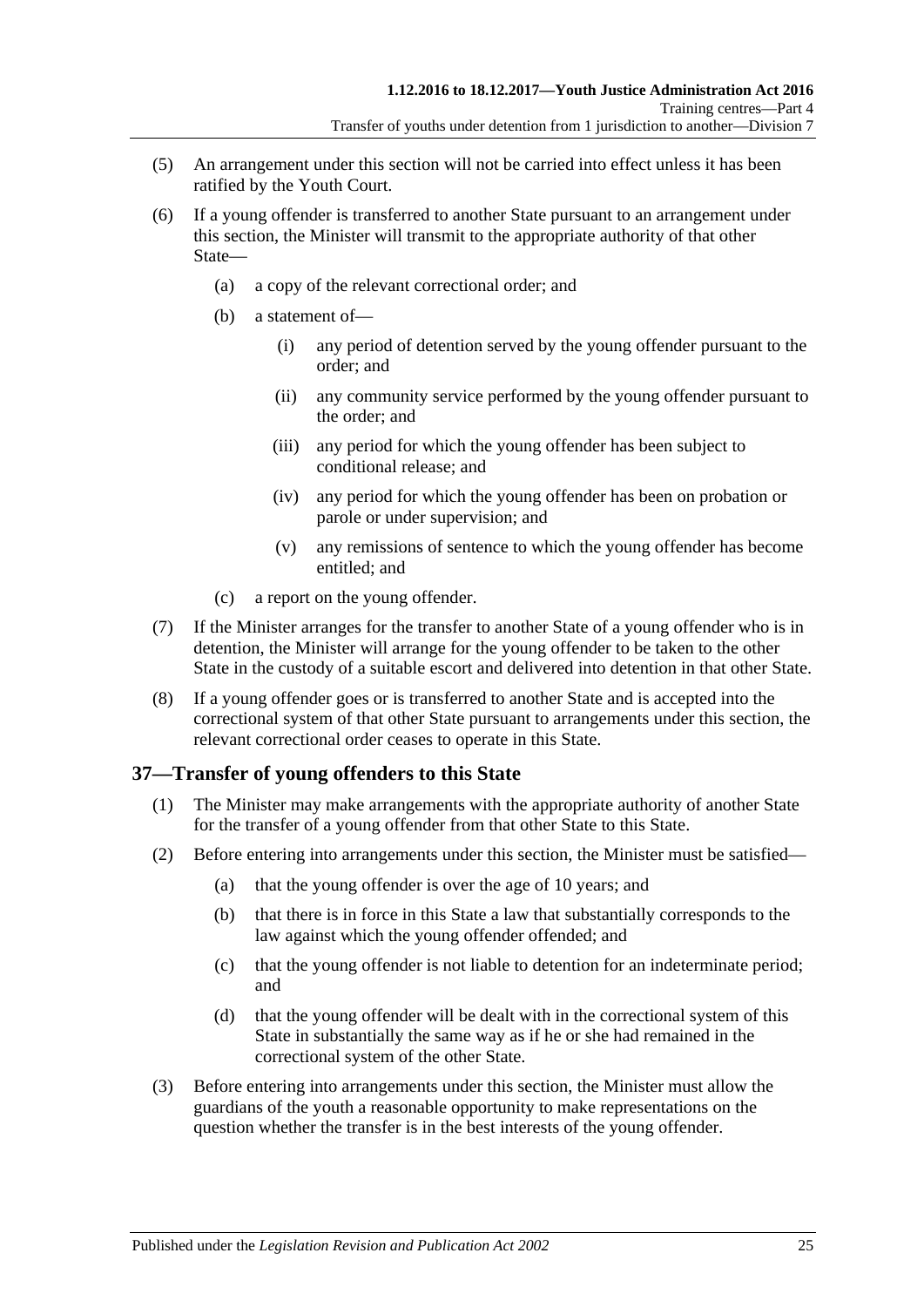- (4) If a young offender is transferred to this State pursuant to arrangements under this section—
	- (a) a copy of the correctional order must be filed in the Youth Court; and
	- (b) the young offender will be dealt with under the law of this State as if—
		- (i) the correctional order had been made under the law of this State; and
		- (ii) any period of detention, community service, conditional release, probation, parole or supervision served by the young offender pursuant to the order had been served in this State; and
		- (iii) any entitlement to remission of sentence that had accrued prior to the transfer had accrued under the law of this State.

#### <span id="page-25-0"></span>**38—Adaptation of correctional orders to different correctional systems**

- (1) An arrangement made under this Division for the transfer of a young offender may provide that the correctional order will operate with such modifications as are necessary to ensure its effective operation in the correctional system of the State to which the young offender is to be transferred.
- (2) Any such modifications relating to a correctional order made under the law of another State must be endorsed on the order on its filing under this Act and the Young Offenders Act.

#### <span id="page-25-1"></span>**39—Custody during escort**

- (1) An escort in whose custody a young offender has been placed for the purpose of bringing the young offender into, or taking the young offender out of, the State has, while in the State, lawful custody of the young offender.
- (2) If a young offender escapes from the custody of an escort, the young offender may be arrested without warrant for the purpose of being returned to lawful custody.

## <span id="page-25-2"></span>**Division 8—Release from detention**

#### <span id="page-25-3"></span>**40—Release of youth from detention**

- (1) Subject to this Act and the Young Offenders Act, a youth will be released from the training centre in which the youth is being detained on the day on which the youth's sentence of detention expires, unless released earlier under Part 5 of the Young Offenders Act or any other Act or law.
- (2) A youth must be released from the training centre in which the youth is being detained as near as practicable to 10 am on the day of the youth's release.
- (3) If a youth is released from detention on home detention or conditional release, or on the expiration or extinguishment of his or her sentence of detention, the Chief Executive must, as soon as reasonably practicable, hand over to the youth any personal property held on his or her behalf.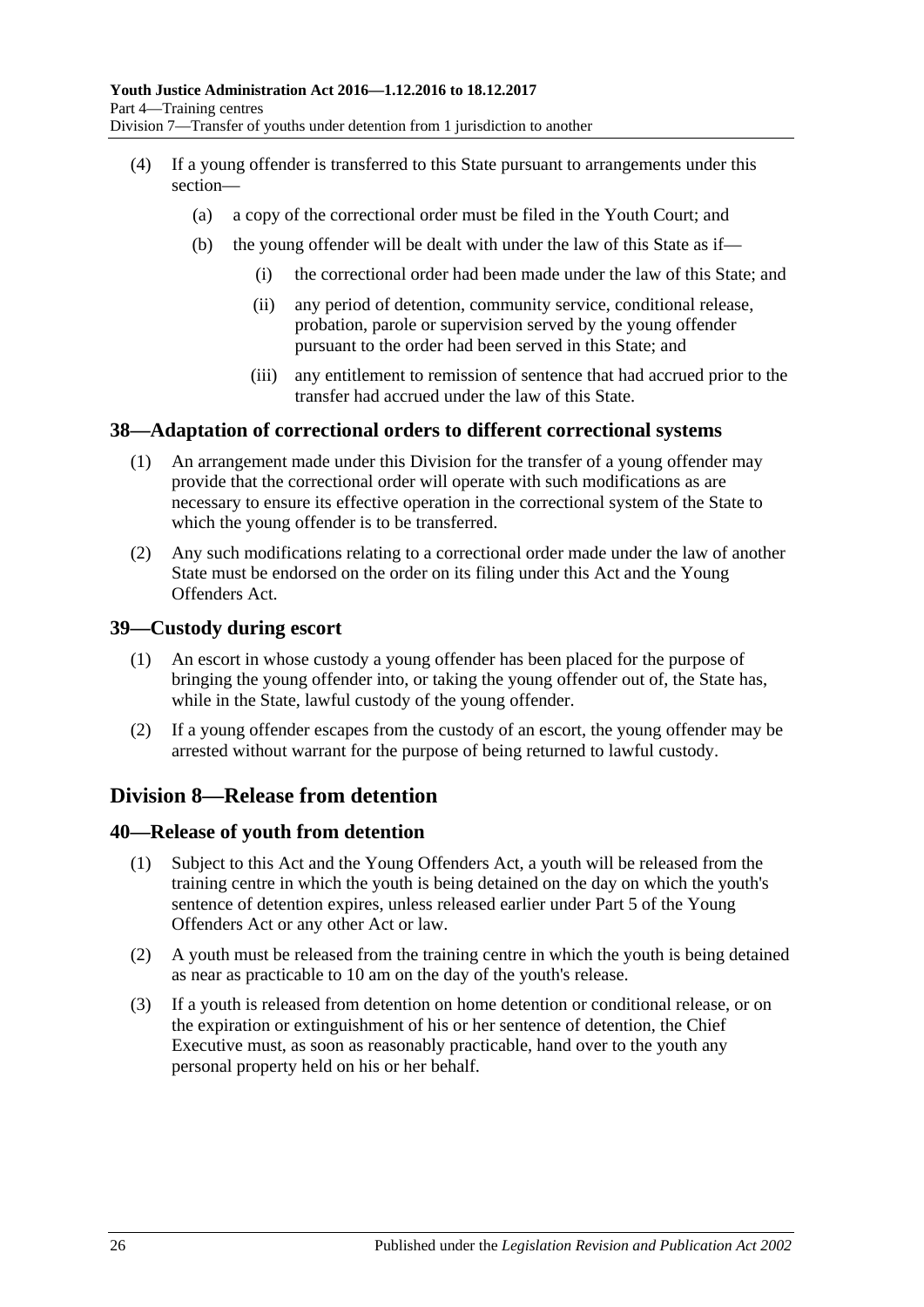#### <span id="page-26-4"></span><span id="page-26-0"></span>**41—Manner in which former resident's personal property is to be dealt with**

- (1) If a former resident of a training centre has left any personal property in a training centre in which he or she was at some time detained, the Chief Executive must give a written notice to the former resident, sent by post to his or her last known address, setting out particulars of the personal property and of the place at which it may be collected.
- (2) If the former resident fails to collect the personal property within 1 month of being given a notice under [subsection](#page-26-4) (1), the Chief Executive must deal with the property in the following manner:
	- (a) if the property consists solely of items that would, in the opinion of the Chief Executive, be of negligible monetary value and of no sentimental value to the former resident, the Chief Executive may dispose of the property in such manner as the Chief Executive thinks fit; or
	- (b) in any other case—
		- (i) if the whereabouts of the former resident are known to the Chief Executive, the Chief Executive must cause the property to be delivered to the former resident except where it is not practicable to do so, in which case the Chief Executive may dispose of the property in such manner as the Chief Executive thinks fit;
		- (ii) if the whereabouts of the former resident are, after reasonable inquiries, unknown to the Chief Executive, the Chief Executive may dispose of the property in such manner as the Chief Executive thinks fit.
- (3) Money received from the sale of any personal property under this section will be paid into the Consolidated Account.

#### <span id="page-26-1"></span>**42—Certain prohibited items not to be returned to former residents**

Nothing in this Division requires the delivery or return to a person of any item of personal property the possession of which by that person is prohibited by law.

# <span id="page-26-2"></span>**Part 5—Community programs and community service**

#### <span id="page-26-3"></span>**43—Community programs**

- (1) The Minister may establish such programs as the Minister thinks necessary or desirable for the care, rehabilitation, training or treatment of a youth who is required to be under supervision in the community.
- (2) The Chief Executive must ensure that adequate arrangements are in place in any such program to ensure—
	- (a) that the youth is supervised by a community youth justice officer; and
	- (b) through the implementation of assessment and case planning, that the program is suitable for the particular youth.
- (3) In carrying out an assessment of a particular youth, the Chief Executive must—
	- (a) endeavour to ascertain the views of the youth in relation to any proposed program; and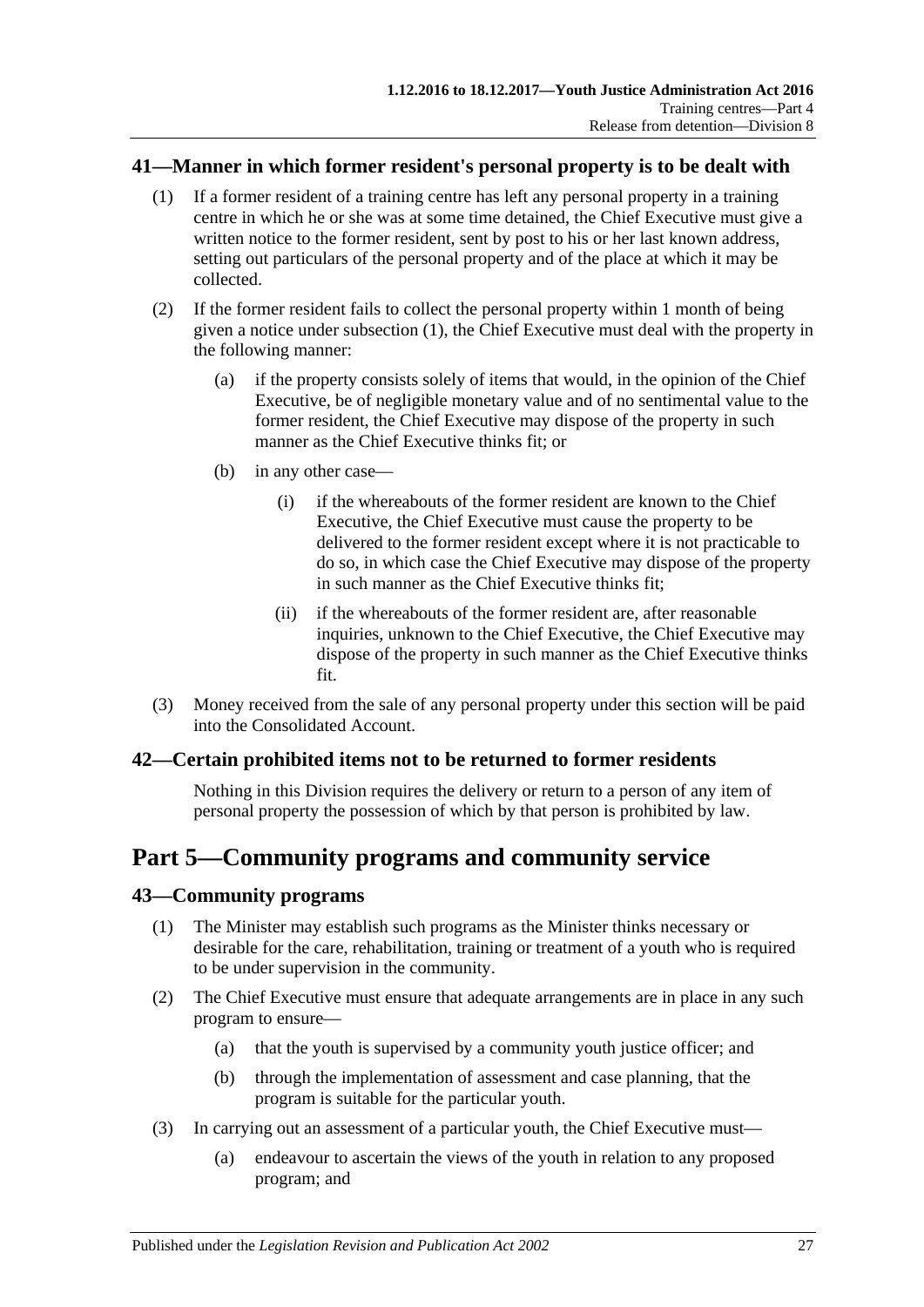- (b) in the case of an assessment of a youth who is under the guardianship of the Minister, or of whom the Minister has custody, under the *[Children's](http://www.legislation.sa.gov.au/index.aspx?action=legref&type=act&legtitle=Childrens%20Protection%20Act%201993)  [Protection Act](http://www.legislation.sa.gov.au/index.aspx?action=legref&type=act&legtitle=Childrens%20Protection%20Act%201993) 1993*—ensure that the Department (within the meaning of that Act) is consulted in relation to the assessment; and
- (c) have regard to—
	- (i) the age, gender, gender identity, sexuality or sexual identity of the youth; and
	- (ii) the cultural identity, developmental and cognitive capacity, ability or disability, and any special needs, of the youth; and
	- (iii) the social, medical, psychological and educational background and history of the youth; and
	- (iv) the needs of the youth in respect of—
		- (A) education or training; and
		- (B) medical, psychological or psychiatric treatment; and
	- (v) the aptitude or suitability of the youth for any particular form of education, vocational training or work; and
	- (vi) the nature of the offence, or offences, in respect of which the youth has been sentenced and the length of sentence; and
	- (vii) the behaviour of the youth while under supervision; and
	- (viii) any representations made by the youth, the community youth justice officer supervising the youth, and any other relevant person (including a guardian, relative or carer of the youth); and
	- (ix) such other matters as the Chief Executive thinks relevant.
- (4) The Chief Executive must, before commencing an assessment, notify the youth and, if practicable in the circumstances, a guardian, relative or carer of the youth.
- (5) The youth and a guardian, relative or carer of the youth may make written representations to the Chief Executive in respect of the youth's assessment.
- (6) After an assessment of a youth has been completed under this section, the Chief Executive must prepare a case plan for the youth that contains particulars of any proposals for the education or training, medical, psychological or psychiatric treatment, and rehabilitation, of the youth, and may, after any subsequent assessment, add to or vary that plan.

#### <span id="page-27-0"></span>**44—Restrictions on performance of community service and other work orders**

If a youth is required to perform community service or to carry out work pursuant to an order or undertaking under this Act or the Young Offenders Act, the following provisions apply:

- (a) the youth cannot be required to attend at a place for the purpose of performing community service or work at a time that would—
	- (i) interfere with the youth's paid employment or with a course of training or instruction relating to, or likely to assist him or her in obtaining, paid employment; or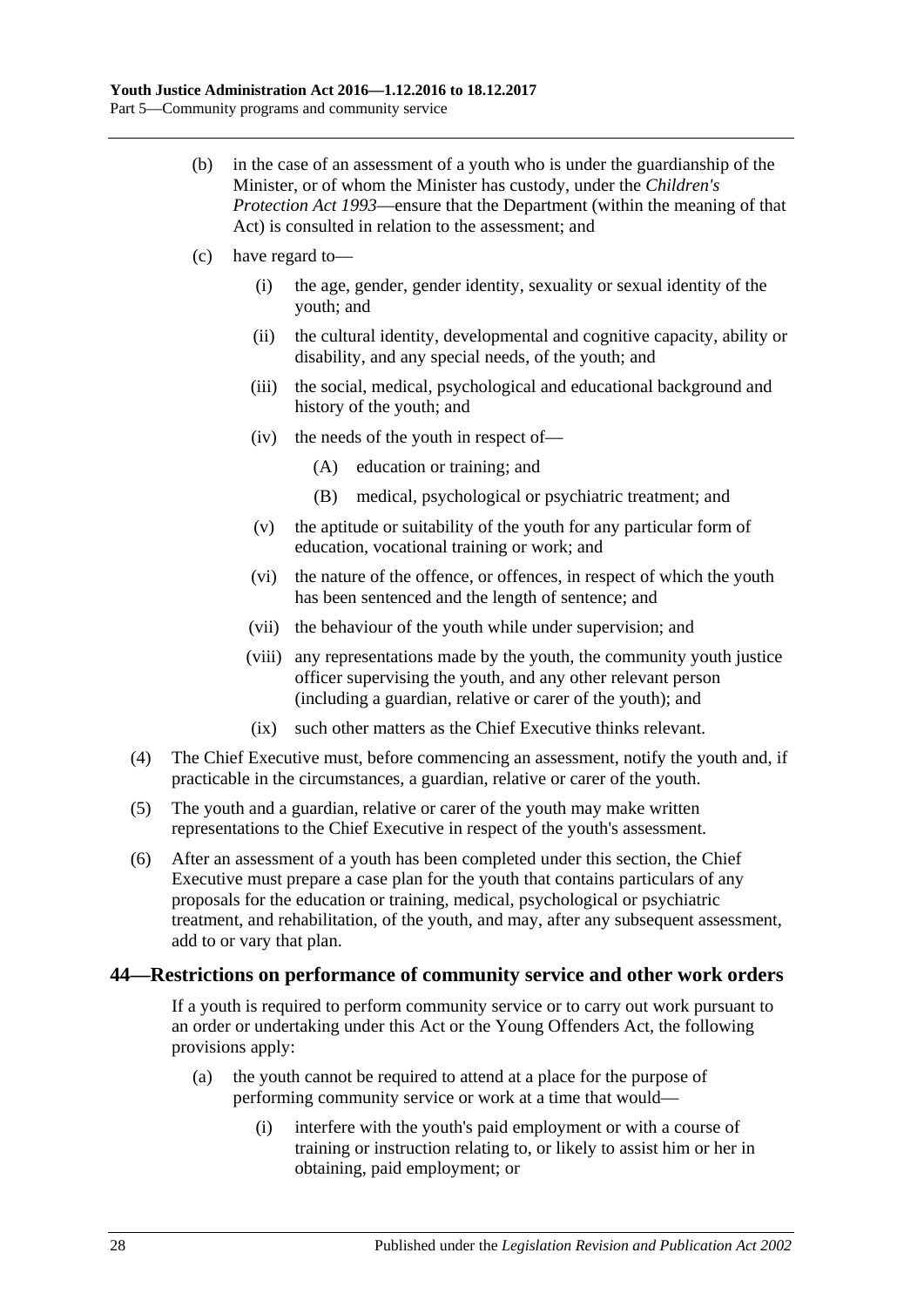- (ii) cause unreasonable disruption of the youth's commitments in caring for his or her dependants; or
- (iii) cause the youth to offend against a rule of a religion that he or she practises;
- (b) the youth cannot be required to perform community service or work—
	- (i) for less than 4 hours in a week; or
	- (ii) for more than 8 hours in any 1 day,

except in circumstances approved by the Minister;

- (c) if on any day a period of community service or work is to exceed 4 continuous hours, the next hour must be a meal break;
- (d) the youth will not be paid for the performance of the community service or work.

#### <span id="page-28-0"></span>**45—Insurance cover for youths performing community service or other work orders**

A youth who is required to perform community service or other work pursuant to an order or undertaking under this Act or the Young Offenders Act must be insured against death or bodily injury arising out of, or occurring in the course of, performance by the youth of that community service or work.

#### <span id="page-28-1"></span>**46—Community service or other work orders may only involve certain kinds of work**

- (1) The work selected for the performance of community service or other work pursuant to an order or undertaking under this Act or the Young Offenders Act must be for the benefit of—
	- (a) the victim of the offence; or
	- (b) persons who are disadvantaged through age, illness, incapacity or any other adversity; or
	- (c) an organisation that does not seek to secure a pecuniary profit for its members; or
	- (d) a Public Service administrative unit, an agency or instrumentality of the Crown or a local government authority.
- (2) The attendance by a youth at an educational or training course approved by the Minister for the purposes of this section will be taken to be the performance of community service.

# <span id="page-28-2"></span>**Part 6—Miscellaneous**

#### <span id="page-28-3"></span>**47—Hindering a person in execution of duty**

A person who hinders the Chief Executive, a community youth justice officer, a home detention officer or any other person in the execution, performance or discharge of a power, function or duty under this Act is guilty of an offence.

Maximum penalty: \$2 500.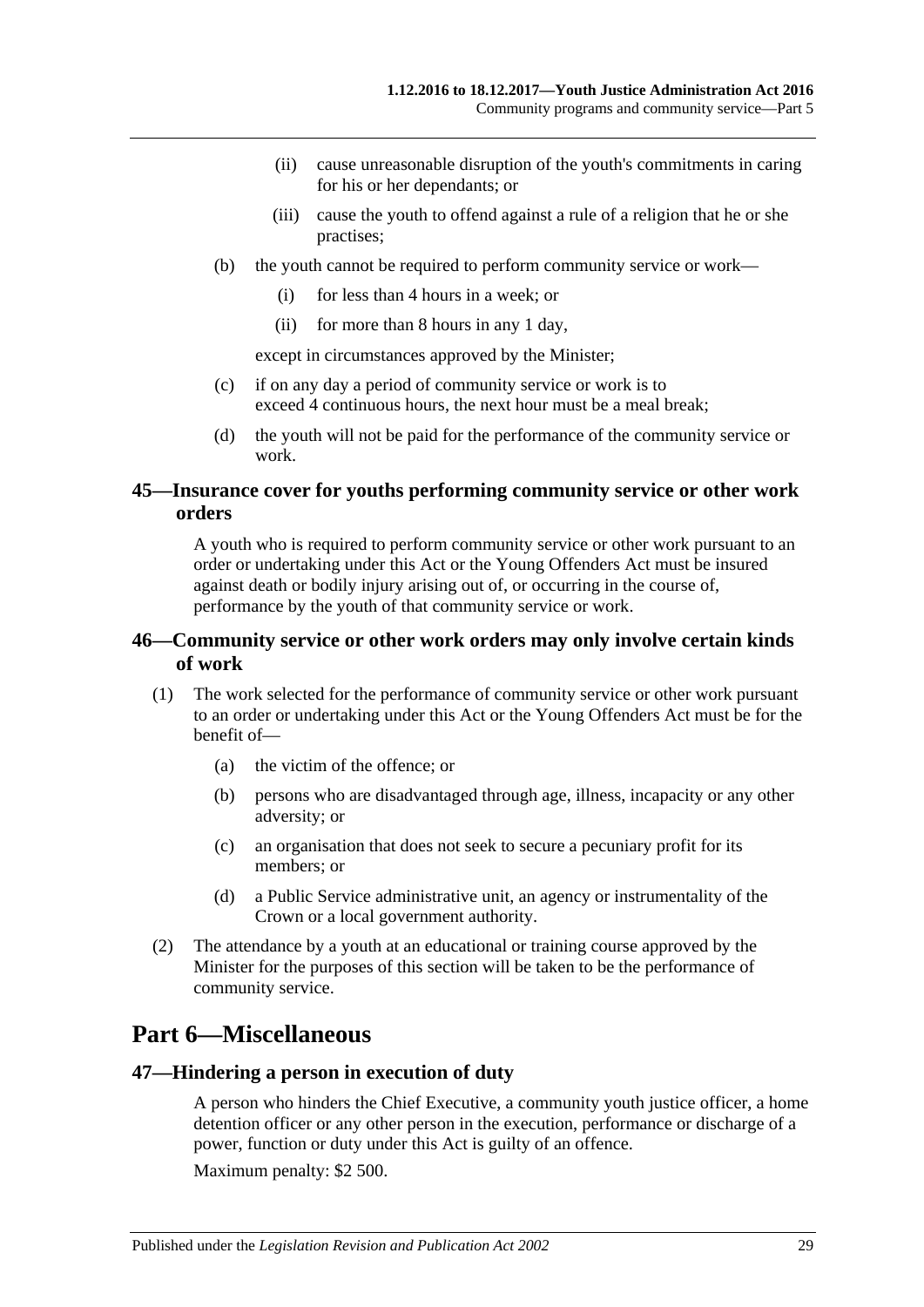#### <span id="page-29-0"></span>**48—Impersonating an employee of Department**

A person who falsely represents himself or herself by word or conduct to be an officer or employee of the Department and to be authorised by or pursuant to this Act or any other Act to exercise certain powers is guilty of an offence.

Maximum penalty: \$2 500.

#### <span id="page-29-1"></span>**49—Confidentiality**

A person must not disclose information relating to a youth or resident of a training centre, being information obtained (whether by the person or some other person) in the administration or enforcement of this Act, except—

- (a) as required or authorised by this Act or any other Act or law; or
- (b) as reasonably required in connection with the administration or enforcement of this Act or any other prescribed Act; or
- (c) if, in the opinion of the Chief Executive, it is necessary to disclose the information in order to avert a serious risk to public safety; or
- (d) for the purposes of legal proceedings arising out of the administration or enforcement of this Act; or
- (e) to a government agency or instrumentality of this State, the Commonwealth or another State or Territory of the Commonwealth for the purposes of the proper performance of its functions; or
- (f) with the consent of the youth or resident to whom the information relates.

Maximum penalty: \$10 000.

#### <span id="page-29-2"></span>**50—Disclosure of health information**

- $(1)$  The—
	- (a) Chief Executive of the administrative unit of the Public Service that is responsible for assisting a Minister in the administration of the *[Health Care](http://www.legislation.sa.gov.au/index.aspx?action=legref&type=act&legtitle=Health%20Care%20Act%202008)  Act [2008](http://www.legislation.sa.gov.au/index.aspx?action=legref&type=act&legtitle=Health%20Care%20Act%202008)*; and
	- (b) Chief Executive of the administrative unit of the Public Service that is responsible for assisting a Minister in the administration of the *[Mental Health](http://www.legislation.sa.gov.au/index.aspx?action=legref&type=act&legtitle=Mental%20Health%20Act%202009)  Act [2009](http://www.legislation.sa.gov.au/index.aspx?action=legref&type=act&legtitle=Mental%20Health%20Act%202009)*,

must disclose to the Chief Executive such personal information about a youth detained in a training centre or released on home detention as is reasonably required for the treatment, care or rehabilitation of the youth, or the safe management of the youth in the centre or in the community (as the case may be).

- (2) Protocols or guidelines may be established for the purposes of this section.
- (3) In this section—

*personal information* means information or an opinion, whether true or not, relating to a youth whose identity is apparent, or can reasonably be ascertained, from the information or opinion.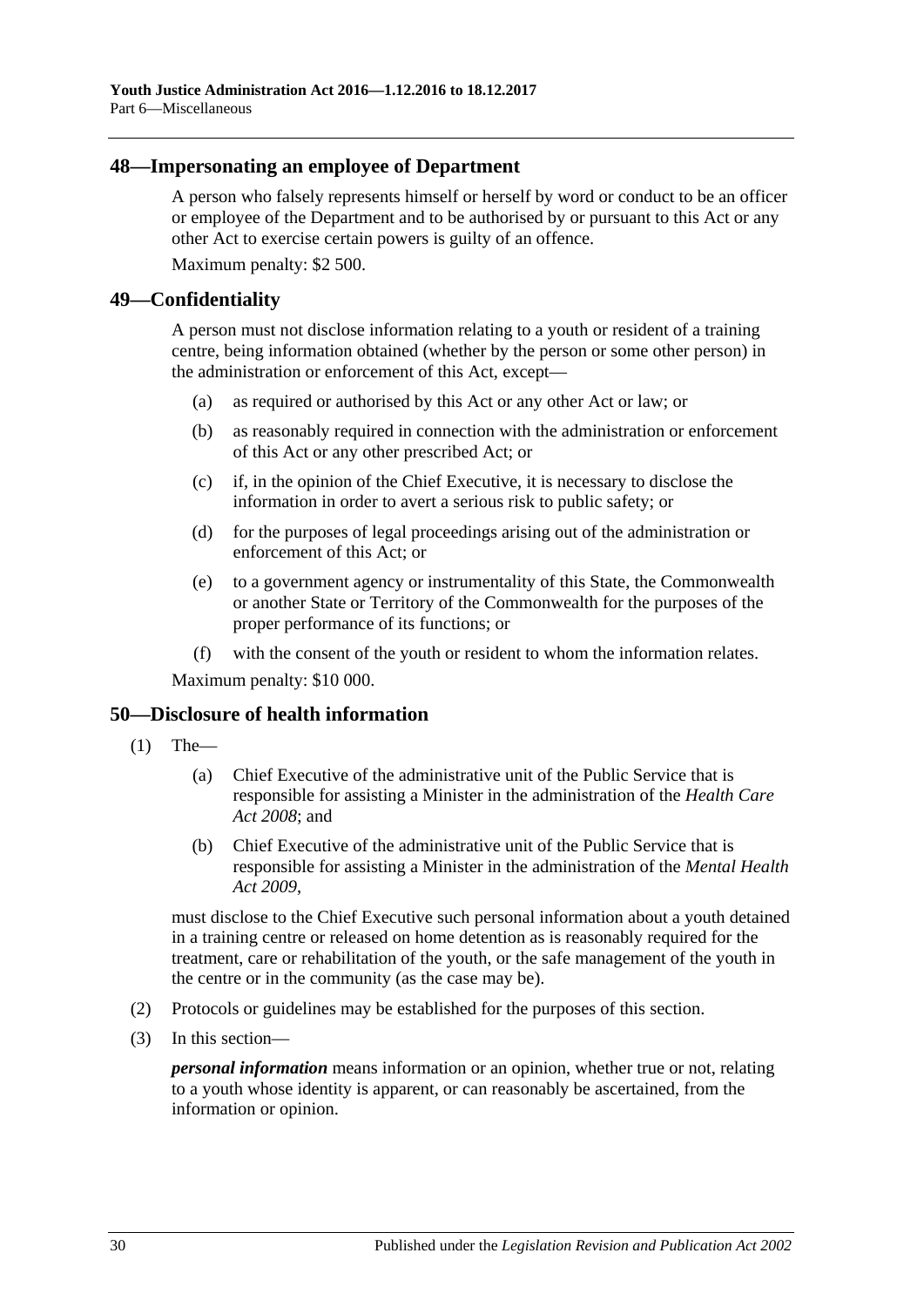#### <span id="page-30-0"></span>**51—Information about youth may be given in certain circumstances**

- (1) If a youth is sentenced to detention or imprisonment for an offence, an eligible person may apply in writing to the Chief Executive for the release to him or her of any of the following information relating to the youth:
	- (a) the name and address of the place in which the youth is for the time being held in custody;
	- (b) details of any transfer of the youth from 1 place in which the youth is being held in custody to another;
	- (c) details of the sentence or sentences that the youth is liable to serve;
	- (d) the date on which and circumstances under which the youth was, is to be, or is likely to be, released from custody for any reason;
	- (e) details of any escape from custody by the youth.
- (2) The Chief Executive has an absolute discretion to grant or refuse an application for release of information to an eligible person.
- (3) A decision of the Chief Executive as to whether a person is an eligible person or to grant or refuse an application under this section is final and is not reviewable by a court.
- (4) The Chief Executive must not release information relating to a youth's conditional release from detention by the Training Centre Review Board without the consent of the Board (but the Board may waive this requirement in such circumstances as it thinks fit).
- (5) For the purposes of this section, a person is an *eligible person* in relation to a youth who is sentenced to detention or imprisonment for an offence if he or she is—
	- (a) a registered victim in relation to the offence; or
	- (b) a member of the youth's family or a close associate of the youth; or
	- (c) a legal practitioner who represents the youth; or
	- (d) any other person who the Chief Executive thinks has a proper interest in the release of such information.

#### <span id="page-30-1"></span>**52—Information about youth to be given when youth to be imprisoned**

If a youth is transferred to a prison from a training centre, the Chief Executive must provide the Department (within the meaning of the *[Correctional Services Act](http://www.legislation.sa.gov.au/index.aspx?action=legref&type=act&legtitle=Correctional%20Services%20Act%201982) 1982*) with information held by the Chief Executive that is required by that Department in order to ensure—

- (a) the safety and security of the youth while he or she is detained in the prison; or
- (b) the safety and security of other persons at the prison; or
- (c) that the rehabilitation needs of the youth will be met while he or she is detained in the prison.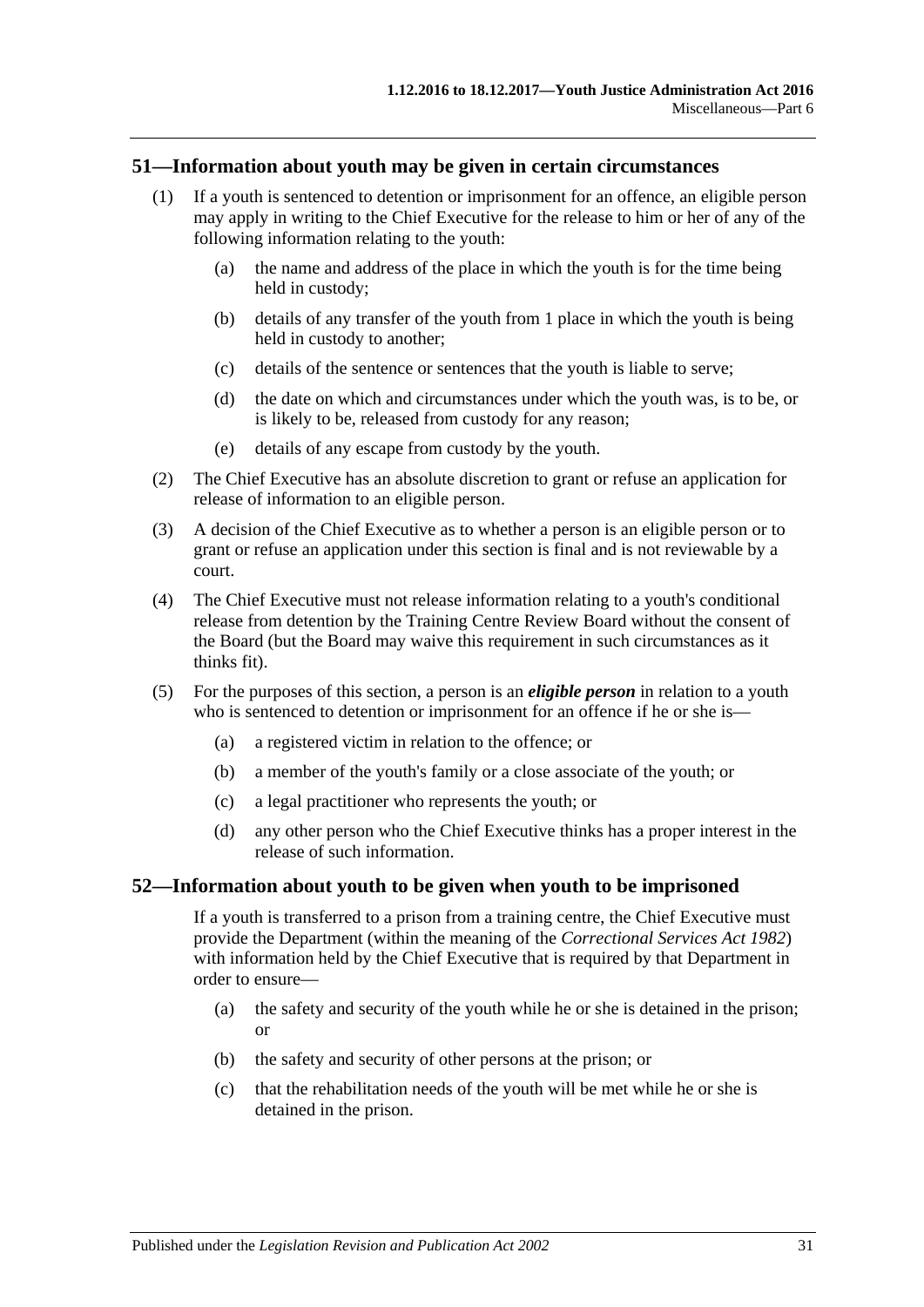#### <span id="page-31-0"></span>**53—Minister may acquire land**

The Minister may, for the purposes of this Act, acquire land in accordance with the *[Land Acquisition Act](http://www.legislation.sa.gov.au/index.aspx?action=legref&type=act&legtitle=Land%20Acquisition%20Act%201969) 1969*.

#### <span id="page-31-1"></span>**54—Evidentiary provision**

In any proceedings, an apparently genuine document purporting to be a certificate signed by the Chief Executive (or a delegate of the Chief Executive), and certifying that a dog used during a specified period for a specified purpose under [section](#page-20-0) 32 within a specified area, or at a training centre, was a sniffer dog constitutes proof, in the absence of proof to the contrary, of the matters so certified.

#### <span id="page-31-3"></span><span id="page-31-2"></span>**55—Regulations**

- (1) The Governor may make such regulations as are contemplated by this Act, or as are necessary or expedient for the purposes of this Act.
- (2) Without limiting the generality of [subsection](#page-31-3) (1), regulations may be made—
	- (a) regulating the administration and management of training centres; and
	- (b) prescribing the procedures to be observed in relation to the detention of a youth prior to being dealt with by a court, or while a youth is being conveyed to or from any court, or while a youth is in attendance at any court; and
	- (c) regulating the conduct of residents, or of residents of a particular class, of a training centre; and
	- (d) relating to visitors to training centres; and
	- (e) setting out rights of residents of training centres; and
	- (f) prohibiting, restricting or regulating the supply or administration to residents of drugs (including prescription drugs under the *[Controlled Substances](http://www.legislation.sa.gov.au/index.aspx?action=legref&type=act&legtitle=Controlled%20Substances%20Act%201984)  Act [1984](http://www.legislation.sa.gov.au/index.aspx?action=legref&type=act&legtitle=Controlled%20Substances%20Act%201984)*); and
	- (g) for the purposes of [section](#page-19-0) 31, including regulations—
		- (i) prescribing procedures for drug testing; and
		- (ii) regulating the collection of biological samples from residents for the purposes of drug testing; and
		- (iii) prescribing the directions that can be given to a resident for the purpose of conducting an alcotest or collecting and authenticating a biological sample; and
	- (h) prescribing the duties of employees of training centres; and
	- (i) regulating the times at which and procedure by which youths may be admitted to training centres for detention; and
	- (j) regulating the administration of community service orders; and
	- (k) prescribing directions that community youth justice officers may give to persons under their supervision; and
	- (l) prescribing fines, not exceeding \$1 250 in each case, for breach of the regulations.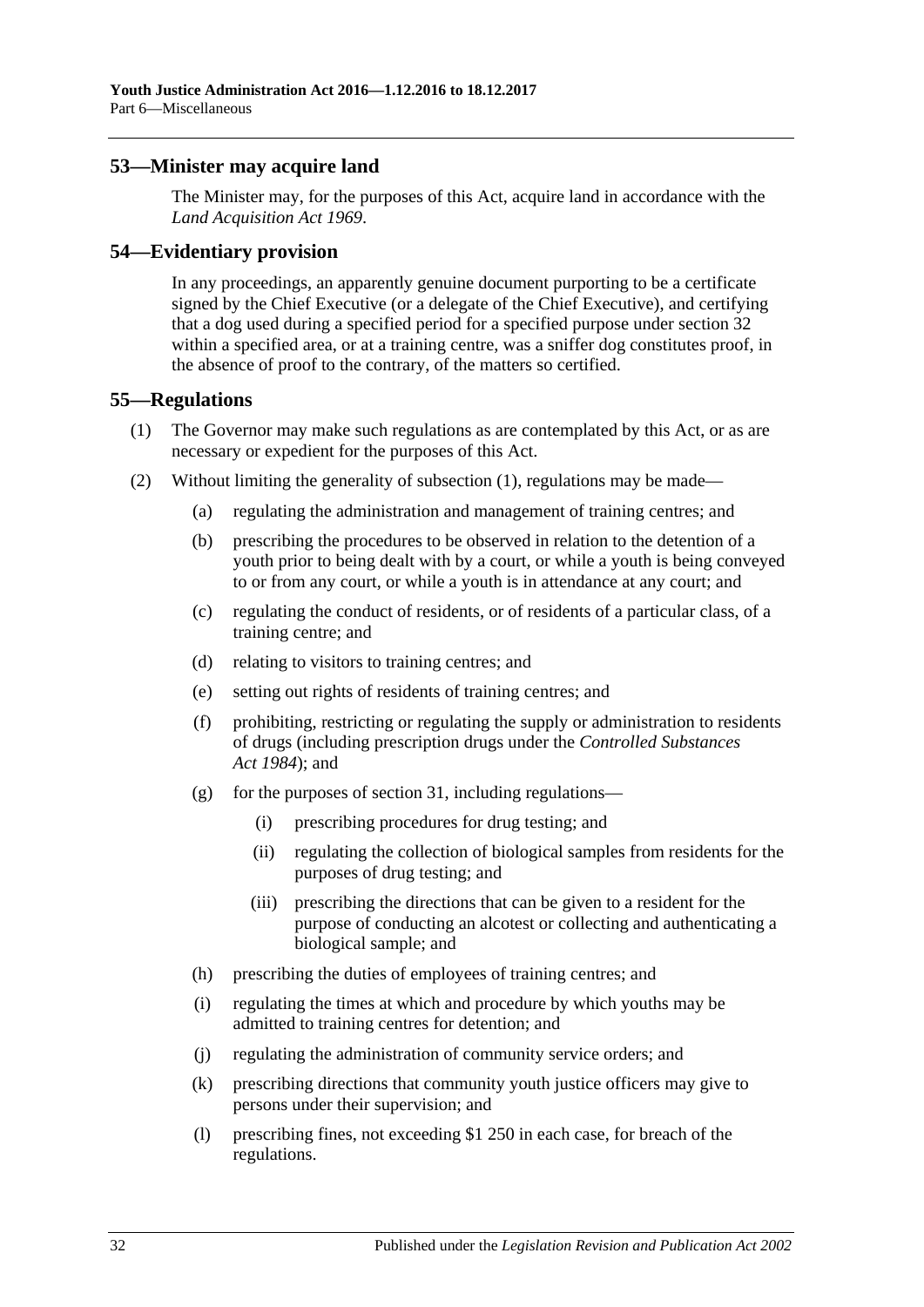- (3) The regulations may include evidentiary provisions to facilitate proof of breaches of the regulations for the purposes of proceedings for offences against this Act or the regulations.
- (4) Regulations under this Act may—
	- (a) be of general application or limited application; and
	- (b) make different provision according to the persons, things or circumstances to which they are expressed to apply; and
	- (c) provide that a matter or thing in respect of which regulations may be made is to be determined according to the discretion of the Minister or the Chief Executive; and
	- (d) include evidentiary provisions to facilitate proof of contraventions of the regulations for the purposes of proceedings for offences.

# <span id="page-32-0"></span>**Schedule 1—Related amendments and transitional provisions Part 1—Preliminary**

#### <span id="page-32-1"></span>**1—Amendment provisions**

In this Schedule, a provision under a heading referring to the amendment of a specified Act amends the Act so specified.

# **Part 2—Amendment of** *Children's Protection Act 1993*

## <span id="page-32-2"></span>**2—Amendment of section 52C—The Guardian's functions and powers**

Section 52C(1)—after paragraph (f) insert:

(g) to carry out any other function relating to children and the welfare of children assigned to the Guardian under this Act or the *[Youth Justice](http://www.legislation.sa.gov.au/index.aspx?action=legref&type=act&legtitle=Youth%20Justice%20Administration%20Act%202016)  [Administration Act](http://www.legislation.sa.gov.au/index.aspx?action=legref&type=act&legtitle=Youth%20Justice%20Administration%20Act%202016) 2016*.

# **Part 3—Amendment of** *Criminal Law Consolidation Act 1935*

# <span id="page-32-3"></span>**3—Amendment of section 269A—Interpretation**

(1) Section 269A(1)—after the definition of *supervision order* insert:

*training centre* means a training centre established for the detention of youths;

(2) Section 269A(1)—after the definition of *victim* insert:

*youth* has the same meaning as in the *[Young Offenders Act](http://www.legislation.sa.gov.au/index.aspx?action=legref&type=act&legtitle=Young%20Offenders%20Act%201993) 1993*.

- (3) Section 269A—after subsection (2) insert:
	- (3) In applying a provision of this Part to a youth who is being or has been dealt with as a youth (and not as an adult)—
		- (a) a reference to custody in a prison is to be read as detention in a training centre; and
		- (b) a reference to the *Parole Board* is to be read as a reference to the *Training Centre Review Board*.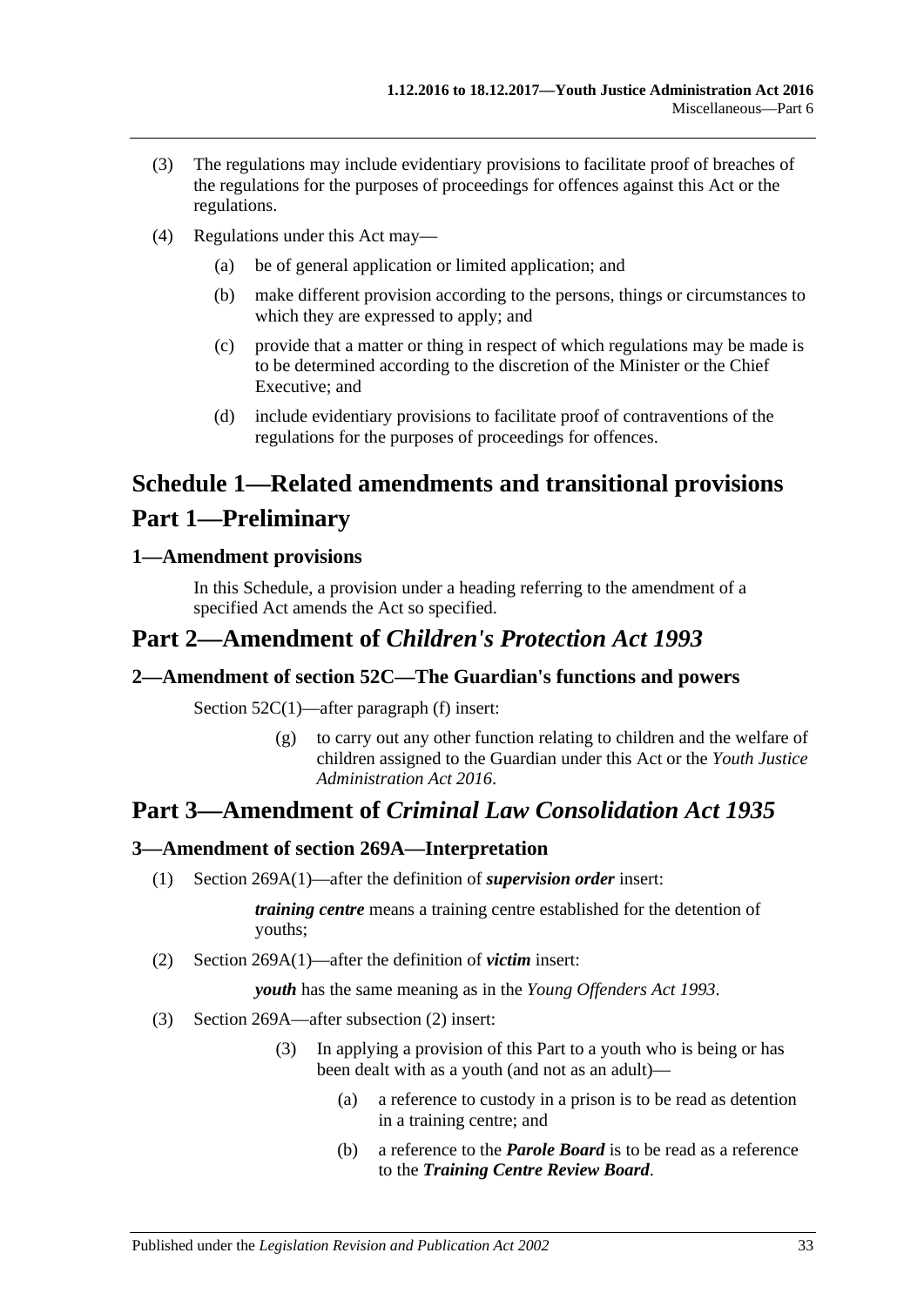# **Part 4—Amendment of** *Criminal Law (Sentencing) Act 1988*

#### <span id="page-33-0"></span>**4—Amendment of section 3—Interpretation**

- (1) Section 3(1), definition of *CEO*—delete ", under a Minister,"
- (2) Section 3(1), definition of *CEO*—after "responsible for" insert:

assisting a Minister in

- (3) Section 3(1), definition of *community corrections officer*—delete ", under a Minister,"
- (4) Section 3(1), definition of *community corrections officer*—after "responsible for" insert:

assisting a Minister in

(5) Section 3(1), definition of *Minister for Family and Community Services*—delete the definition and substitute:

> *Minister for Youth Justice* means the Minister responsible for the administration of the *[Youth Justice Administration Act](http://www.legislation.sa.gov.au/index.aspx?action=legref&type=act&legtitle=Youth%20Justice%20Administration%20Act%202016) 2016*;

#### <span id="page-33-1"></span>**5—Amendment of section 3A—Application of Act to youths**

(1) Section 3A(3)(d)—delete ", under a Minister, responsible for the administration of the *[Family and Community Services Act](http://www.legislation.sa.gov.au/index.aspx?action=legref&type=act&legtitle=Family%20and%20Community%20Services%20Act%201972) 1972*" and substitute:

> responsible for assisting a Minister in the administration of the *[Youth Justice](http://www.legislation.sa.gov.au/index.aspx?action=legref&type=act&legtitle=Youth%20Justice%20Administration%20Act%202016)  [Administration Act](http://www.legislation.sa.gov.au/index.aspx?action=legref&type=act&legtitle=Youth%20Justice%20Administration%20Act%202016) 2016*

(2) Section 3A(3)(e)—delete "person authorised (individually or by class) by the Minister for Family and Community Services to exercise the powers of a community corrections officer in relation to youths" and substitute:

> community youth justice officer under the *[Youth Justice Administration](http://www.legislation.sa.gov.au/index.aspx?action=legref&type=act&legtitle=Youth%20Justice%20Administration%20Act%202016)  Act [2016](http://www.legislation.sa.gov.au/index.aspx?action=legref&type=act&legtitle=Youth%20Justice%20Administration%20Act%202016)*

- (3) Section 3A(3)—after paragraph (g) insert:
	- (h) a reference to the Minister for Correctional Services is to be read as a reference to the Minister for Youth Justice.

#### <span id="page-33-2"></span>**6—Amendment of section 23—Offenders incapable of controlling, or unwilling to control, sexual instincts**

(1) Section 23(8)(a)—delete "Minister for Family and Community Services" and substitute:

Minister for Youth Justice

(2) Section 23(10)(a)—delete "Minister for Family and Community Services" and substitute:

Minister for Youth Justice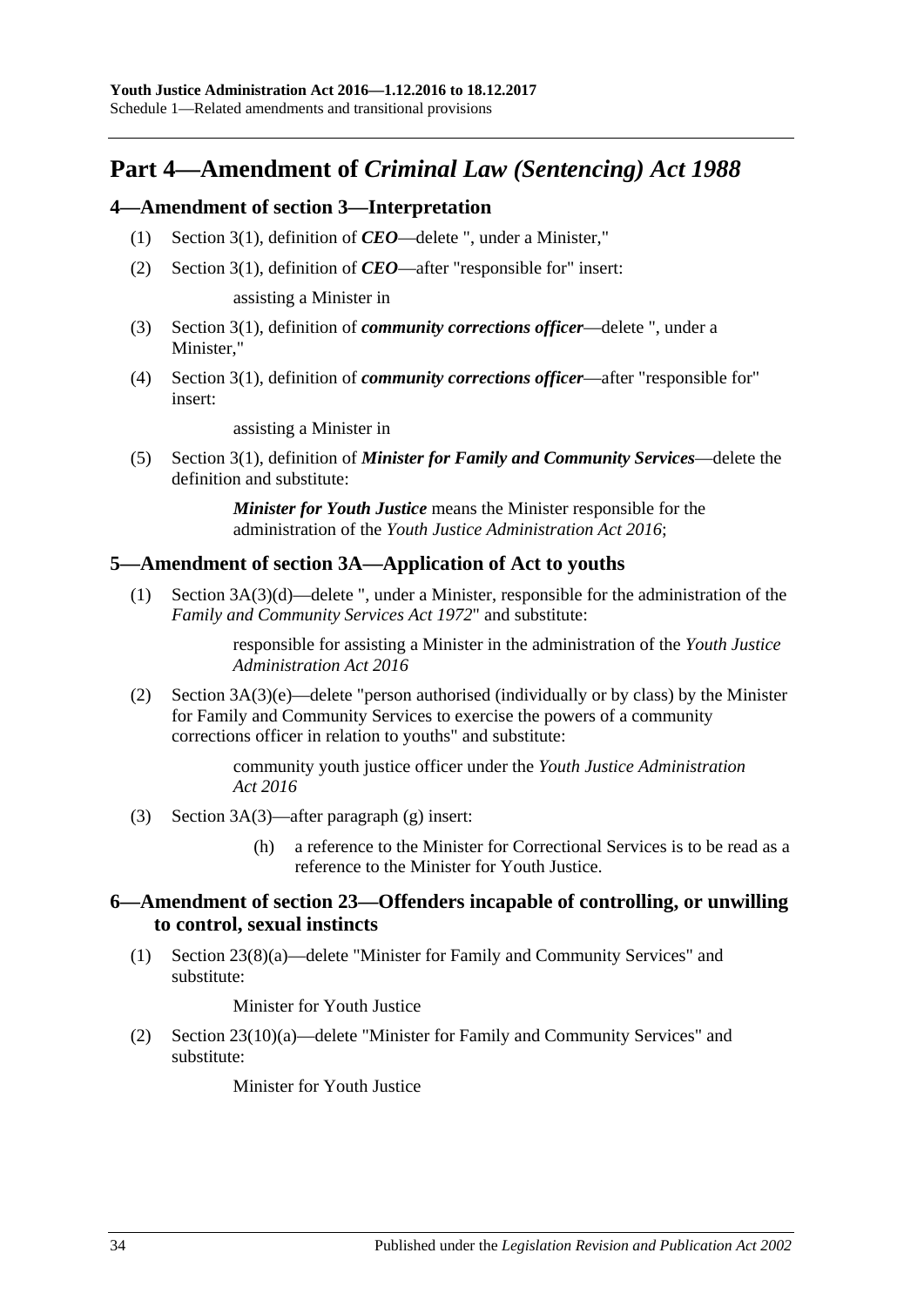#### <span id="page-34-0"></span>**7—Amendment of section 79A—Rights on arrest**

Section 79A(1a)(c)—delete "a person nominated by the Chief Executive Officer within the meaning of the *[Family and Community Services Act](http://www.legislation.sa.gov.au/index.aspx?action=legref&type=act&legtitle=Family%20and%20Community%20Services%20Act%201972) 1972*" and substitute:

a person, or a person of a class, nominated by the Chief Executive within the meaning of the *[Youth Justice Administration Act](http://www.legislation.sa.gov.au/index.aspx?action=legref&type=act&legtitle=Youth%20Justice%20Administration%20Act%202016) 2016*

# **Part 5—Amendment of** *Family and Community Services Act 1972*

#### <span id="page-34-1"></span>**8—Repeal of section 7**

Section 7—delete the section

#### <span id="page-34-2"></span>**9—Amendment of section 36—Establishment of facilities and programs for children**

- (1) Section 36(1)(a)—delete paragraph (a)
- (2) Section 36(2)—delete "training centre,"
- (3) Section 36(3)—delete "training centre,"

#### <span id="page-34-3"></span>**10—Amendment of section 77—Unlawful communication with children in certain facilities**

- (1) Section 77(a)—delete "training centre,"
- (2) Section 77(b)—delete "who is being detained in or"

#### <span id="page-34-4"></span>**11—Amendment of section 236—Limitation on tortious liability for acts of certain children**

Section 236—delete ", or a person who is being detained in a training centre or any other place pursuant to the *[Young Offenders Act](http://www.legislation.sa.gov.au/index.aspx?action=legref&type=act&legtitle=Young%20Offenders%20Act%201993) 1993* (whether or not the person is on the premises of the training centre or other place at the time he or she committed the tort)"

#### <span id="page-34-5"></span>**12—Amendment of section 251—Regulations**

- (1) Section 251(c)—delete "training centres,"
- (2) Section 251(e1)—delete paragraph (e1)

# **Part 6—Amendment of** *Young Offenders Act 1993*

#### <span id="page-34-6"></span>**13—Amendment of section 4—Interpretation**

(1) Section 4(1)—after the definition of *Chief Executive* insert:

*community youth justice officer* has the same meaning as in the Youth Justice Administration Act;

(2) Section 4(1), definition of *Department*—delete the definition and substitute:

*Department* means the administrative unit of the Public Service that is responsible for assisting a Minister in the administration of the *[Youth Justice](http://www.legislation.sa.gov.au/index.aspx?action=legref&type=act&legtitle=Youth%20Justice%20Administration%20Act%202016)  [Administration Act](http://www.legislation.sa.gov.au/index.aspx?action=legref&type=act&legtitle=Youth%20Justice%20Administration%20Act%202016) 2016*;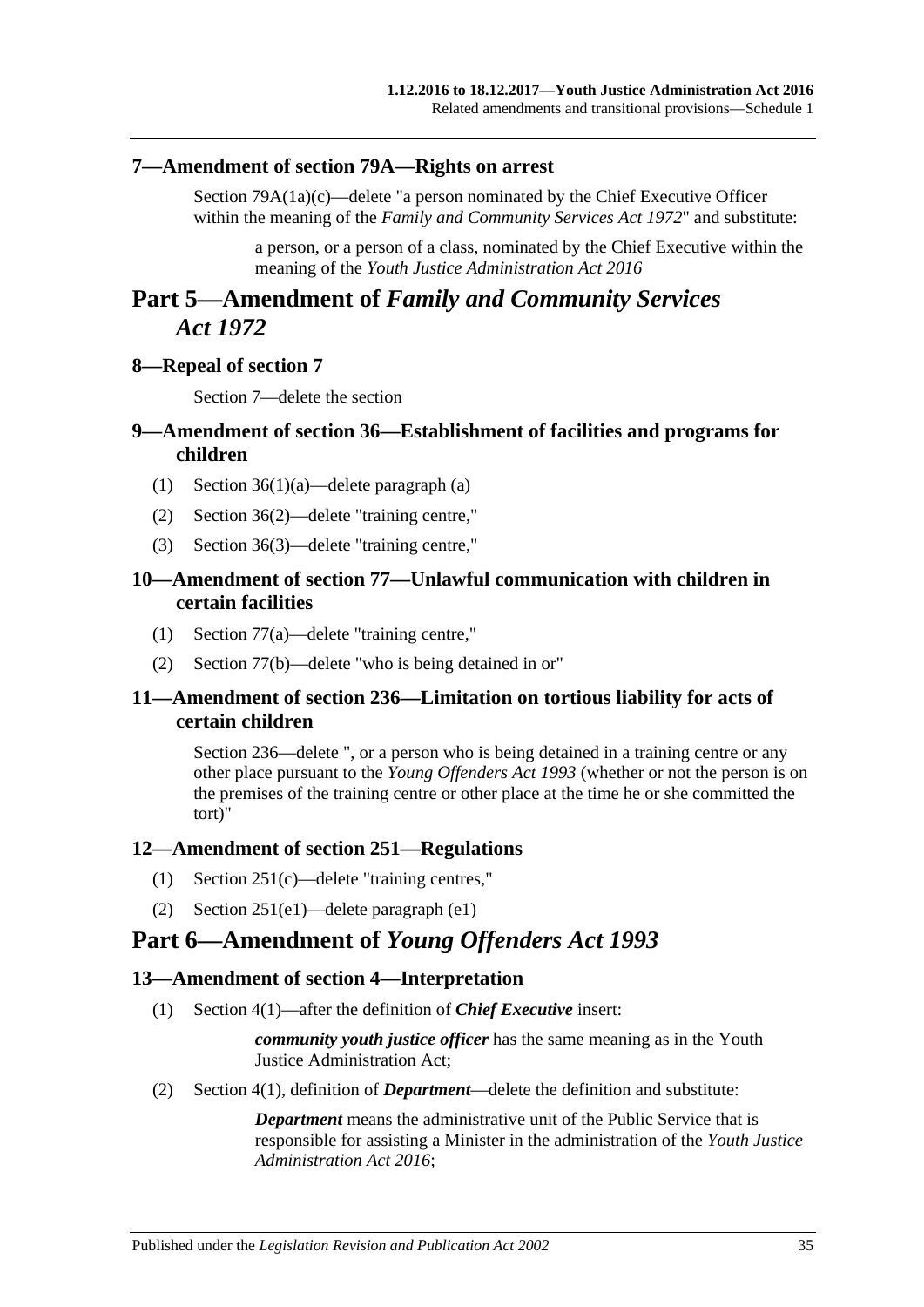(3) Section 4(1), definition of *training centre*—delete the definition and substitute:

*training centre* means a facility for the reception, detention, correction and training of youths who offend against the criminal law established under the *[Family and Community Services Act](http://www.legislation.sa.gov.au/index.aspx?action=legref&type=act&legtitle=Family%20and%20Community%20Services%20Act%201972) 1972* or the Youth Justice Administration Act;

(4) Section 4(1)—after the definition of *youth* insert:

*Youth Justice Administration Act* means the *[Youth Justice Administration](http://www.legislation.sa.gov.au/index.aspx?action=legref&type=act&legtitle=Youth%20Justice%20Administration%20Act%202016)  Act [2016](http://www.legislation.sa.gov.au/index.aspx?action=legref&type=act&legtitle=Youth%20Justice%20Administration%20Act%202016)*;

#### <span id="page-35-0"></span>**14—Amendment of section 15—How youth is to be dealt with if not granted bail**

Section 15(1a)—delete subsection (1a) and substitute:

- (1a) Subsection (1) does not apply in relation to—
	- (a) a youth who is already, or has previously been, in custody in a prison; or
	- (b) a person who, at the time bail is not granted, is aged 21 years or more (regardless of the alleged age of the person at the time of the relevant alleged offence).

### <span id="page-35-1"></span>**15—Amendment of section 23—Limitation on power to impose custodial sentence**

- (1) Section 23(2)(b) and (c)—delete paragraphs (b) and (c) and substitute:
	- (b) home detention for a period not exceeding 12 months, or for periods not exceeding 12 months in aggregate over 2 years or less; or
	- (c) detention in a training centre for a period not exceeding 2 years to be followed by home detention for a period not exceeding 12 months.
- (2) Section 23(6)—delete "the sentence—" and substitute:

the sentence, the following provisions apply:

- (3) Section 23(6)(a)—delete "or"
- (4) Section 23(6)(b)—delete "may" and substitute:

must, unless satisfied that there are exceptional circumstances for not doing so,

- (5) Section 23(6)—after paragraph (b) insert:
	- (c) where the sentence of detention will extend past the youth's 21st birthday, the Court must, unless satisfied that there are exceptional circumstances for not doing so, direct that any period of the detention that is to be served by the youth after he or she reaches 21 years of age is to be served in a prison rather than in a training centre.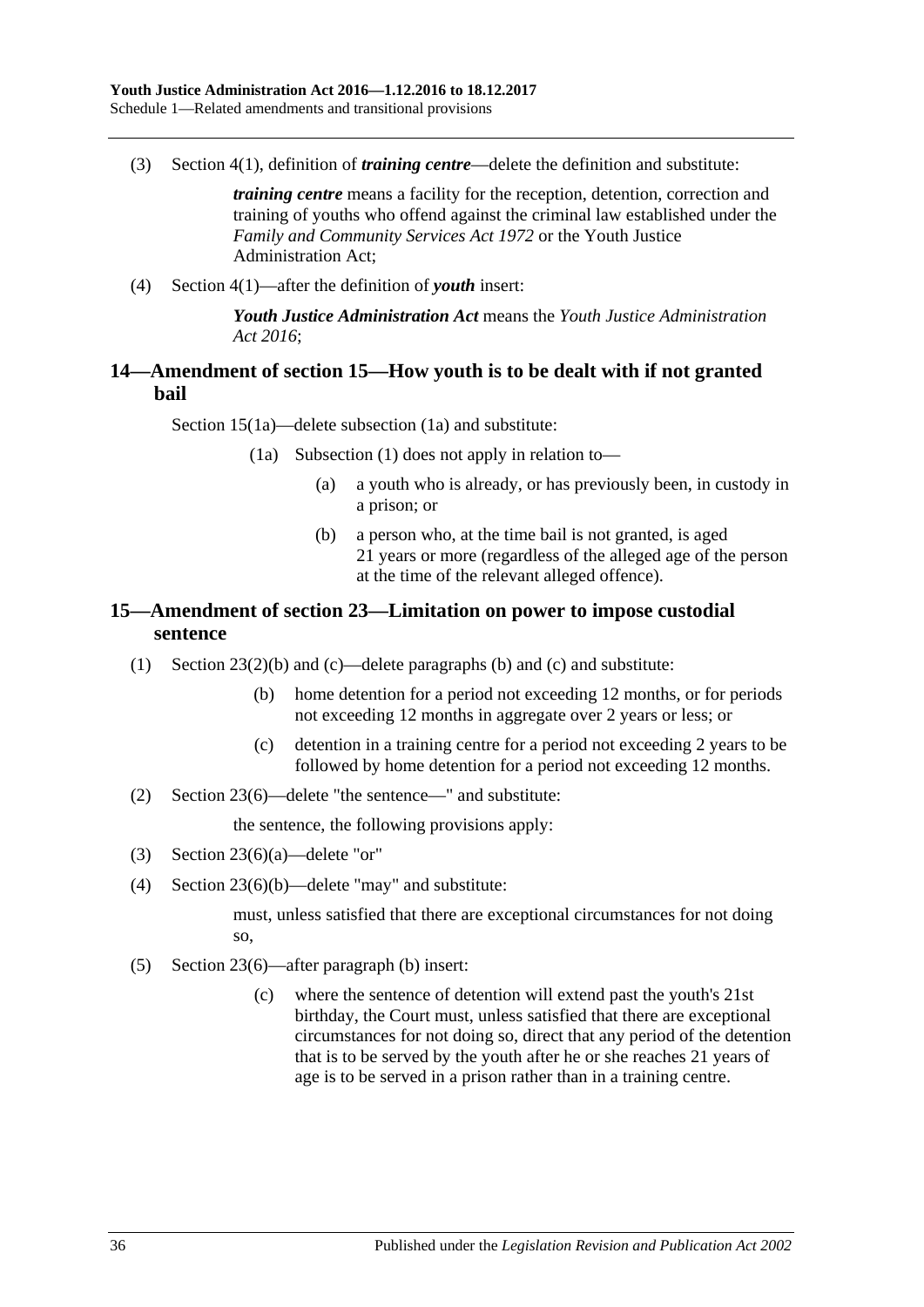#### <span id="page-36-4"></span><span id="page-36-0"></span>**16—Amendment of section 26—Limitation on Court's power to require bond**

Section 26—after subsection (4) insert:

- (5) If an order has been made under this section imposing an obligation that a person be supervised for a period that will extend past the person's 21st birthday, the Court may, on application by the person or the Chief Executive, direct that, after the person reaches 21 years of age, the person be supervised by a community corrections officer rather than by a community youth justice officer.
- (6) In [subsection](#page-36-4)  $(5)$ —

*community corrections officer* means a community corrections officer under the *[Correctional Services Act](http://www.legislation.sa.gov.au/index.aspx?action=legref&type=act&legtitle=Correctional%20Services%20Act%201982) 1982*.

#### <span id="page-36-1"></span>**17—Amendment of section 36—Detention of youth sentenced as adult**

- (1) Section 36(2)—delete subsection (2) and substitute:
	- (2) If a youth is serving a sentence of imprisonment in a training centre, and the sentence of imprisonment will extend past the youth's 18th birthday, the following must occur before the youth reaches 18 years of age:
		- (a) a report on the youth's progress in detention must be provided by the Chief Executive to the sentencing court;
		- (b) the sentencing court must review the detention and, having regard to the report and any other matter the court thinks fit, direct that the imprisonment in a training centre continue or the youth be transferred to a prison.
- (2) Section  $36(4)(b)(iv)$ —delete subparagraph (iv) and substitute:
	- (iv) a reference to a community corrections officer will be taken to be a reference to a community youth justice officer under the Youth Justice Administration Act.

#### <span id="page-36-2"></span>**18—Amendment of section 36A—Transfer following imposition of concurrent prison sentence**

Section 36A(1)—delete "the youth must, unless the sentencing court directs otherwise, be transferred to, and will serve those sentences in, a prison" and substitute:

the sentencing court must, unless satisfied that there are exceptional circumstances as to why such a direction should not be made, direct that the youth be transferred to a prison to serve those sentences

#### <span id="page-36-3"></span>**19—Amendment of section 39—Reviews etc and proceedings of Training Centre Review Board**

(1) Section 39(6)—after "that birthday," insert:

, and at each periodical review thereafter,

(2) Section 39(6)—delete "on or after his or her birthday"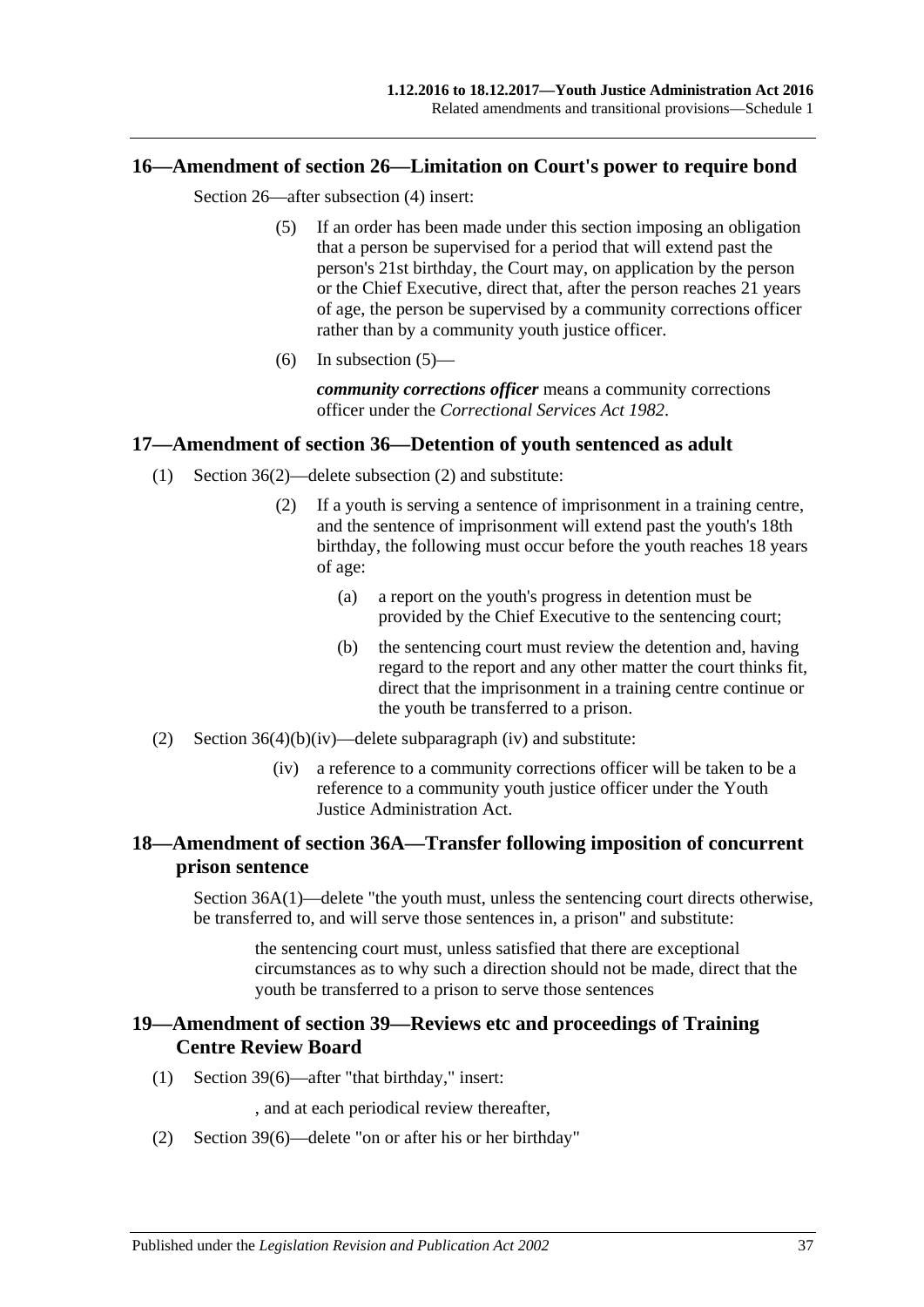Schedule 1—Related amendments and transitional provisions

#### <span id="page-37-0"></span>**20—Amendment of section 40A—Leave may be authorised by Board**

Section 40A—after subsection (1) insert:

(1a) Leave granted to a youth under this section may be subject to a condition that the youth be monitored by use of an electronic device.

#### <span id="page-37-1"></span>**21—Amendment of heading to Part 5 Division 3 Subdivision 3**

Heading to Part 5 Division 3 Subdivision 3—delete "from detention" and substitute: and home detention

#### <span id="page-37-2"></span>**22—Amendment of section 41A—Conditional release from detention**

(1) Section 41A(2)—delete "The provisions" and substitute:

Subject to subsection (3a), the provisions

(2) Section 41A(3)—delete "The provisions" and substitute:

Subject to subsection (3a), the provisions

- (3) Section 41A—after subsection (3) insert:
	- (3a) The following subsections do not apply in relation to release by the Board of a youth on home detention under section 41B:
		- (a) subsection  $(2)(a)$ ;
		- (b) subsection  $(2)(ab)$ ;
		- (c) subsection  $(3)(a)$ ;
		- (d) subsection  $(3)(ab)$ .

#### <span id="page-37-3"></span>**23—Amendment of section 41B—Release on condition of home detention**

Section 41B(1)—after "The Training Centre Review Board may" insert:

, on the application of the Chief Executive or on its own initiative,

#### <span id="page-37-4"></span>**24—Repeal of Part 5 Division 4**

Part 5 Division 4—delete Division 4

#### <span id="page-37-5"></span>**25—Repeal of sections 49A to 51**

Sections 49A to 51 (inclusive)—delete the sections

#### <span id="page-37-6"></span>**26—Substitution of section 63**

Section 63—delete the section and substitute:

#### **63—Transfer of youths in detention to other training centre or prison**

(1) If a youth has been detained in, or remanded to, a training centre pursuant to an order of a court, the Chief Executive may, in such circumstances as the Chief Executive thinks fit, direct that the youth be removed and placed in some other training centre.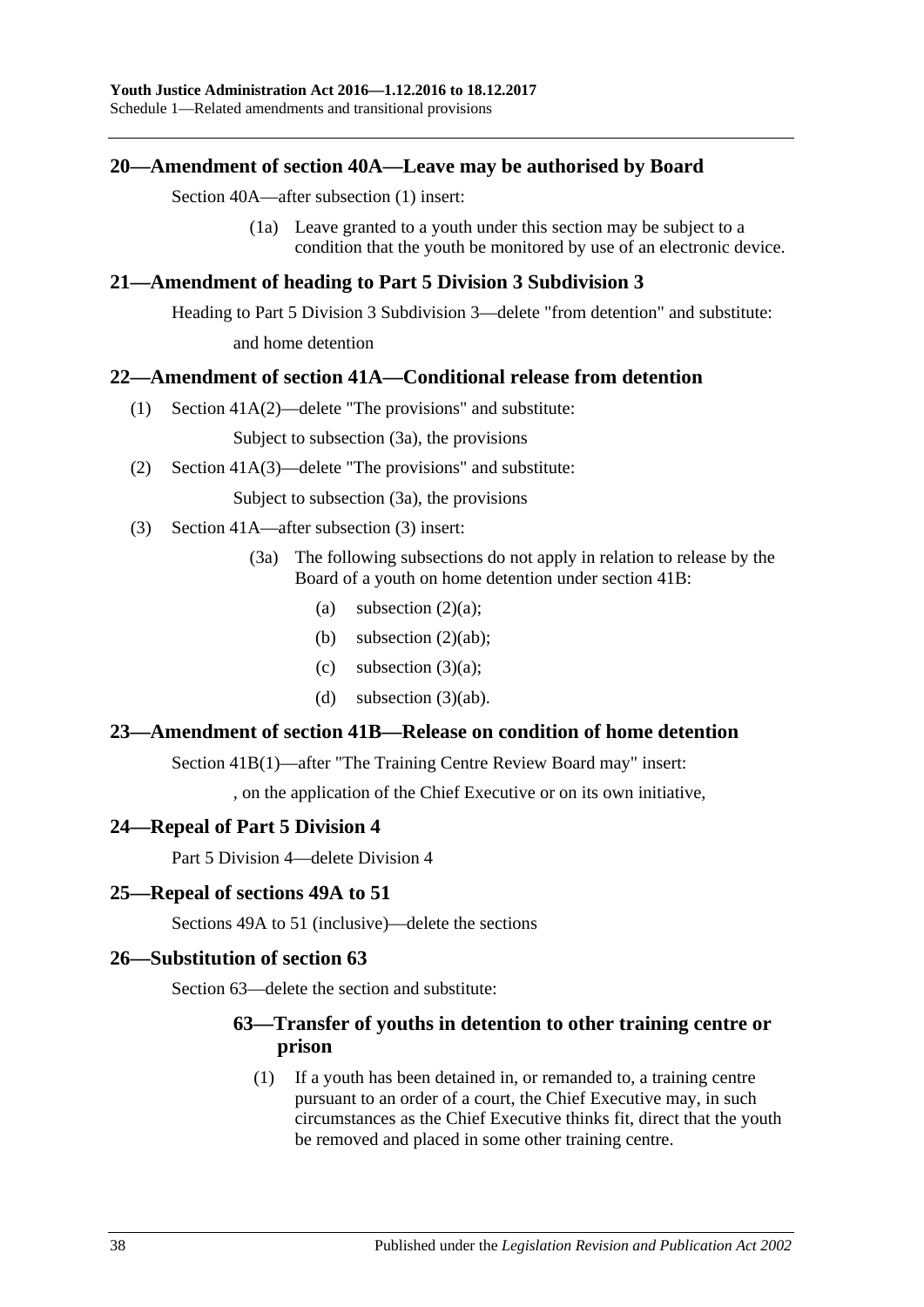- <span id="page-38-0"></span>(2) If a person who is of or above the age of 18 years is detained in, or remanded to, a training centre or another place pursuant to an order of a court, the person or the Chief Executive may apply to the Youth Court for an order that the person be transferred to a prison for the remainder of the period of detention or remand.
- (3) The Youth Court may not make an order under [subsection](#page-38-0) (2) unless satisfied that, in the circumstances, a prison would be an appropriate place for the person to be held for the remainder of the period of detention or remand.
- <span id="page-38-1"></span>(4) If a person who is of or above the age of 17 years has been remanded to, or is being detained in, a training centre or another place pursuant to an order of a court, the Chief Executive may apply to the Youth Court for an order that the person be transferred to a prison for the remainder of the period of remand or detention.
- (5) The Youth Court may not make an order under [subsection](#page-38-1) (4) unless satisfied that—
	- (a) the person—
		- (i) cannot be properly controlled in that training centre or other place; or
		- (ii) has, within the period of 14 days preceding the date of the application, been found guilty of assaulting a person employed, or detained, in that training centre or other place; or
		- (iii) has persistently incited others in the training centre or other place to cause a disturbance; or
		- (iv) has escaped or attempted to escape from the training centre; or
	- (b) the person's needs for rehabilitation, care, correction and guidance cannot be met in that training centre or other place and it is in the best interests of the person for him or her to be transferred to a prison.
- (6) If the Youth Court is satisfied, on an application under [subsection](#page-38-1) (4), that the person is likely to be a danger to others, the Court may order that the person be held in custody in a prison until the Court has determined the application.
- (7) The Youth Court may, on the application of the Chief Executive, the person or a guardian of the person, revoke an order made under [subsection](#page-38-1) (4).
- (8) If a person is held in custody in a prison by order under this section, the *[Correctional Services Act](http://www.legislation.sa.gov.au/index.aspx?action=legref&type=act&legtitle=Correctional%20Services%20Act%201982) 1982* applies to and in relation to that person.
- (9) For the purposes of determining an application under this section, the Youth Court must be constituted of a Judge of the Court or a magistrate.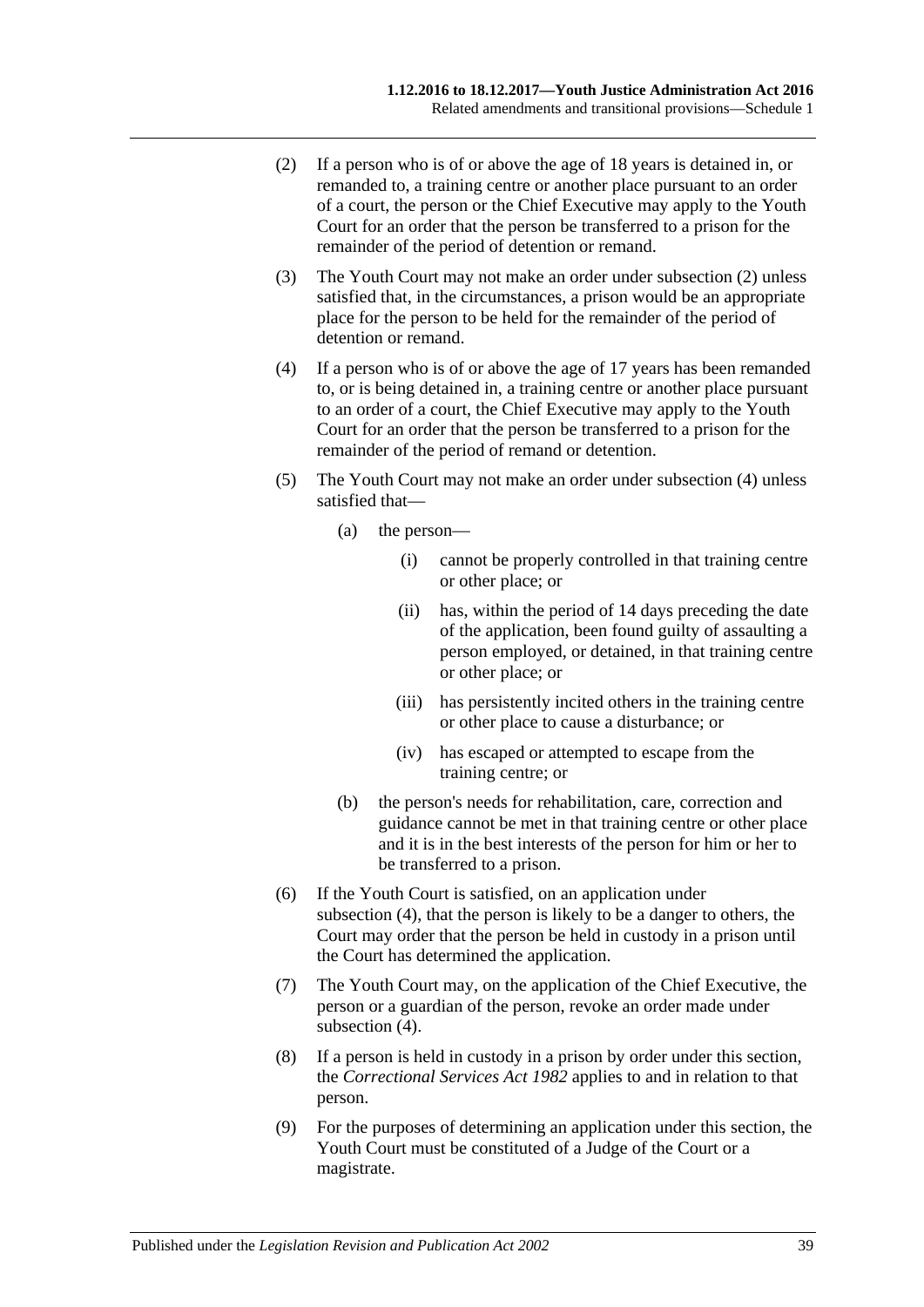## <span id="page-39-0"></span>**27—Amendment of section 63B—Application of** *Correctional Services Act 1982* **to youth with non-parole period**

Section 63B(b)—delete paragraph (b) and substitute:

- (b) a reference to a community corrections officer will be taken to be a reference to a community youth justice officer under the Youth Justice Administration Act.
- <span id="page-39-1"></span>**28—Amendment of section 64—Information about youth may be given in certain circumstances**

Section 64(2) to (6)—delete subsections (2) to (6) (inclusive)

# **Part 7—Amendment of** *Youth Court Act 1993*

#### <span id="page-39-2"></span>**29—Amendment of section 24—Persons who may be present in Court**

Section 24(1)—after paragraph (a) insert:

(ab) officers or employees of the administrative unit of the Public Service that is responsible for assisting a Minister in the administration of the *[Youth Justice Administration Act](http://www.legislation.sa.gov.au/index.aspx?action=legref&type=act&legtitle=Youth%20Justice%20Administration%20Act%202016) 2016*;